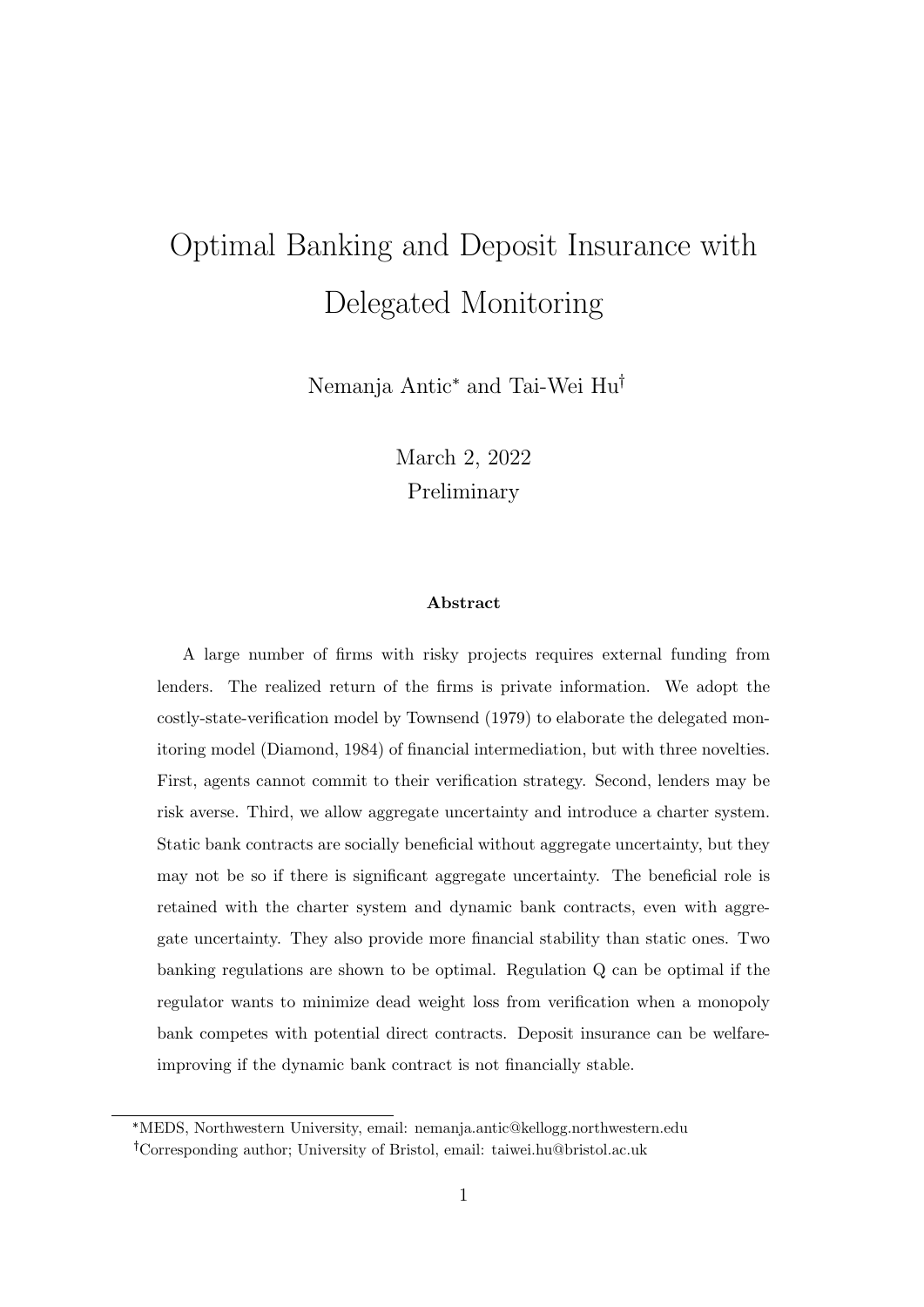# 1 Introduction

Financial intermediaries played a prominent role in the Global Financial Crisis of 2007- 2008 and are the central focus of many new government regulations. Financial intermediaries, such as banks, provide liquidity to depositors by making loans. In particular, bank loans are the predominant source of external funding for firms (Gorton and Winton, 2003) and, since the 1980s, the financial services sector comprises an increasing share of GDP: it accounted for around 7% of US GDP in 2012 (Philippon, 2015). To better design appropriate policy responses, it is essential to understand their role as an economic institution and to examine the effect of some long-lasting banking regulations. In this paper we study banks as intermediaries between lenders and borrowers and ask how to best regulate them. As middlemen between depositors (who seek returns on savings) and firms (who need external financing), banks exist to intermediate borrowing and lending. To explain the role of financial intermediaries some frictions are necessary, since otherwise complete contracts between the borrower and lender would achieve the first-best outcome. Freixas and Rochet (2008), among others, argue that private information is the key friction that gives financial intermediaries a useful role.

There are at least two leading explanations for the existence of financial intermediaries based on asymmetric information. Diamond and Dybvig (1983) argue that depositors have private information about their liquidity needs while entrepreneurs' projects are illiquid, and this friction leaves room for financial intermediation with a specific liability structure, namely, demand deposits under a fractional-reserve banking system. This idea, which is influential to policy-making, is the main motivation behind regulations such as deposit insurance in the literature. Another strand of literature focuses on the asset side of banks. Diamond (1984) argues that entrepreneurs know their returns as private information, and lenders may monitor them at a cost. Banks can save monitoring cost through diversification and hence increase efficiency. Based on the same idea, Williamson (1986) and Krasa and Villamil (1992) show the efficiency of financial intermediation in the context of the costly-state-verification (CSV) model initiated by Townsend (1979) and Gale and Hellwig (1985).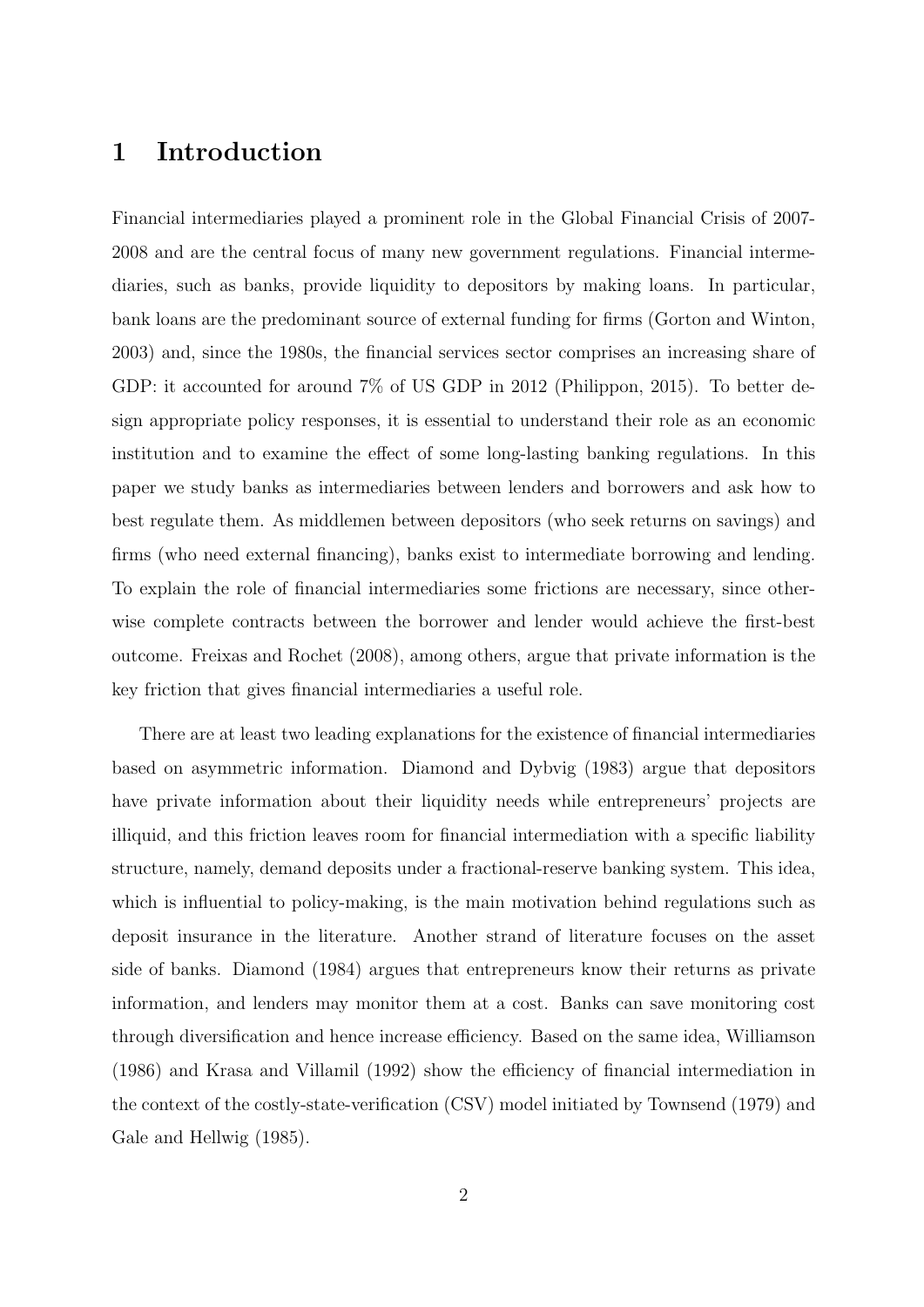We follow the second strand mentioned above and develop a model of banks as intermediaries who alleviate a private information friction, which is rich enough to allow us to examine three long-lasting regulations in the banking industry: the interest-ceiling (or Regulation Q), the charter system and deposit insurance. The motivation for Regulation Q is to deter unhealthy competition between banks and encourage financial stability (see Hellman et al., 2000). In contrast to Hellman et al. (2000), in our model defaults are endogenously determined by contracts between the firms, banks and depositors. In our model, monopolistic banks have an incentive to give a higher interest rate to depositors and a higher debt level to firms. This induces more defaults by firms in equilibrium and this is socially costly because it requires more monitoring; we show that an interest rate ceiling limits this incentive and therefore reduces defaults. The second regulation, the bank charter system, makes the operation of a bank subject to supervision from a regulator. Under the charter system, banking is regarded as a privilege and the banks' behavior is subject to inspection. As such, the charter system is a dynamic scheme that can discipline bank monitoring behavior by threatening future profits. In our model, we show that this incentive scheme can improve welfare when there are aggregate shocks to firms' returns and hence to a bank's available funds. Finally, we consider deposit insurance where a regulator is both responsible for collecting the insurance premium, as well as for guaranteeing the banks' liabilities. We show how these regulations may promote the stability of the financial system when aggregate shocks are more volatile than can be handled by a simple charter system.

We introduce three novel features to the baseline CSV model to analyze the regulations. First, in contrast to Townsend (1979) and Gale and Hellwig (1985), in our model lenders (as well as banks) cannot commit to their monitoring strategy ex-ante and hence incentives for monitoring become a crucial aspect of our model. Second, in contrast to most of literature on CSV, we allow for risk aversion of lenders (or depositors). Third, we introduce aggregate uncertainty about the return to the entrepreneurs. Our main focus is to understand optimal regulations and the organization of financial intermediaries in the presence of limited commitment from the bank, and demonstrate that a charter system with dynamic contracts can improve welfare and enhance financial stability. The bank's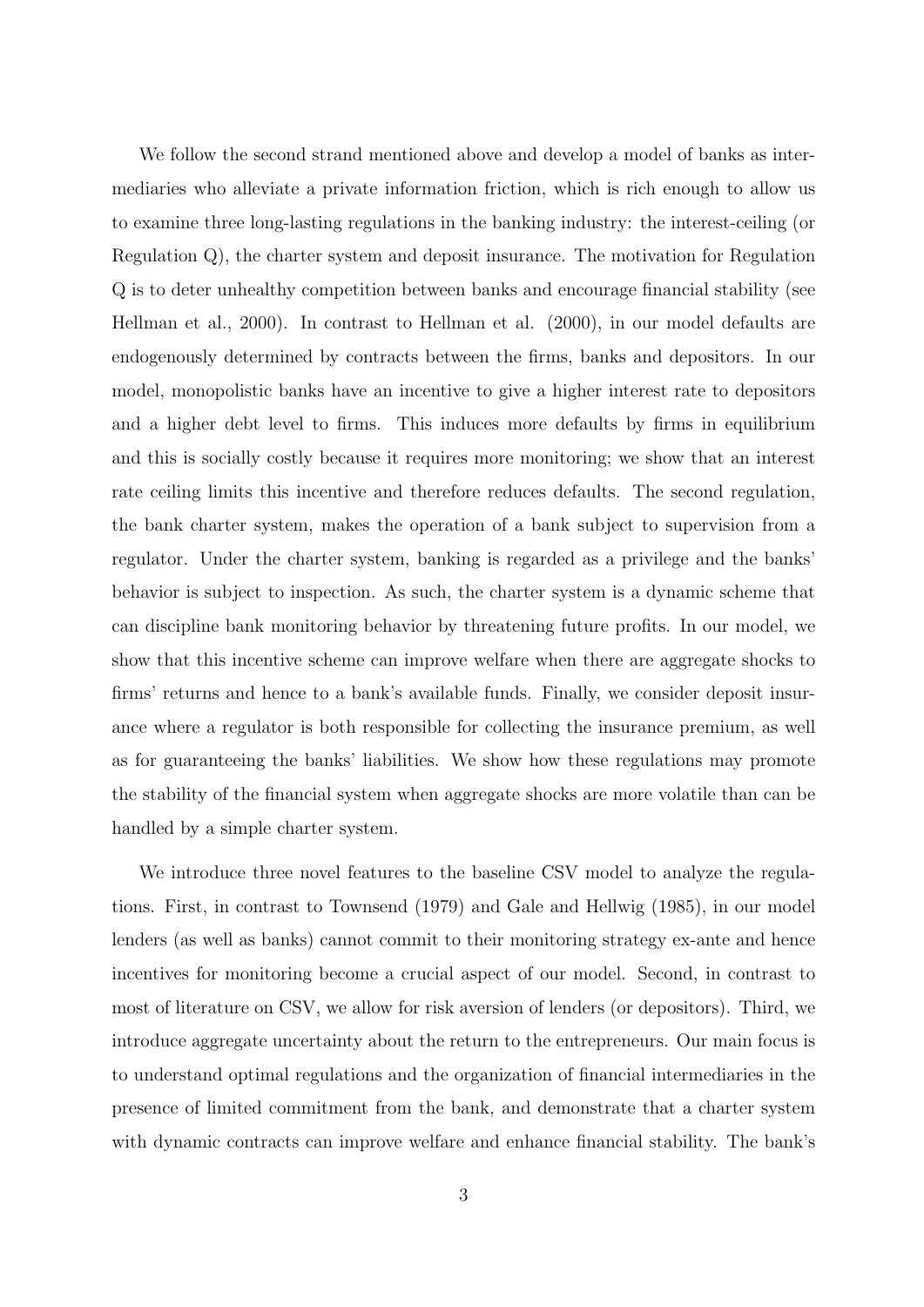lack of commitment to a monitoring strategy is crucial for these results, as otherwise there is no role for dynamic contracts.

We obtain three sets of results regarding the welfare role of financial intermediaries. In order to show that financial intermediaries can provide welfare-improving contracts, we characterize the optimal direct contracts between firms and potential lenders. In our model each firm needs many lenders to finance a risky project and we show that simple debt contracts are Pareto optimal. This result generalizes the main theorem in Krasa and Villamil (2000): they assume risk neutrality and one lender, while we allow for multiple risk averse lenders. Moreover, the optimal contract we find features random priority, as in Winton  $(1995).<sup>1</sup>$  This result serves as a useful benchmark and provides meaningful bounds on the payoffs that agents can attain under optimal direct contracts.

Our second result shows that the bank can provide a two-sided contract that dominates the optimal direct contract without aggregate uncertainty. While Williamson (1986) and Krasa and Villamil (1992) obtain similar results when ex-ante commitment to a monitoring strategy is assumed, we extend this to a setting without such commitments. In an environment with aggregate uncertainty the fact that we need to provide the bank with ex-post incentives to monitor, requires that the bank's profit, net of the monitoring cost, be nonnegative in every state. This implies that, if the firms' aggregate returns are worse than the depositors' outside options in some states, then the bank contract cannot be financially stable in the sense that the depositors get the same return in all states.

Our third result shows that a bank charter system can be welfare-improving as it provides dynamic incentives to the bank. Under the charter system, the bank may pay a cost and self-verify its income, as well as the state of the world, to the banking authority. Depending on the result, the authority may terminate the bank's charter privilege; the authority can then use this threat to the bank's future profits as incentive for the bank to perform costly monitoring of the firms. We show that, under some mild conditions,

<sup>&</sup>lt;sup>1</sup>It is well known that lack of commitment to the monitoring strategy is crucial for simple debt contract to be optimal. Indeed, Mookherjee and Png (1989) show that, with commitment power, it can be optimal to have stochastic monitoring and debt contract may not be optimal. See also related results in Krasa and Villamil (2000).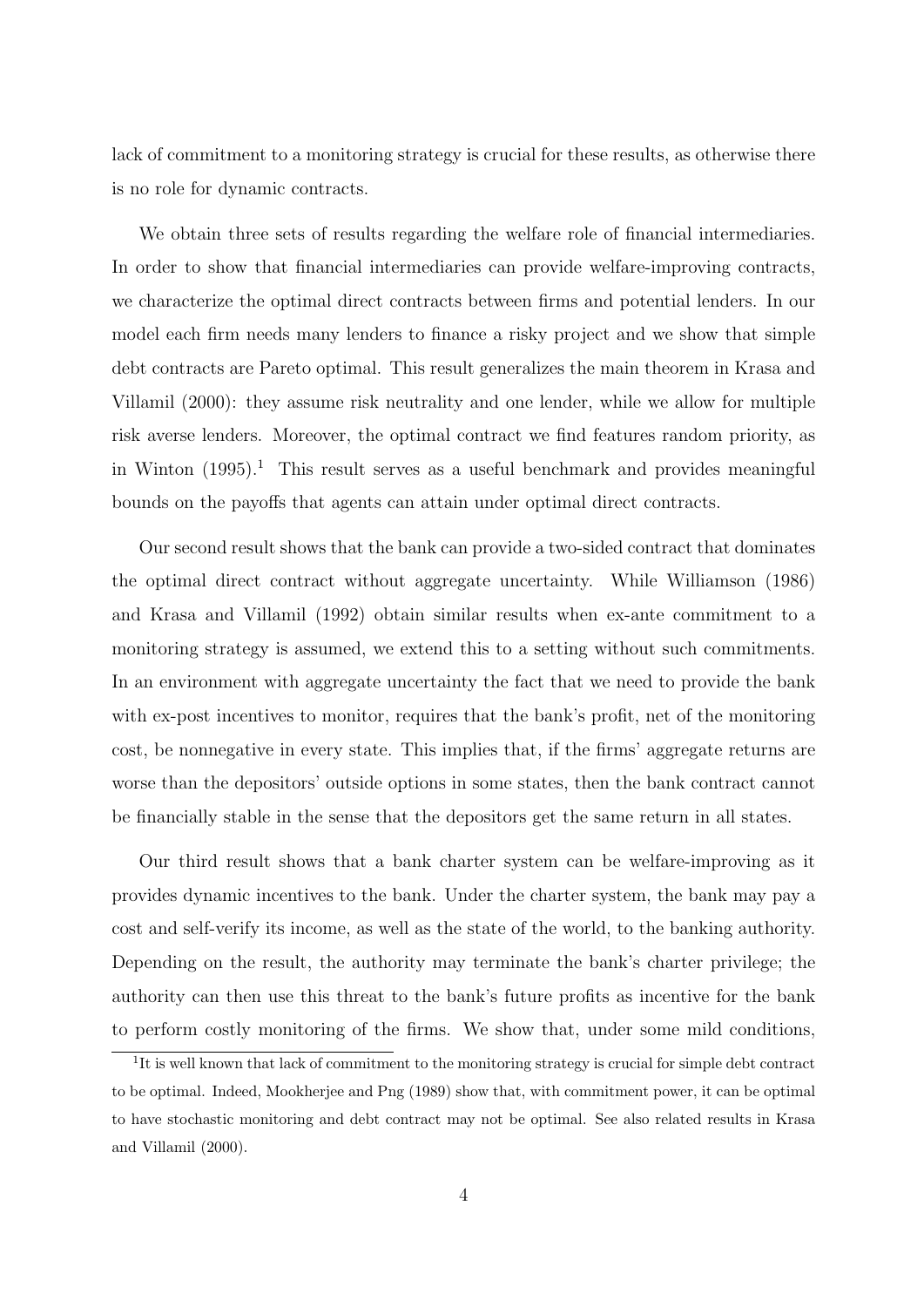such a dynamic bank contract can always dominate any optimal direct contract, and, unless the bank can provide a financially stable static contract, one can find a dynamic contract that Pareto dominates the static one. Both risk aversion and monitoring cost play a role for those results. If the static contract is not financially stable, the depositors need to monitor the bank occasionally and that is costly. In contrast, in the dynamic setting, because of future profits, the bank has incentive to self-verify even if it is costly, and that is more efficient. Moreover, since under dynamic contract the bank can make a negative profit at some states, the bank can provide a deposit contract that second order stochastically dominates the static one, and this is welfare-improving for risk averse depositors. These results also show the socially beneficial role of bank profits, which are essential for the provision of dynamic incentives.

We derive two further results regarding banking regulations. In our model, the number of defaulting firms is endogenously determined by the bank contract. In general, society will face higher deadweight loss from monitoring if the bank asks for a higher debt level from the firms; competition requires higher debt levels translate into higher returns to depositors. Under the static setting without aggregate uncertainty, we show that an interest-rate ceiling, or Regulation Q, can be a useful policy to reduce the social cost of monitoring and to reduce defaults; this applies when there is a monopoly bank who faces competition from direct contracting between the firms and potential depositors.

In the dynamic setting with aggregate uncertainty, we show that deposit insurance is welfare improving if the bank contract is not financially stable. Under the deposit insurance scheme, the bank has to pay a premium in good states but may request a bail-out in bad sates. However, to request a bail-out, costly self-verification is necessary for the authority to ascertain the state and the amount of funds already available to the bank. Depending on the result, the bank charter may be terminated. In this case, the scheme needs to provide an incentive for the bank to pay the premium in good states, and to monitor firms as well as to self-verify in bad states. We show that, for sufficiently high discount factors and sufficiently low self-verification cost, a financially stable bank contract is always incentive compatible and is welfare-improving under deposit insurance.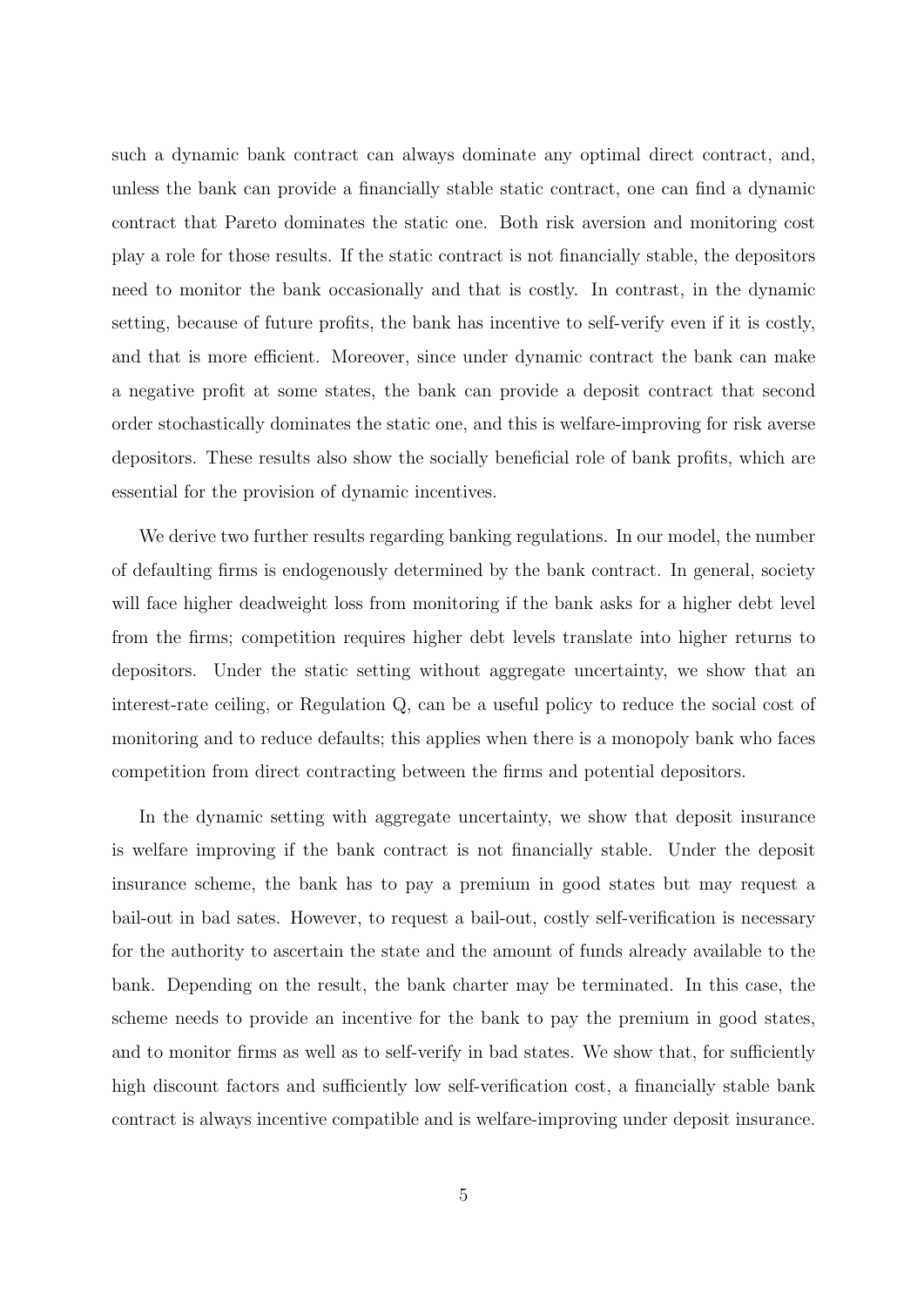We also consider the case with oligopolistic banks, each of which faces uncertainty, where the economy as a whole has no aggregate uncertainty, and show that the optimal deposit insurance scheme can be self-financing, ex post. Again, risk aversion is crucial for these results: deposit insurance allows for the bank to engineer a contract that second order stochastically dominates the original one, and that makes risk averse depositors strictly better off.

Our results then provide new rationales for bank charters, deposit insurance, and regulation Q based on Pareto efficiency. They show that, in an environment in which the bank cannot commit to its verification behavior, bank profits can be crucial to implement these welfare-improving banking regulations, which also help restore financial stability. In particular, our rationale for deposit insurance is orthogonal to the one provided in Diamond and Dybvig (1983), which is motivated by equilibrium selection. In contrast, in our model deposit insurance does pay out in equilibrium and is welfare-improving as such, but regulator has to overcome a moral hazard problem for banks who are bailed out by the insurance scheme.

# 2 Model

Consider an economy with a continuum of firms of measure one and a continuum of lenders of measure  $M$ . For simplicity, we assume that  $M$  is a natural number. Each lender is endowed with one unit of fund that may be stored at no cost with a gross return  $r > 1$ . Each firm has an investment project that requires M units of funds from the lenders to operate, and the project has a stochastic return  $w \in [0, \bar{w}]$  distributed according to a distribution function  $F : [0, \bar{w}] \to [0, 1]$ . We assume that F is absolutely continuous with respect to the Lebsgue measure, that F has a full support,<sup>2</sup> and that  $\int_w w \, dF(w) > Mr$ .

<sup>2</sup>Both the assumptions about absolute continuity and full support are mainly for expositional reasons than substantial. None of our results rely on absolute continuity. Full support assumption, however, guarantees that the asymmetric-information problem is substantial and avoids cumbersome discussion of uninteresting cases.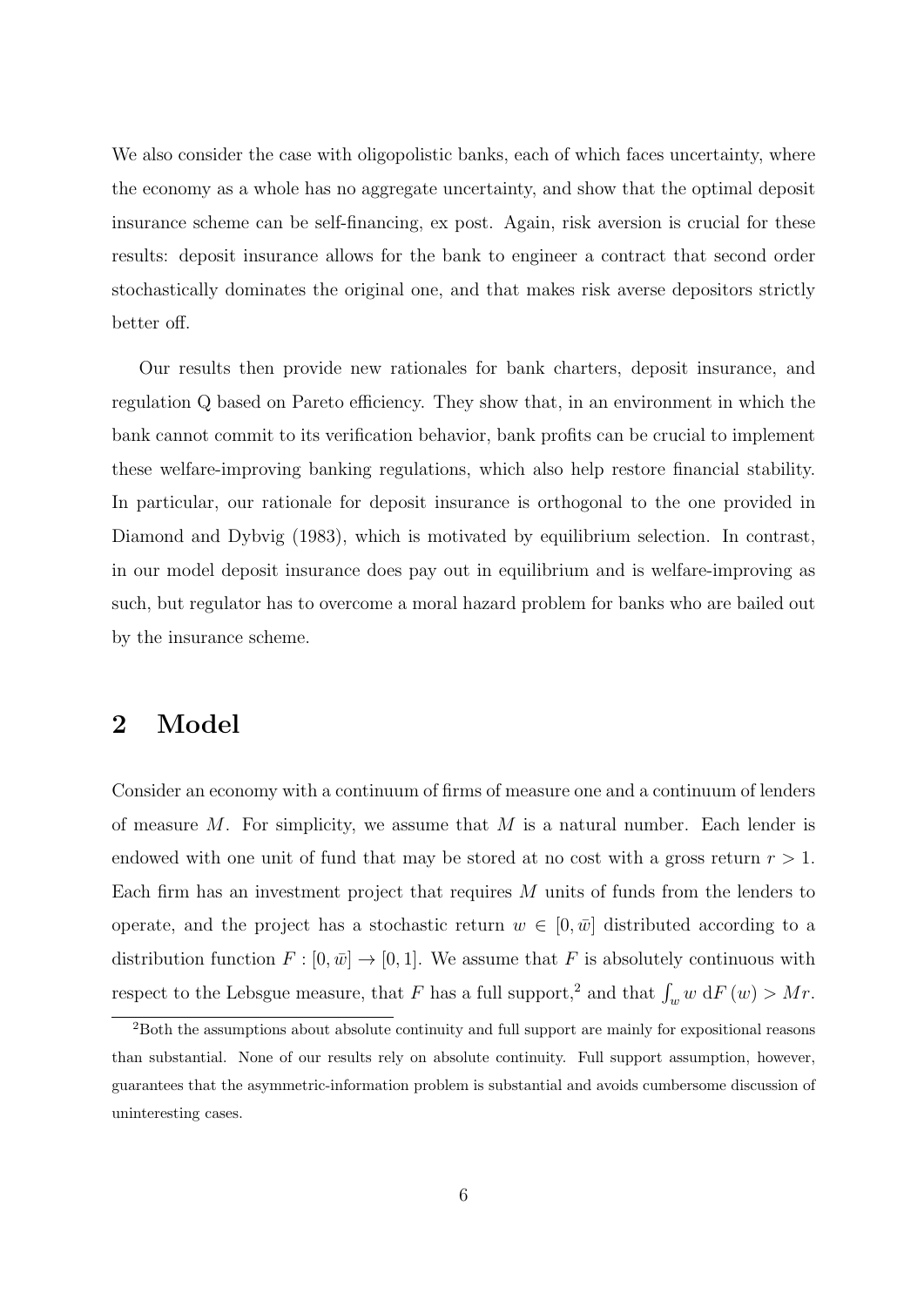The firms are risk-neutral and short-lived, but the lenders are long-lived and may be risk averse. The instantaneous utility function of the lender for consuming c is  $u(c)$ , which is strictly increasing and concave, and the lender has discounted factor  $\beta \in (0,1)$ . The return  $w_n$  to firm n is private information to the firm. The lenders, however, may verify the return by paying a cost  $\gamma$ , which is additive to his utilities of consumption. The verified return is private information to the verifier that cannot be credibly shared with other lenders.

# 2.1 Optimal direct contracts

As a benchmark, we consider direct contracts where one firm borrows directly from M lenders. Since firms last for just one period, only static contracts are feasible. We characterize Pareto optimal contracts. A contract is a pair,  $(a, b)$ , both with domain  $W = [0, \bar{w}]$ , and is implemented with the following trading procedure. After the return  $w$  realizes, the firm makes a report to each of his lenders. Let  $\tilde{w}_m$  be the report to lender m. Each lender m then decides to verify or not, based on  $\tilde{w}_m$ . If he decides not to verify, lender m receives a payment of  $b(\tilde w_m)$ . Otherwise, he pays a cost  $\gamma$ , and receives a payment of  $a(v, M')$ , where v is the amount of funds available *after* paying those who did not verify and M' is the number of verifiers. As mentioned, both the message  $\tilde{w}_m$  and the verified output v are private information to the specific lender that cannot be (credibly) shared with other lenders.

A strategy for a lender is then a measurable function  $s_l: W \to \{0,1\}$ , where 0 indicates no verification and 1 indicates verification. A strategy for the firm is a measurable function  $s_f : W \to \Delta(W^M)$ , his reporting strategy. Note that the firm is allowed to randomize over possible massages to the lenders. We have the following feasibility requirements the contract and the strategies:

(F1) Feasibility of a:  $a(v, k)k \leq v$  for all  $v \in W$ .

(F2) Feasibility of  $s_f$  under b:  $\sum_{m=1}^M b(\tilde{w}_m) \leq w$  for all  $(\tilde{w}_1, \dots, \tilde{w}_M)$  in the support of  $s_f(w)$ and for all  $w \in W$ .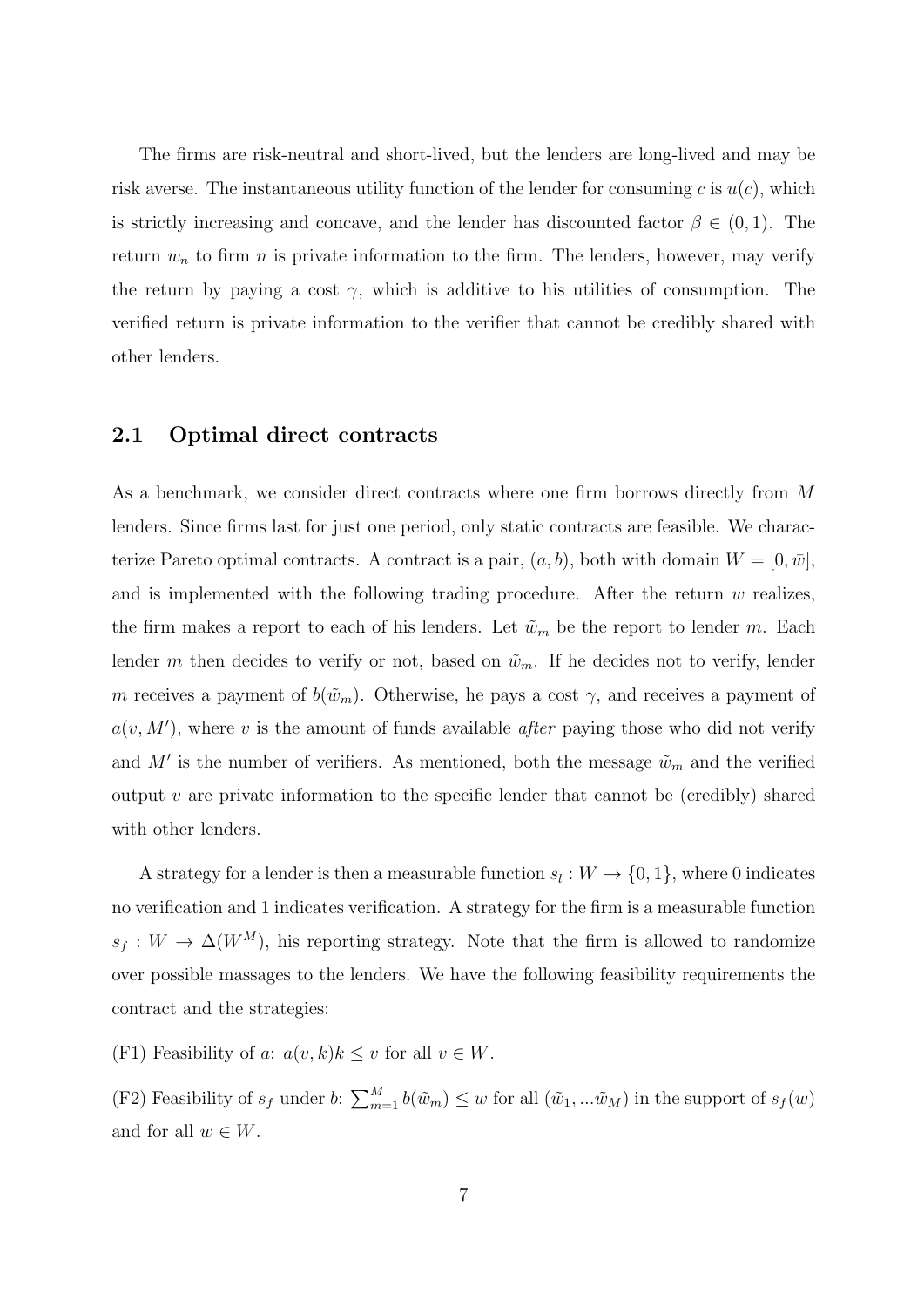We focus on PBE that are symmetric in the following sense: first, all lenders use the same strategy  $s_l$ , and, for the firm,  $s_f$  has a finite support,<sup>3</sup> and, if a profile of message  $(\tilde{w}_1, ..., \tilde{w}_M)$  is in the support of the equilibrium strategy  $s_f$ , then all permutations of that message occur with equal probabilities.

We say that a direct contract  $(a, b)$  is **implementable** if the lender is willing to participate. We let  $W_m$  be the subset of W in which m lenders verify the firm with positive probability. Note that if, in equilibrium, upon receiving a message  $\tilde{w}$  the lender does not verify the firm's return, the firm simply pays  $b(\tilde{w})$ , it must be the case that the payment is the same under b across all such messages that are sent with positive probability, which we will denote by  $\bar{b}$ . Hence, we may assume that there is only one message corresponding to the subset of W where nobody verifies the firm,  $W_0$ . Furthermore, because lenders cannot commit to their verification strategies upon signing the contract, they need to be incentivised to verify after the report from the firm comes in. This requires that  $\gamma$  is smaller than the expected payment when receiving a message that implies verification in equilibrium. Formally, let  $\tilde{w}$  be a message that in equilibrium the lender verifies, it must be the case that

$$
\mathbb{E}\left[a(w, w - (M-m)\bar{b}, m) \mid \tilde{w}\right] \ge \gamma,
$$

where within the conditional expectation both  $w$  and  $m$  are random variables. Since this condition has to hold for all messages  $\tilde{w}$  which are sent with a positive probability and for which the lender verifies in equilibrium, it implies that

$$
\mathbb{E}\left[a(w, w - (M-m)\overline{b}, m) \mid \text{ verification}\right] \ge \gamma.
$$

As a result, it is then without loss of generality to assume that in equilibrium the firm only sends two messages,  $\tilde{w}_0$  or  $\tilde{w}_1$ , where  $\tilde{w}_0$  indicates no verification while  $\tilde{w}_1$  indicates verification.

We make one assumption regarding the cost  $\gamma$ :

$$
(A0)\ \gamma F(Mr) < \int_0^r u\left(\frac{w}{M}\right) dF(w).
$$

When  $M = 1$ , assumption (A0) is essentially identical to assumption (A.2) in Krasa

<sup>3</sup>This assumption is mainly for technical convenience than substantial.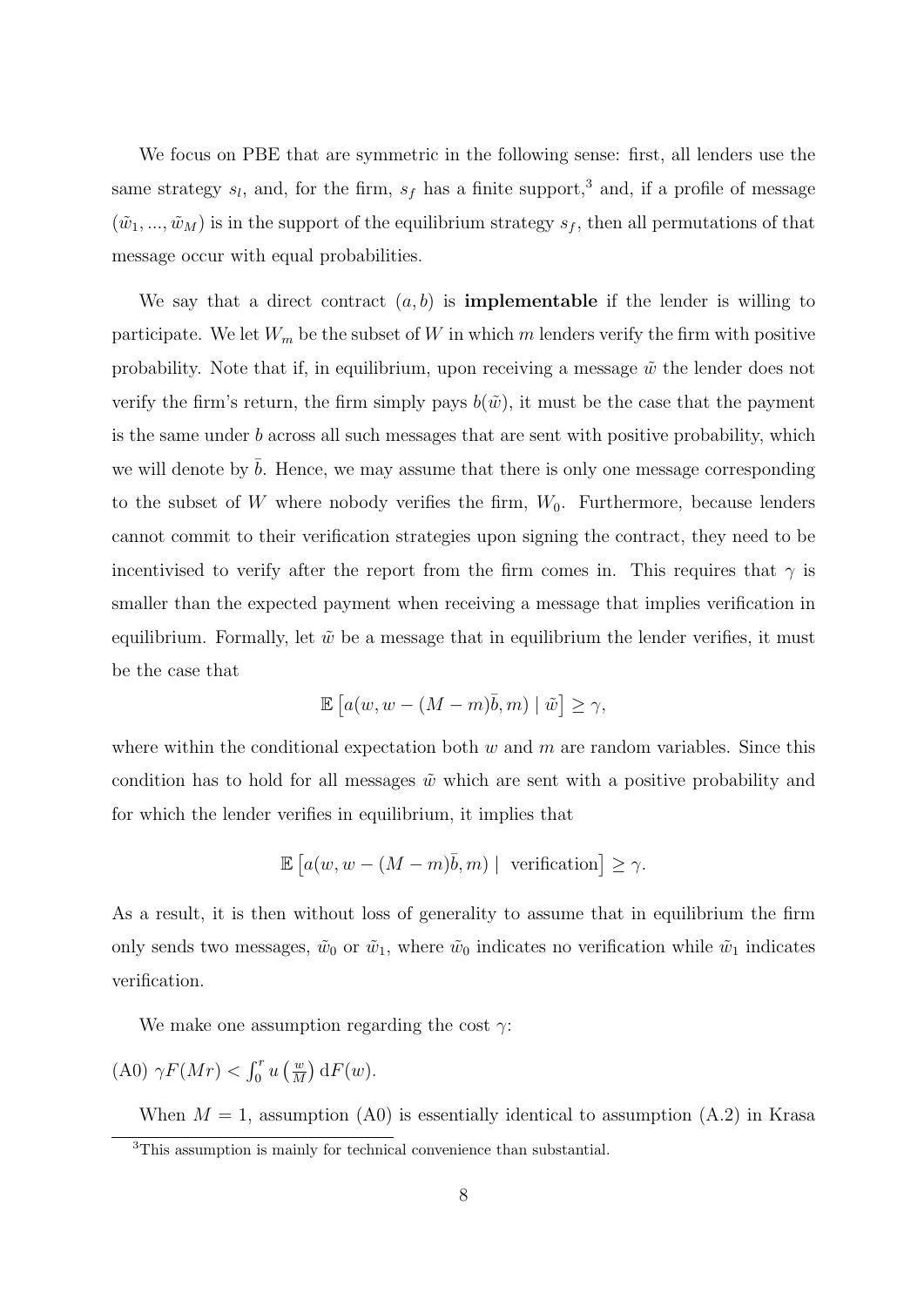and Villamil (2000), and hence it is a generalization of that assumption for general M and it plays a similar here. In particular, note that we only consider equilibria where the lenders use a pure strategy, which can be justified along the renegotiation-proof requirement introduced by Krasa and Villamil (2000) under (A0).<sup>4</sup>

The following theorem characterizes (Pareto) optimal contracts, which generalizes the main result in Krasa and Villamil (2000) to multiple lenders and risk aversion.

**Theorem 2.1.** Assume (A0). Any optimal contract,  $(W_0, ..., W_M, a, \overline{b})$ , takes the form  $W_0 = [Mb, \bar{w}], \text{ and } a(w, n) = w/n.$ 

According to Theorem 2.1, the optimal contract is a simple debt contract from the firm's perspective: it is characterized by a debt level  $M\overline{b}$ , and if the return is above that the firm pays that to all lenders equally outright; otherwise, at least some of the lenders verify the firm but all the returns are divided by the lenders. What is slightly delicate is the structure of verification. In general there is random seniority as in Winton (1995): some lenders are chosen to be paid outright while others are called to verify the firm to divide whatever is left. From the perspective of risk sharing, it is best for all lenders to share the return whenever the firm cannot meet its obligations to all lenders, but this is very costly as all lenders have to pay the verification cost. From the perspective of saving verification cost, it is optimal for the firm to pay the debt level to as many lenders as possible, and ask as few lenders to verify as possible. Indeed, if  $u(c) = c$ , this will be the optimal contract. When there is risk aversion, we can in fact fully characterize the optimal number of lenders asked to verify. The details can be found in the Supplemental Appendix, A.1. Finally, although Theorem 2.1 assumes (A0), what is needed for that theorem to hold may be much weaker than (A0), depending on the fundamentals. See also the Appendix for more discussions.

Theorem 2.1 will be useful for our later analysis as it gives welfare bounds to both the

<sup>4</sup>Krasa and Villamil (2000) assume risk neutrality and that the firm also occurs a small cost when it is verified, and show that equilibria with random verification is not sustainable under (A0) with  $M = 1$ . Our result will not be affected by the introduction of a small cost to the firm and the logic to exclude random verification in Krasa and Villamil (2000) does not seem to depend on M nor risk neutrality.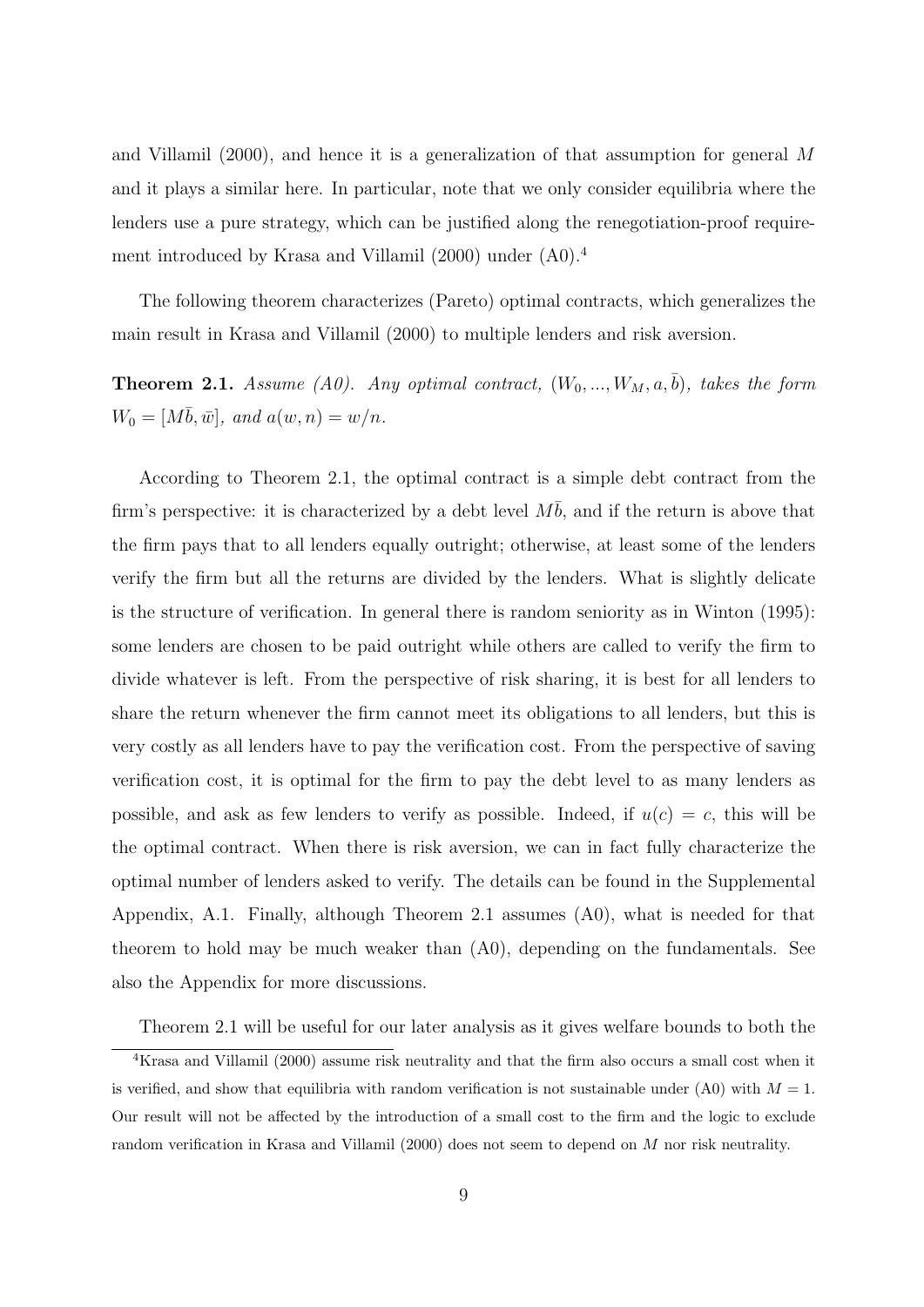firms and to the lenders under direct contracting. Indeed, under optimal direct contracts with debt level  $B = M\overline{b}$ , the firm's payoff is

$$
\int_{w \geq B} (w - B) \, \mathrm{d}F(w).
$$

Each lender's payoff is bounded from above by

$$
\int_{w < B} u(w/M) \, \mathrm{d}F(w) + u(B/M)[1 - F(B)] - (1/M) \sum_{n=1}^{M} F(nB/M)\gamma. \tag{1}
$$

The first two terms reflect the expected payoff to each lender, assuming that they share the returns whenever the firm fails to pay all lenders the debt level, which is the upper bound for that payoff, the third term reflects the cost of monitoring, assuming the fewest number of lenders monitoring and all have equal chance to do so, which is a lower bound of the monitoring cost.

# 3 Banking: static and dynamic

Here we show the beneficial role of banks. We begin with the static case where there is no aggregate shocks, and the returns to the firms are i.i.d. In this case we show that a static bank contract is sufficient to bring in Pareto improvement against direct contracting. We then introduce aggregate shocks under which the firms' returns are correlated, and show that these shocks can limit the bank's ability to improve direct contracts. Finally, a charter system is introduced and is shown to bring back the beneficial role of the bank.

## 3.1 Essentiality of financial intermediation: no aggregate shocks

We begin with the static case, where, as in Section 2, there is a continuum of depositors of measure M and a continuum of firms of measure 1 with i.i.d. returns. We assume that the LLN holds exactly when we aggregate the firms' returns and hence there is no aggregate shock.<sup>5</sup> Here we introduce the bank, which is a risk-neutral agent capable of

<sup>&</sup>lt;sup>5</sup>The literature has recognized issues related to i.i.d. returns in a continuum economy; see, e.g. Sun (2006). Our use of this assumption, however, is mainly for expositional convenience. All our results can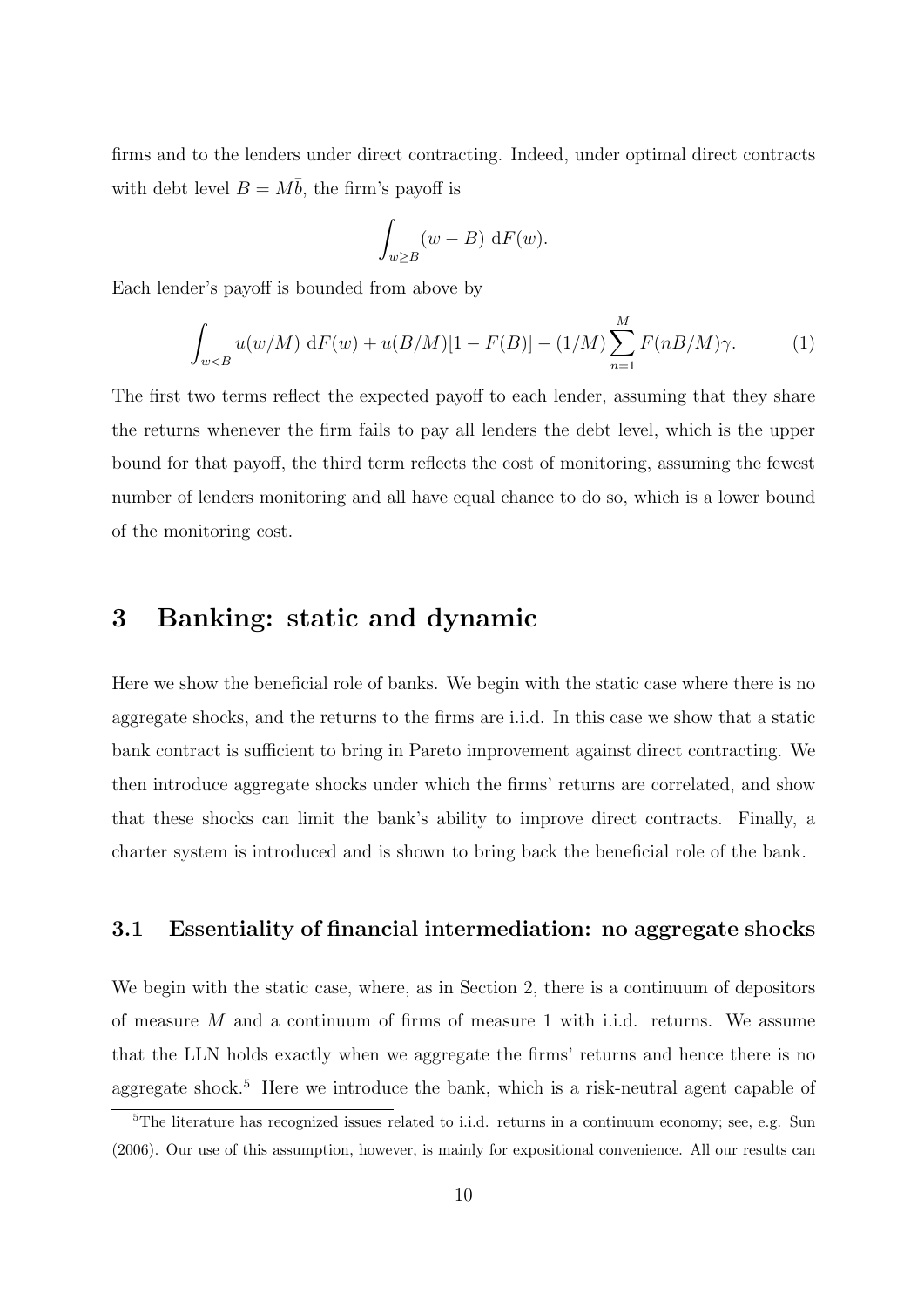taking deposits and then lending to the firms. When the bank decide to verify a firm, he has to pay the cost  $c_E$ . The cost of monitoring for the bank is not subtracted from its funds taken from the firms; instead, we interpret  $c_E$  as labor cost to the banker.<sup>6</sup> Again, the verified returns are private information to the bank and cannot be credibly shared with the depositors.

Since debt contracts are optimal without financial intermediation, to show that banks are essential, we only need to consider such contracts. We call a two-sided contract between the depositors and the bank and between the firms and the bank, a bank contract. Assuming that it is a debt contract for both sides, we may denote it by  $(B, d)$ , where B is the debt level with each firm and  $d$  is the promised repayment to each depositor. Later on we will establish that such contracts are in fact optimal. One of the main insights from Section 2 is that it is optimal to restrict the message space to  $\{0, 1\}$ , where 0 indicates repayment of the debt and 1 indicates verification, and, if the lender, which can be either the bank or the depositor, fails to obey (fails to verify) does not happen, he or she gets nothing. Thus, from here on we restrict attention to the message space  $\{0, 1\}$ . The twosided nature of bank contracts introduces new incentive issues that are not present in direct contracting. To formalize those issues we give a precise description of the game as follows. The game is played among the firms, the bank, and the depositors. We assume that all agents have agreed upon the contract  $(B, d)$  and discuss agents' participation decisions later.

- 1. Firms' returns are realized and firms simultaneously report (either 0 or 1) to the bank.
- 2. The bank decides, based on the reports, whether or not to verify each firm.
- 3. After the bank receives all the payments from the firms, the bank sends a massage (again, either 0 or 1) to each depositor simultaneously.

be generalized to a setting with a finite but large number of depositors and firms, as will be discussed in concluding remarks.

<sup>&</sup>lt;sup>6</sup>Note that the cost is  $c_E$  per firm. Obviously the bank here will correspond to a large entity in reality with potential monitoring issues within itself; here we abstract away from those complications.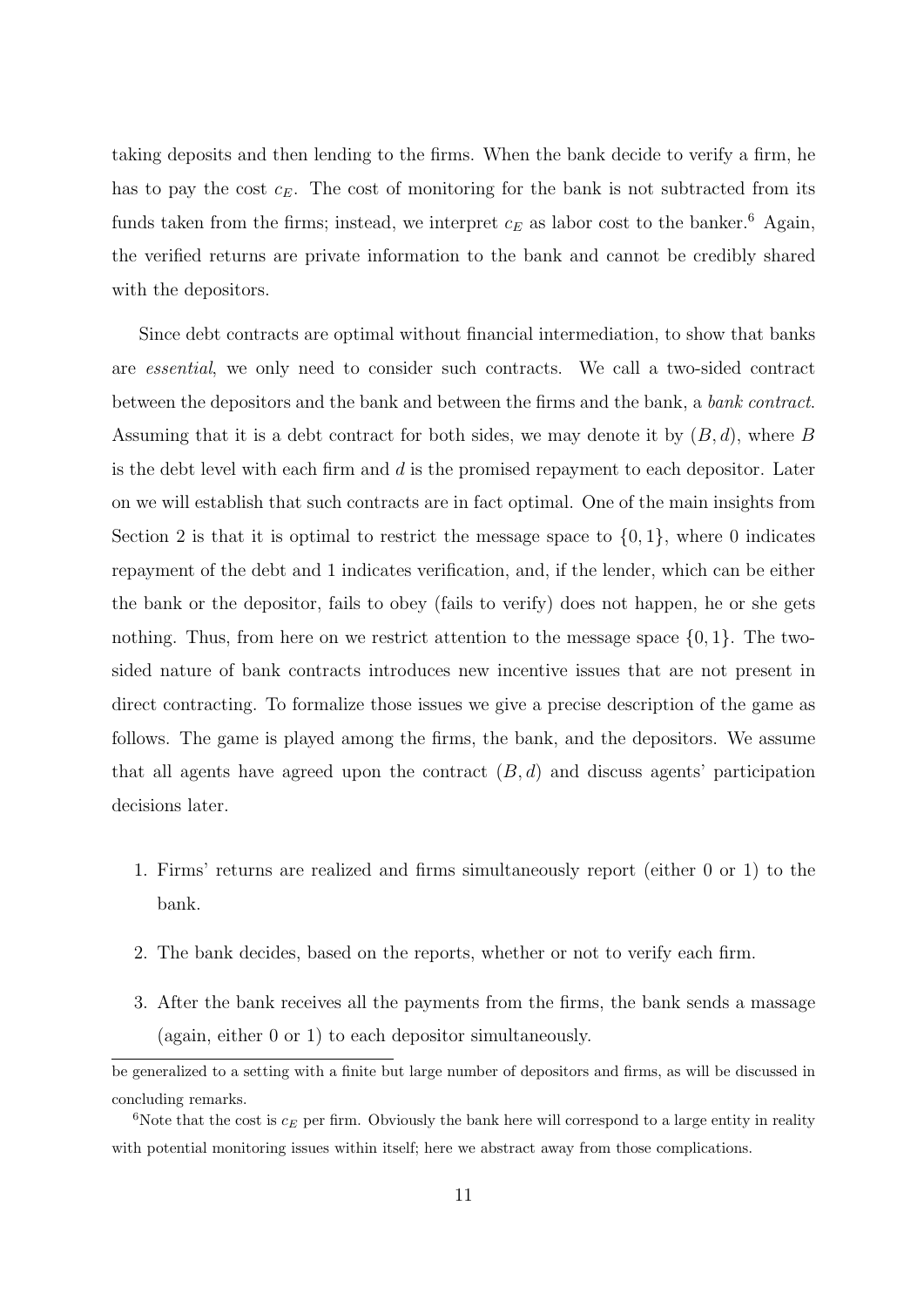4. After seeing the individual message, each depositor decides whether or not to verify the bank.

Given a bank contract  $(B, d)$ , we formulate the agents' strategies below. The strategies for the firms and for the depositors are straightforward extensions from the ones under direct contracting. Each firm decides, as a function of its realized profit, to either repay the debt in full or request verification. The bank's strategy comes in two stages. The first is a verification strategy for each firm, as a function of all the information it has available, i.e., the bank knows which firms have repaid the debt and which requested verification. Second, the bank makes a recommendation to each of its depositors, asking them to verify it or repaying the depositors in full. Each depositor's strategy is then a function which takes the bank's recommendation and maps it to a binary decision (to verify or not). The following is the formal definitions.

**Definition 3.1.** (a) For the firm, the strategy is a measurable function  $s_f : [0, \bar{w}] \rightarrow \{0, 1\}$ that maps its return to its report to the bank.

(b) The bank's strategy has two components. The first is a measurable function  $s_B^1$ :  $\mathcal{M}([0,1]) \times [0,1] \to \Delta(\{0,1\})$ . The first argument is the subset of firms sending 1, and the second argument is the identity of the firm.<sup>7</sup> Thus, for any given received reports,  $s_B^1$ specifies a (randomized) verification decision for each firm. Then, after the verifications, the bank's strategy has a second component, a measurable function  $s_B^2 : [0, \bar{w}] \times [0, M] \rightarrow$  $\Delta({0,1})$ , in which the first argument is the amount of available funds to the bank (in per depositor terms) and the second is the identity of the depositor, and hence it maps the available funds to the bank's (randomized) report to each depositor.<sup>8</sup>

(c) A depositor's strategy is a function  $s_l: \{0,1\} \to \{0,1\}$ , which maps the report from the bank to the verification strategy.

As before, symmetric PBE is our solution concept, i.e., all firms use the same strategy  $s_f$  and all depositors use the same strategy  $s_l$  in equilibrium, and, for the bank, although

 ${}^{7}M([0,1])$  is the set of all measurable subsets of [0, 1] (endowed with the sup norm).

 ${}^{8}$ In general,  $s_2^B$  may also depend on the history that leads up to the available funds.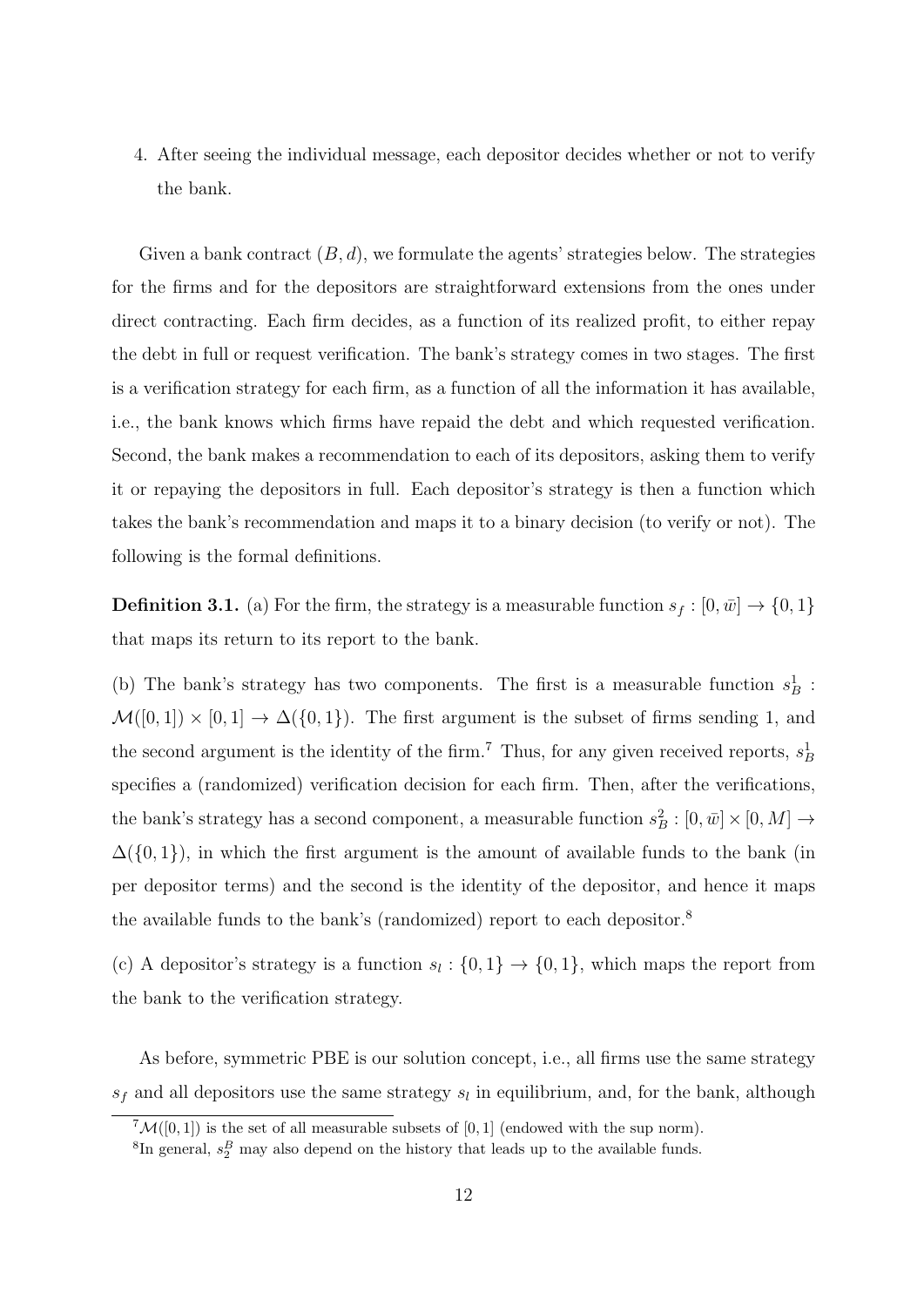we allow randomization, we only focus on equilibrium strategies in which  $s_B^1$  verifies all firms that cannot pay  $B$ <sup>9</sup>

Here we discuss participation decisions by our agents. We say that a bank contract  $(B, d)$  is **implementable** if there is a symmetric PBE in which the depositors are willing to participate and the bank is willing to verify the firms' returns whenever they cannot meet their debt, and the bank's expected payoff (net of monitoring costs) is nonnegative.

In contrast to Krasa and Vilamil (1992), because of the lack of commitment, we need to discuss the bank' incentive to verify firms after the returns realize and requests come in. In particular, there are two types of deviation to worry about. First, the bank can simply verify none of the requesting firms; no matter how the depositors react, the bank can make at least a zero profit. Second, the bank has to decide whether to verify each requesting firm, and it will do so unless the expected gain (net of what is expected to pay to the depositors at the margin) from doing so exceeds the cost. Under the contract  $B$ ,  $F(B)$  fraction of the firms require verification. We have the following lemma.

**Lemma 3.1.** Let  $(B, d)$  be a bank contract. Bank verification of the firms is incentive compatible if and only if

$$
\frac{1}{M} \left[ \int_0^B w dF(w) + [1 - F(B)]B \right] - d \ge \frac{1}{M} F(B)c_E,
$$
\n(2)

$$
\int_0^B w dF(w) \ge F(B)c_E.
$$
\n(3)

To understand the two conditions above, first note that under the bank contract  $(B, d)$ , the bank's expected profit (per depositor per firm) is given by

$$
\frac{1}{M} \left[ \int_0^B w \, dF(w) + [1 - F(B)]B - F(B)c_E \right] - d. \tag{4}
$$

Hence, condition (2) simply says that the bank is making a nonnegative profit and this takes care the first type of deviation. Conditional on the firm sending a message that recommends verification under contract  $(B, d)$ , the bank's expected payment to be received

 $9$ This assumption is in line with the observation from Krasa and Villamil (2000). In particular, we suspect that if we introduce renegotiation then randomized verification is not sustainable in equilibrium.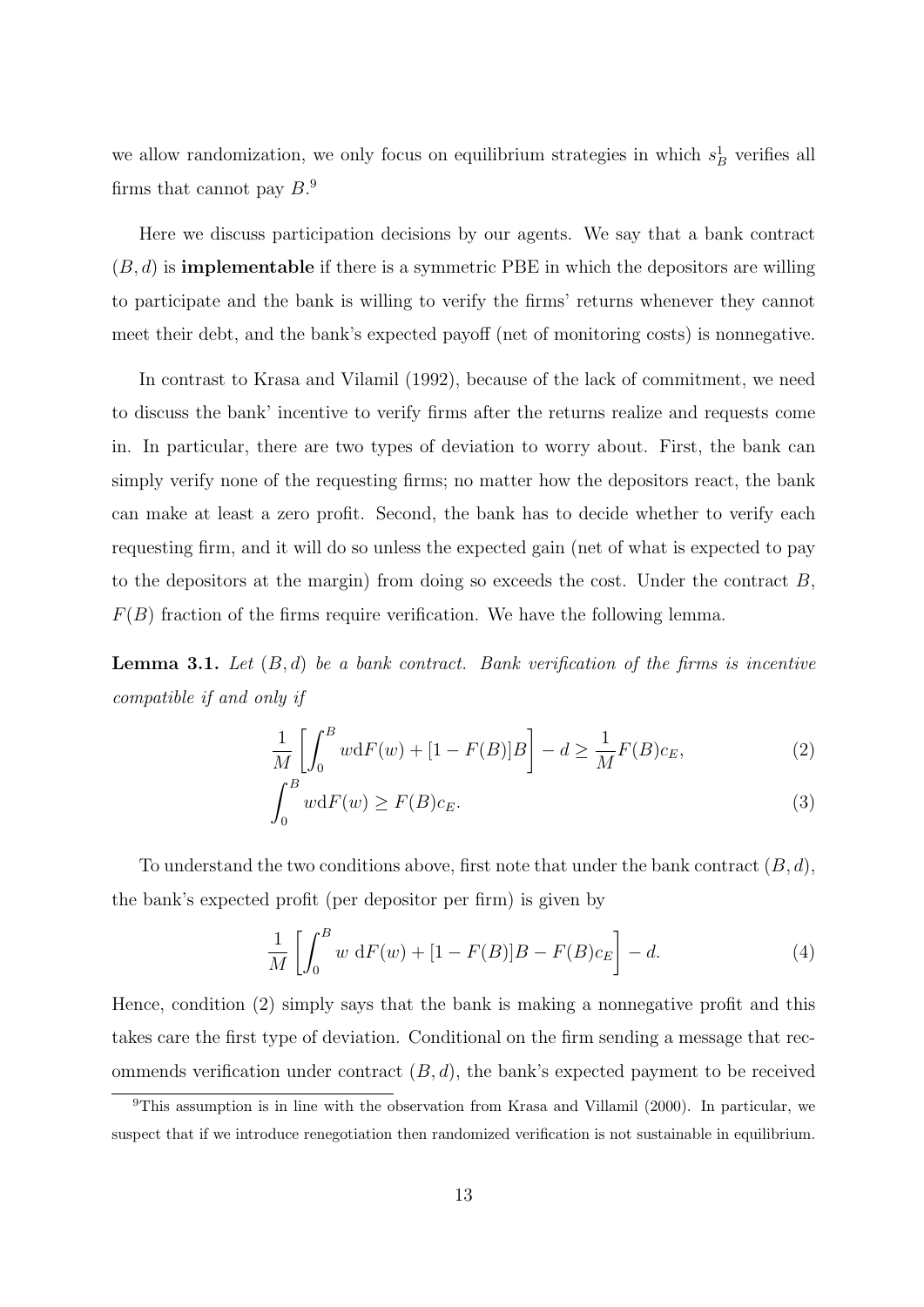is given by

$$
\frac{\int_0^B w \, \mathrm{d}F(w)}{F(B)},
$$

and hence condition (3) requires that conditional expected return to at least cover the cost of verification,  $c_E$ , and this takes care of the second type of deviation. The proof essentially shows that these two types are the only relevant deviations.

For bank contract to be more efficient, we need the following assumptions.

(A1) Efficient bank verification:  $c_E < u^{-1}(\gamma) \sum_{m=1}^{M}$  $F(\frac{mB}{M})$  $\frac{(M)}{F(B)}$ . (A2)  $\int_{w \in [0,B]} w dF(w) + (1 - F(B))B - F(B)c_E > Mr.$ 

Assumption (A1) is necessary: if  $c_E$  is large relative to  $\gamma$ , then the bank contract cannot save on monitoring costs. However, the precise comparison is related to the curvature of u, since  $\gamma$  enters the depositors' payoff in comparison with u. M also plays a role, as the bank monitor each firm for  $M$  depositors. Without  $(A2)$ , bank is better off to use the storage. The following theorem shows that these two assumptions are all we need to have a beneficial role for the bank.

**Theorem 3.1.** Assume (A0). For any implementable direct contract with debt level B that satisfies (A1) and (A2), there is an implementable (static) bank contract that Pareto dominates the direct contract.

Theorem 3.1 is proved by constructing a bank contract that Pareto dominates the direct contract. The bank contract is given by  $(B, d)$ , where the debt level is left unchanged, and d is given by

$$
d = \frac{1}{M} \left\{ \int_0^B w dF(w) + [1 - F(B)]B - F(B)c_E - \varepsilon \right\},\tag{5}
$$

where the main proof is to show that one can choose  $\varepsilon > 0$  such that

$$
u(d) > \int_{w < B} u(w/M) \, dF(w) + u(B/M)[1 - F(B)] - (1/M) \sum_{n=1}^{M} F(nB/M)\gamma.
$$

Indeed, if such  $\varepsilon > 0$  exists, then, by (4), the bank has profit at least  $\varepsilon$ , and, by (1), the depositors are better off. To show such  $\varepsilon$  exists, first notice that  $d + \frac{1}{\lambda}$  $\frac{1}{M}F(B)c_E + \varepsilon$  is the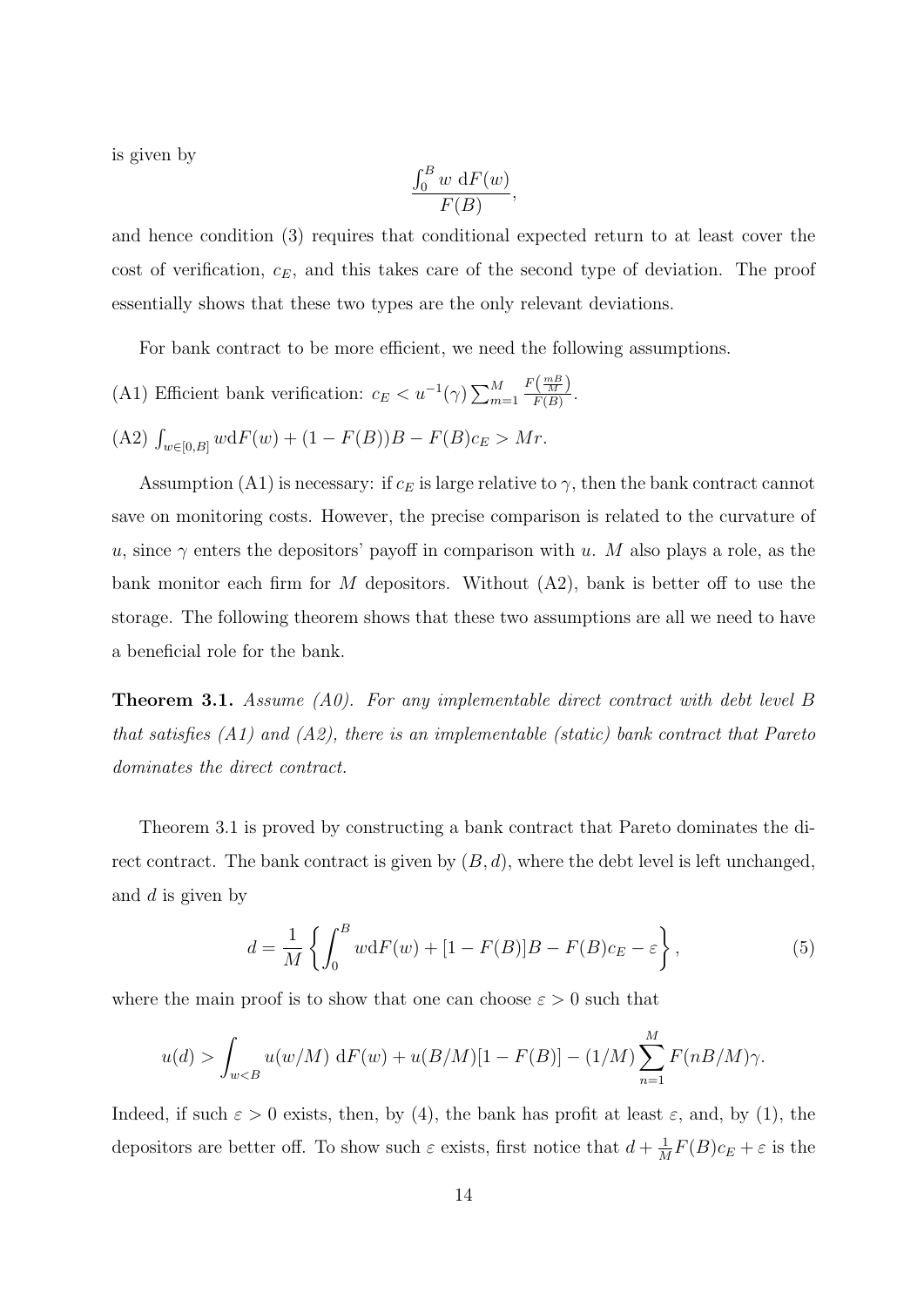expected payment from the firm to each lender, and hence its utility value is higher than the expected value of that payment. Assumption (A1) then ensures that the monitoring cost is lower under the bank contract as well. This then illustrates the advantage of the bank contract through diversification: first, it can reduce risk by pooling the funds, and, secondly, it can reduce monitoring, as the bank can offer a deposit contract that the bank can almost surely pays to the depositors and hence only monitoring of the bank on behalf of M depositors per firm is required.

Assumption (A0) ensures that the optimal direct contracts are simple debt contracts and the lenders' payoffs are bounded by  $(1)$ . The assumptions  $(A1)$  and  $(A2)$  are tight for Theorem 3.1. We have seen the necessity of  $(A2)$ , which is in fact implied by implementability of the direct contract under risk neutrality. When  $u$  is linear,  $(A1)$  is also necessary for the bank to be able to provide a better contract. When  $u$  is strictly concave, however,  $(A1)$  can be relaxed, since, as mentioned earlier, the constructed bank contract is strictly better because it is able to provide the certainty equivalence of what the direct contract can provide to the lender.

# 3.2 Aggregate shock and financial stability

Now we consider aggregate shocks. Suppose that, instead of independence, the returns to the firms are correlated. Specifically, suppose that the aggregate returns depend on an aggregate state, s, which can be either h (high) or  $\ell$  (low), that s is i.i.d. across time according to the distribution  $\pi$  ( $\pi_h$  denotes the probability of state h and  $\pi_\ell$  state  $\ell$ ), and that the firms' returns are i.i.d. according to  $F_s(w)$  conditional on s. Moreover,  $F_h$ first-order stochastically dominates  $F_{\ell}$  and that for any  $B \in (r,\bar{w})$ ,  $F_h(B) < F_{\ell}(B)$ . The realization of the state is observable to both the bank and the firms, and is a verifiable information for the depositors if they monitor the bank.<sup>10</sup> We remark here that the results regarding direct contracting are not affected by this aggregate shock at all: for

<sup>&</sup>lt;sup>10</sup>Note that even if the bank does not receive this information, it can learn of the state s based on the reports made from the firms. This assumption amounts to eliminate the potential asymmetric information between the bank and the firms about the state.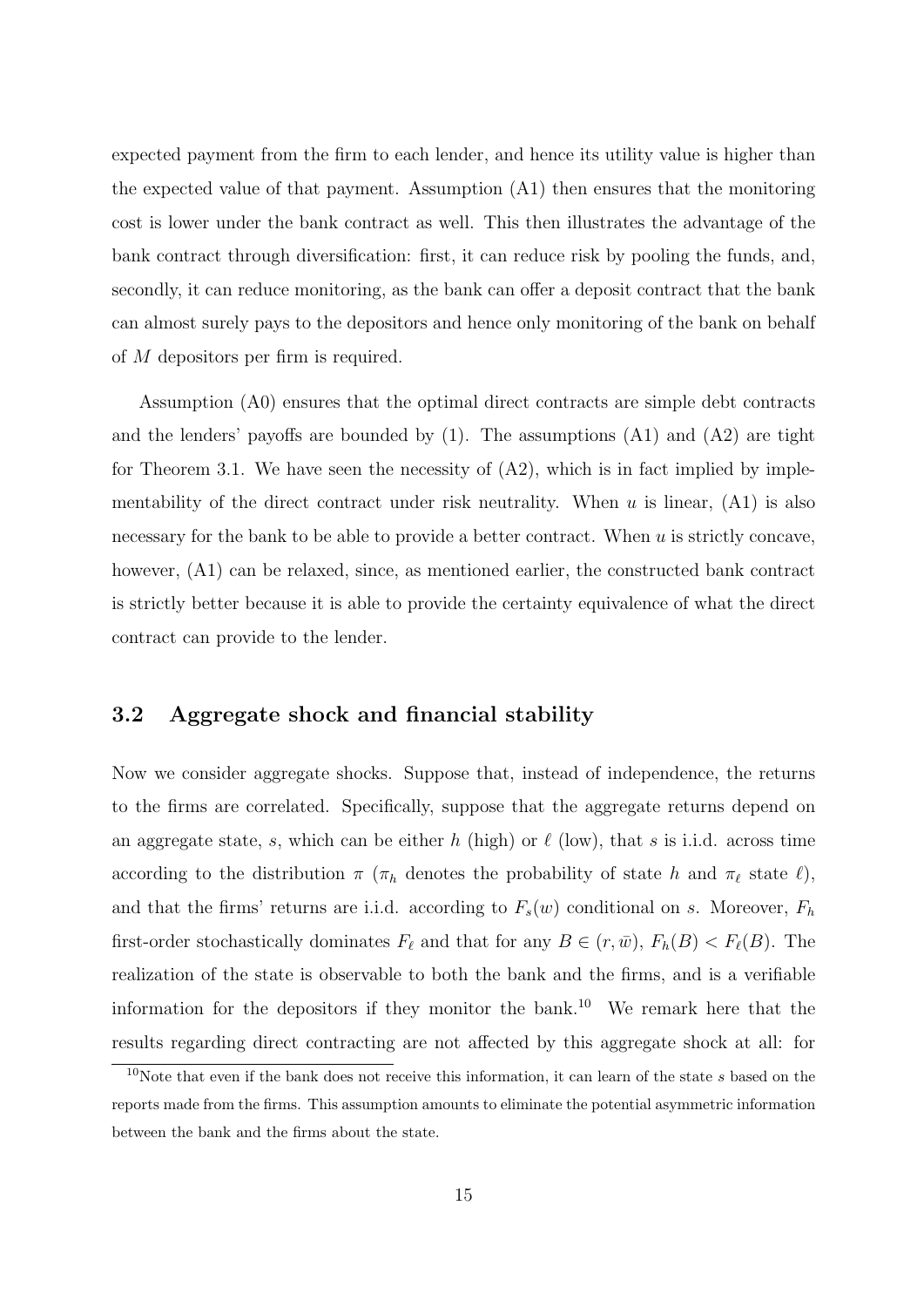each specific firm, its return is characterized by the distribution function  $F = \pi_h F_h + \pi_{\ell} F_{\ell}$ .

A general bank contract can be quite complicated. In particular, the contract should in general take into account the fraction of depositors that verify the bank; this complication then requires a new proof to show that debt contract is optimal with the firms. We show in the Supplemental Appendix (see, in particular, Lemma A.4) that, under the following assumption, debt contract with the firms is in general optimal.

(A3) 
$$
\int_0^{Mr} w dF_s(w) > c_E F_s(Mr)
$$
 for both  $s = h, \ell$ .

Assumption (A3) plays a similar role to (A0) in direct contracting for this result. In particular, it implies that, in equilibrium, each firm sending a message 1 is worth of verification if the bank can keep the verified return. However, depending the contract with the depositors, this may or may not be the case and additional considerations about bank's incentive to verify the firms are necessary.

Given Lemma A.4, we can focus on bank contracts in which the contract between the bank and the firms is a simple debt contract (that may be state-dependent), and the bank verifies the firms iff they do not pay in full. Such a contract may be denoted  $\mathbf{B} = (B_h, B_\ell)$ . Given B, we define

$$
\eta_s(\mathbf{B}) = \frac{1}{M} \left\{ \int_0^{B_s} w \mathrm{d}F_s(w) - F_s(B_s)c_E + [1 - F_s(B_s)]B_s \right\},\tag{6}
$$

and

$$
\zeta_s(\mathbf{B}) = \frac{1}{M} \left\{ \int_0^{B_s} w \mathrm{d}F_s(w) + [1 - F_s(B_s)] B_s \right\}.
$$
 (7)

Here  $\eta_s(\mathbf{B})$  is the revenue (net of monitoring cost) from the firms to the bank and  $\zeta_s(\mathbf{B})$ is the available funds at the bank at state  $s$  in equilibrium, both in per depositor's term.

While Lemma A.4 allows us to focus on debt contracts with firms, the depositor side of the bank contract is more complicated. We are able to obtain a partial characterization, and report the results in Lemma A.2 in the Appendix. In particular, because of the continuum assumption, we may characterize the depositor side of the contract by three numbers,  $(d, d_h, d_\ell)$ , where d is the promised payment without verification to the depositors, and  $d_s$  is the *average* payment to the depositors under state s, for  $s = h, \ell$ . From this information one can then infer the fraction of verifying depositors at each state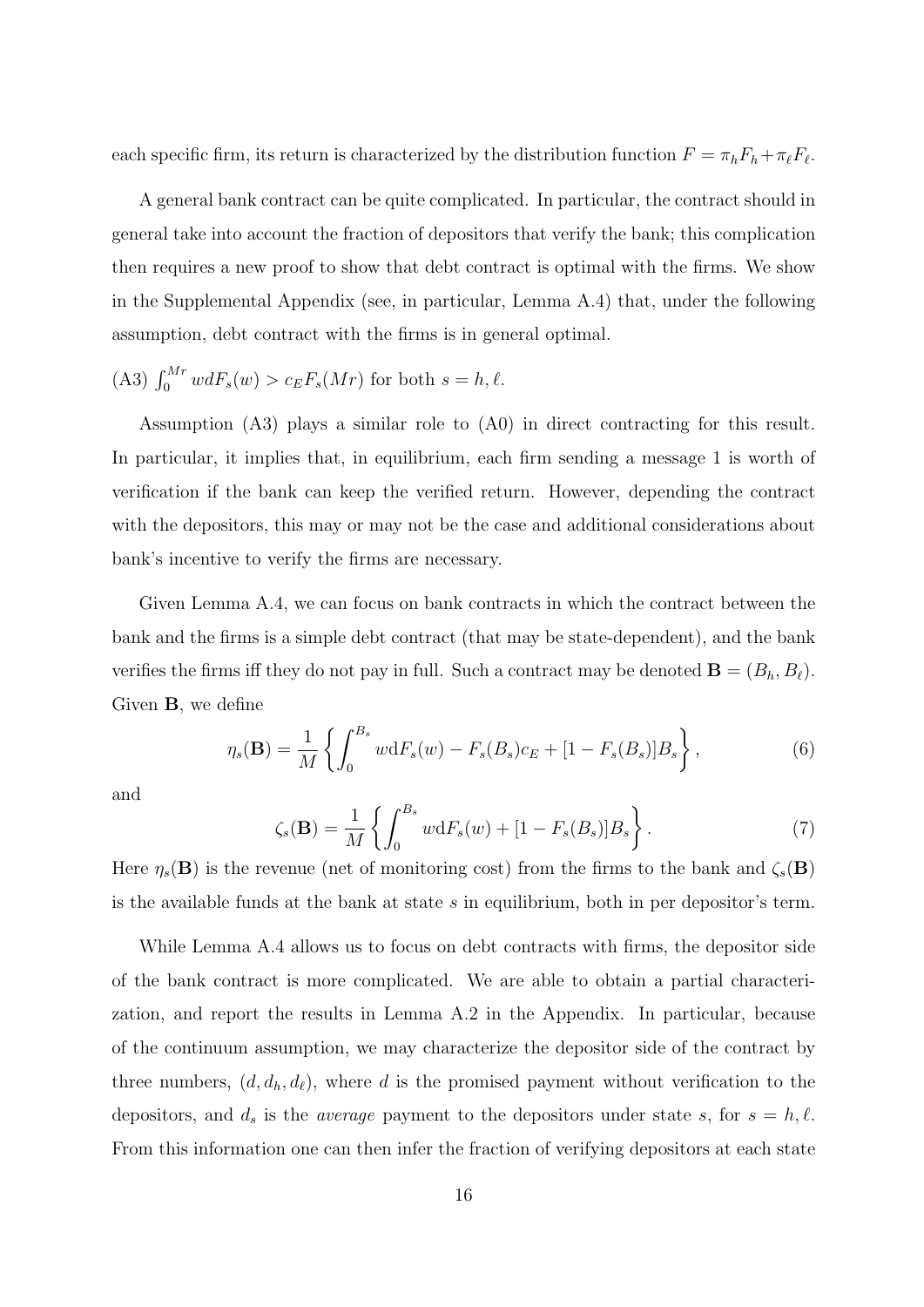by symmetry. Thus, to characterize its outcome, any optimal contract can then be represented by  $(\mathbf{B}, \mathbf{d})$ , where  $\mathbf{d} = (d, d_h, d_\ell)$ . For our welfare consideration, however, a specific kind of contract, if implementable, will be Pareto efficient, in which  $d = d_h = d_{\ell}$ .

Definition 3.2. A bank contract,  $(B, d)$ , is financially stable if there is a PBE in which the bank's expected payoff is nonnegative, and all depositors obtain  $u(d) \geq u(r)$ with probability one in equilibrium.

In contrast to our results in Section 3.1, static contracts have limited ability to implement financially stable contracts under aggregate uncertainty. Our next theorem gives a sufficient condition for this to happen, but the key incentive problem is reported in Lemma A.2. Lemma A.2 gives a key necessary condition for implementation:  $\eta_s(\mathbf{B}) \geq d_s$ for both  $s = h, \ell$ , that is, the bank has to make a nonnegative ex post profit in both states. This result is a direct consequence of the fact that the bank cannot commit to its verification strategy; indeed, if the bank were to make a negative profit at some state, it may well simply verify no firms, which would give at least a zero profit. This also implies that the contract with the depositors may not be a simple debt contract; it is possible that upon verification, the bank may still keeps some of its available funds. Indeed, when  $d_{\ell} < d_h$ , it is necessary that a fraction of depositors have to verify the bank at state  $\ell$ , but  $d_{\ell} \leq \eta_{\ell}(\mathbf{B})$  implies that the bank has to keep a fraction of its available funds,  $\zeta_{\ell}(\mathbf{B})$ .<sup>11</sup> As a direct corollary of Lemma A.2, the following theorem gives a sufficient condition for this to be the case.

**Theorem 3.2.** Let  $(\mathbf{B}, \mathbf{d})$  with  $d_\ell \leq d_h$  be an optimal implementable bank contract. If  $B_{\ell} \leq r$ , then it is not financially stable.

Compared to financially stable contracts, nonstable contracts can be costly to the depositors for two reasons. Consider such a contract with  $d_{\ell} < d_h$ . First, since incentive compatibility requires the bank to make a nonnegative profit, at state  $\ell$  the available fund to the bank,  $\zeta_{\ell}(\mathbf{B})$ , is strictly higher than  $\eta_{\ell}(\mathbf{B})$ , which is in turn weakly higher

<sup>&</sup>lt;sup>11</sup>Lemma A.2 only focuses on the case where  $d_\ell \leq d_h$ . This is with no loss of generality as we do not make use of the assumption that  $F_h$  first-order-stochastically dominates  $F_\ell$  in the proof.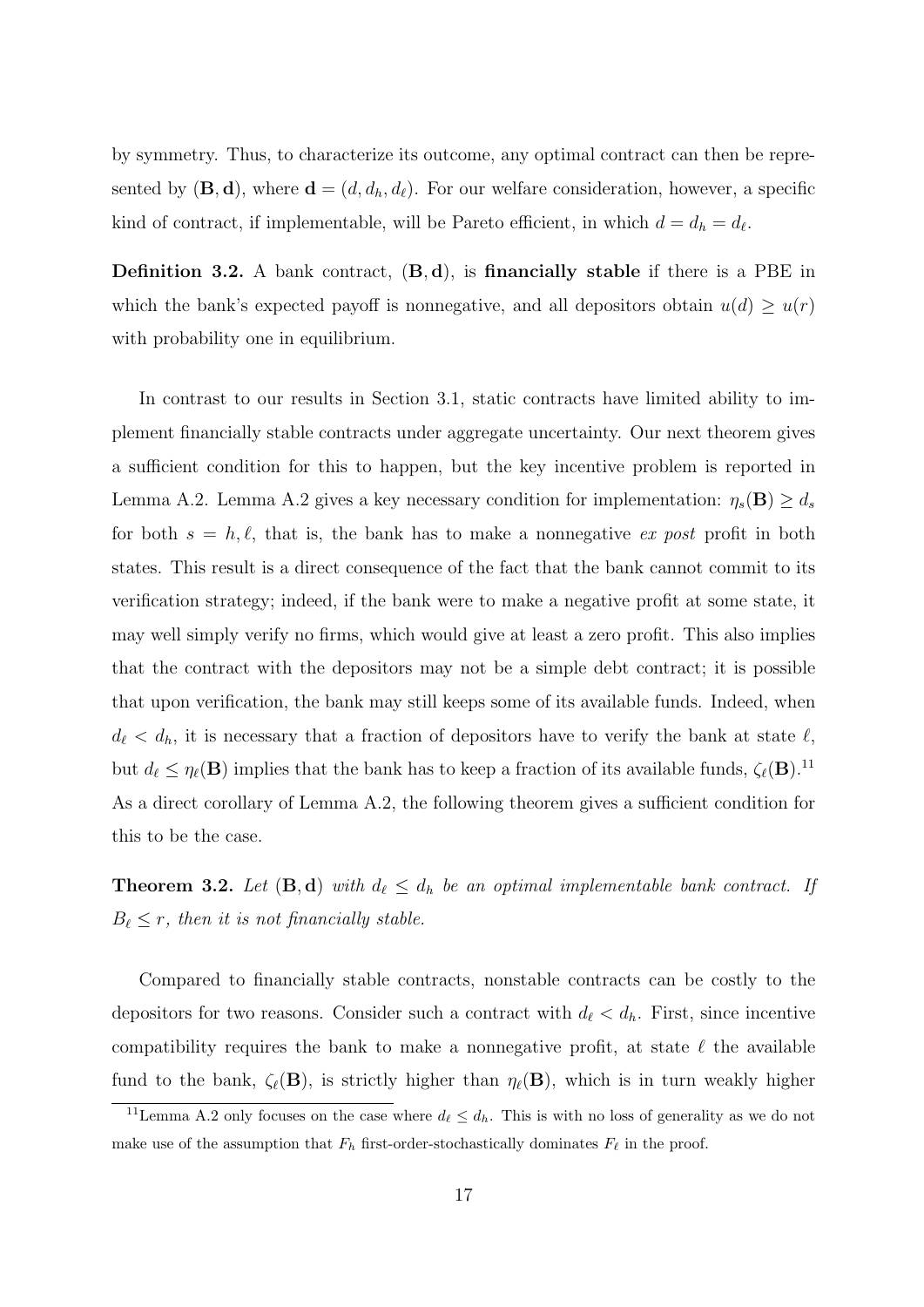than  $d_{\ell}$ . Thus, for risk-averse depositors, if one could ask the bank to pay out more in state  $\ell$  and pay less in state h to keep its ex ante profit constant, this would be a Pareto improvement. Second, a low  $d_{\ell}$  also entails that a larger fraction of depositors have to verify the bank at state  $\ell$ , and that is costly. Under static contracts, however, this may be the best thing to do for a given division of surplus between the firms and the depositors. These considerations also imply that the static bank contract may not be able to improve upon the direct contract under aggregate uncertainty. In next section we show that both inefficiencies can be reduced by a dynamic contract, and, under mild conditions, one can device a dynamic bank contract that Pareto dominates the direct contract, even under aggregate uncertainty.

## 3.3 Dynamic contracts

In this section we introduce dynamic bank contracts. Specifically, the dynamic nature is implemented by a bank charter system with a regulator. Banking charter is a privilege in the sense that once removed, the bank can no longer operate and can no longer receive future profits. Under this system the regulator can implement dynamic contracts with the bank through threats of removing the charter privilege, and by requiring self-verification from the bank. As seen in the last section, under a static contract incentive compatibility requires the bank to make a nonnegative profit state by state, and this requirement limits the bank's ability to offer a financially stable contract. In contrast, a dynamic contract can overcome this incentive issue and improve social welfare.

We first describe the charter system. Under this system, the bank has to be chartered by a regulator; the main benefit from this is that the regulator can provide dynamic incentives to the bank. We assume that the bank is long-lived and has discount factor  $\beta$ . The fact that this discount factor coincides with the depositors' discount factor play no role in our analysis, but simplifies notation.

The regulator has the power to terminate the bank's charter and hence uses future profits as a threat to implement contracts.<sup>12</sup> However, the regulator does not observe the

<sup>&</sup>lt;sup>12</sup>The key differences between our work and the large literature on dynamic principal-agent problems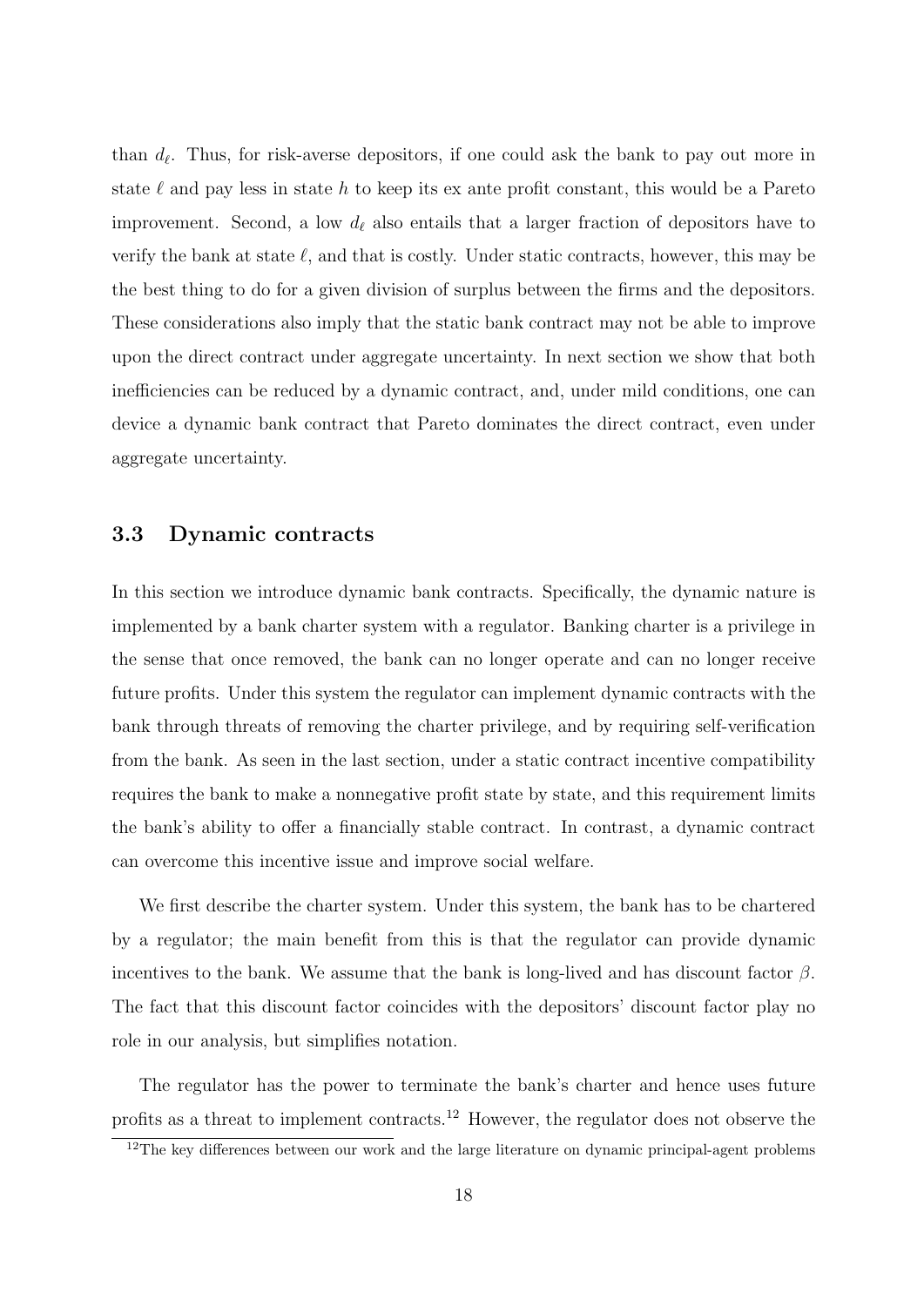funds collected by the bank, nor the realized state, s, but has to rely on self-reporting from the bank. We assume a technology with which the bank can self-verify and make both the state and available funds in the bank credibly known to the regulator at a per depositor cost of  $c_B$ .<sup>13</sup> This self-verification can be done by hiring an external auditor, for example.

The charter system implemented by the regulator operates as follows. If the bank fails to pay the deposits in full and fails to self-verify, its charter is automatically terminated: in this case, the depositors may verify the bank and receive whatever funds are left. Otherwise, the termination is determined by the following dynamic contract. First the contract specifies a level of promise to pay to the depositors, d. If the bank does not pay d and engages in self-verification, the contract then specifies a termination policy,  $T(s, y) \in \{0, 1\}$  (here 0 indicates termination), and a payment to each depositor,  $D(s, y) \in \mathbb{R}_+$ , where s is the state and y is the available funds per depositor revealed through verification. After termination, the bank's continuation payoff is zero and hence, if designed appropriately, the termination policy can provide the bank with an incentive to verify the firms. Moreover, these dynamic considerations can sometimes make financially stable contracts feasible in equilibrium, even though a static contract cannot.

Given the dynamic contract, the sequence of actions needs some modification. In particular, items 5 and 6 from Section 3.1 require a change. The timing in each period is as follows (after all parties agree to participate):

1. After the firms' returns realize, all firms simultaneously make reports (either 0 or 1) to the bank.

<sup>(</sup>e.g., Thomas and Worrall, 1990) is that we have to attend to the agent's (the bank, in our case) incentive to pay third-parties (depositors), which the principal (regulator) also cares about. So, while we use future utility promises to incentivise truthful reporting of private information, our construction is quite different to those papers; in particular, the agent (bank) will necessarily need to make a profit (in order to ensure it has an incentive to pay depositors) and thus the agent cannot be held down to his participation constraint, as in Thomas and Worrall (1990).

<sup>&</sup>lt;sup>13</sup>While we assume a fixed cost per depositor, our analysis goes through with a cost which varies with the size of the bank's balance sheet.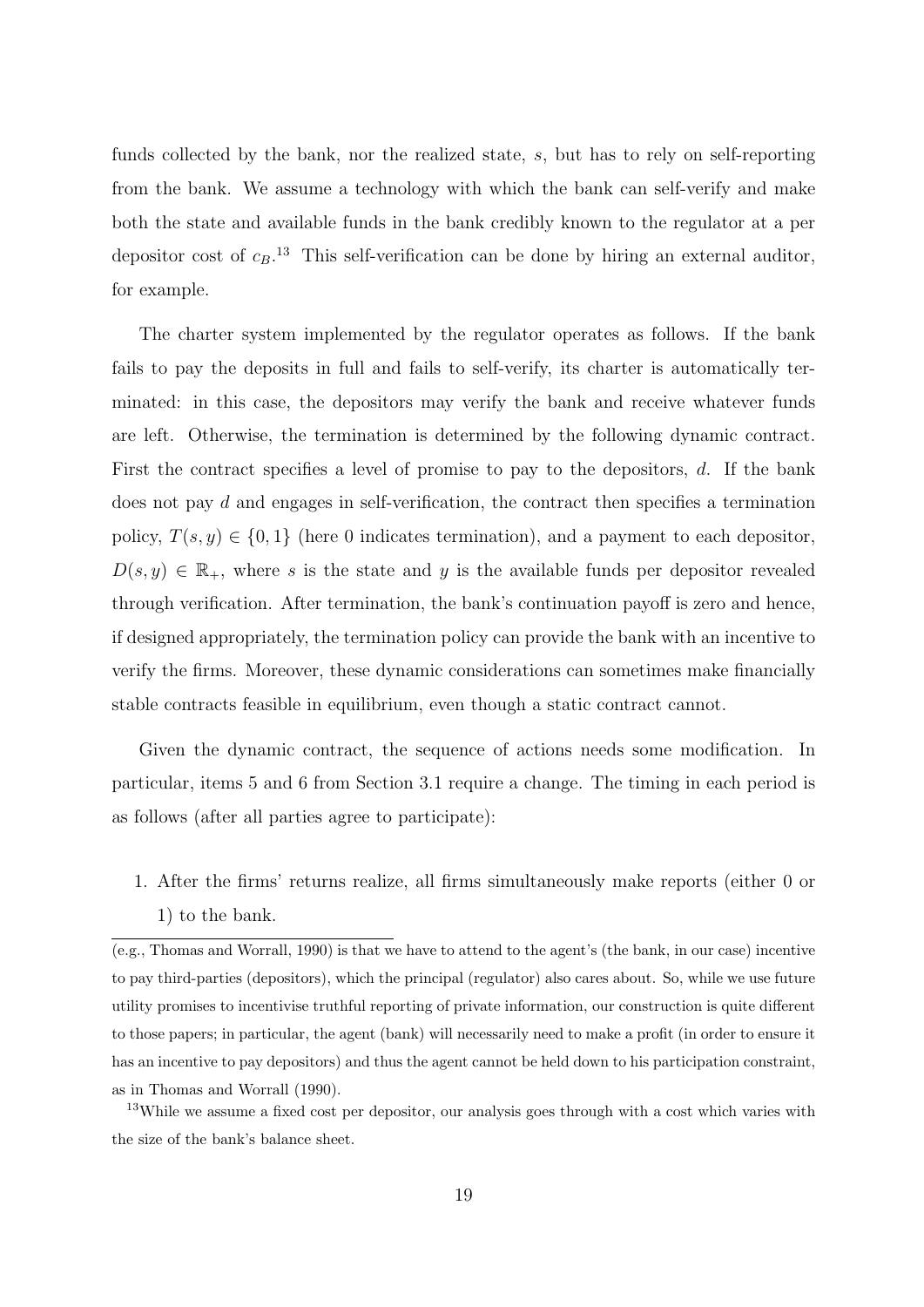- 2. The bank decides, based on the reports from the firms, whether or not to verify each firm.
- 3. After the bank receives all the payments from the firms it can take one of the following actions:
	- (a) pay all depositors  $d$  (which may not be feasible);
	- (b) engage in self-verification—and is thus subject to termination policy,  $T(s, y)$ .
	- (c) do nothing—in which case the bank's charter is automatically terminated.
- 4. If the bank fails to pay all depositors d and fails to sell-verify, each depositor decides whether or not to verify the bank.

Given the dynamic nature and the modified timing of the game, the agents' strategies can be defined in an analogous manner to those in Definition 3.1. We emphasize a few key differences. First, strategies have to be indexed by time and would depend on the observed histories from previous periods as well as the state s. Furthermore,  $s_B^2$ , the banks reporting strategy has to be amended to allow for the possibilities in item 5 above (we'll denote paying d by 0, self-verification by 1, and doing nothing by 2). Finally,  $s_{\ell}$ , the strategy of the depositor, chooses whether to verify the bank or not only when the bank decided to do nothing. Note that while all this seems complicated, we will see that when discount rates are high and the cost of self-verification is low, the depositors have a relatively simple optimal strategy—they will decide to verify if given the opportunity.

Note that the dynamic contract is more efficient than the static ones only if the cost  $c_B$ is small, and that will be the case we focus on. Moreover, when  $c_B$  is small, the optimal dynamic contract will use depositors' verification only as an off-equilibrium threat. In that sense, under the dynamic contract, our focus is on the interaction between the bank against the firms and against the regulator.

As before, we focus on symmetric equilibria in which the interactions between the bank and the firms in a PBE with the property that the bank verifies all firms that send message 1, and we say that a dynamic contract is implementable if there is such a PBE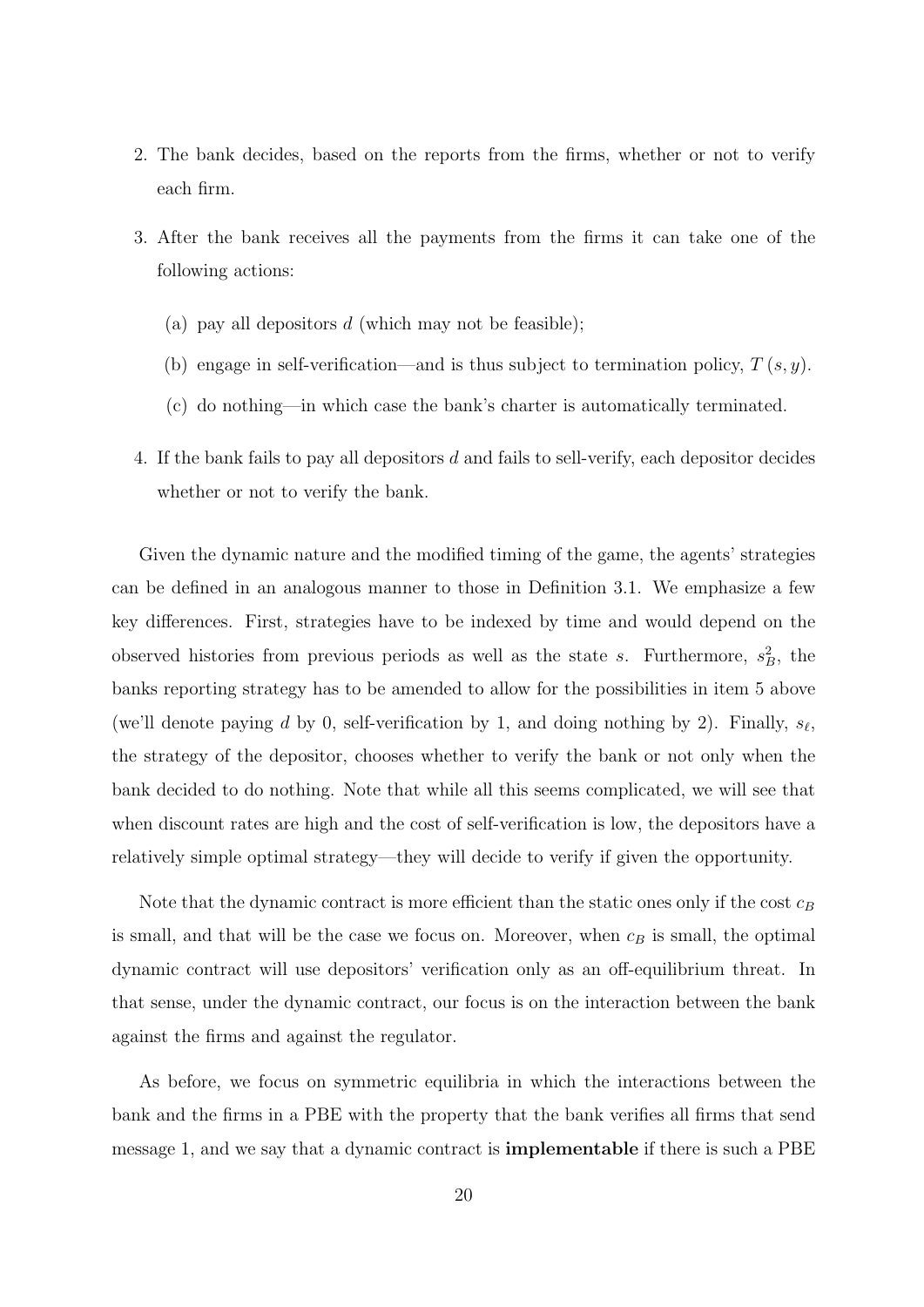in which the depositors are willing to participate and the bank is making a nonnegative (expected) profit at the beginning of each period.<sup>14</sup> The following theorem shows that the dynamic bank contracts can be welfare improving.

### **Theorem 3.3.** Assume that u is strictly concave and that  $c_E$  satisfies (A3).

(a) Assume (A0). For any implementable direct contract with debt level  $B$  that satisfies (A1) and (A2) for  $F = \sum_{s \in S} \pi(s) F_s$ , there is an implementable dynamic bank contract that Pareto dominates the direct contract for sufficiently high  $\beta$  and sufficiently low  $c_B$ .

(b) Let  $(\mathbf{B}, \mathbf{d})$  be an implementable static bank contract that is not financially stable. Then, for sufficiently high  $\beta$  and sufficiently low  $c_B$ , there is an implementable dynamic bank contract that Pareto dominates it.

The main ingredient of the proof, which is also the main contribution of the above theorem, is in the design of a dynamic contract which allows for the usual repeatedgames arguments and, thus, a Pareto improvement on the original contract. While the details differ for parts (a) and (b), the main ideas can be outlined as follows. We use expected future profits to incentivise the bank to suffer a short-term loss, which allow the contract to increase the depositors' returns at state  $\ell$  in the expense of returns at state h; when designed properly, this is welfare-improving given that depositors are risk averse. Once we obtain a contract that both improves depositors' welfare as well as gives the bank a positive profit, we can apply the usual repeated-game argument that a sufficiently high  $\beta$  and a sufficiently low  $c_B$  implies that the dynamic incentives are powerful enough to discipline the bank. These requirements are indispensable; for low  $\beta$ 's, the dynamic incentives have no bite, and for high  $c_B$ 's, the self-monitoring technology of the bank is not sufficiently efficient to be useful.

According to Theorem 3.3 (a), one can always devise a dynamic contract to dominate the direct contract, even under aggregate uncertainty, as long as  $(A1)$ ,  $(A2)$ , and  $(A3)$ are satisfied. This result does not hold for static contracts; indeed, for  $F_{\ell}$  sufficiently concentrated on returns that are close to zero, the depositors have no incentive to monitor

<sup>&</sup>lt;sup>14</sup>Hence, implicitly we allow the bank to leave the charter system at any point.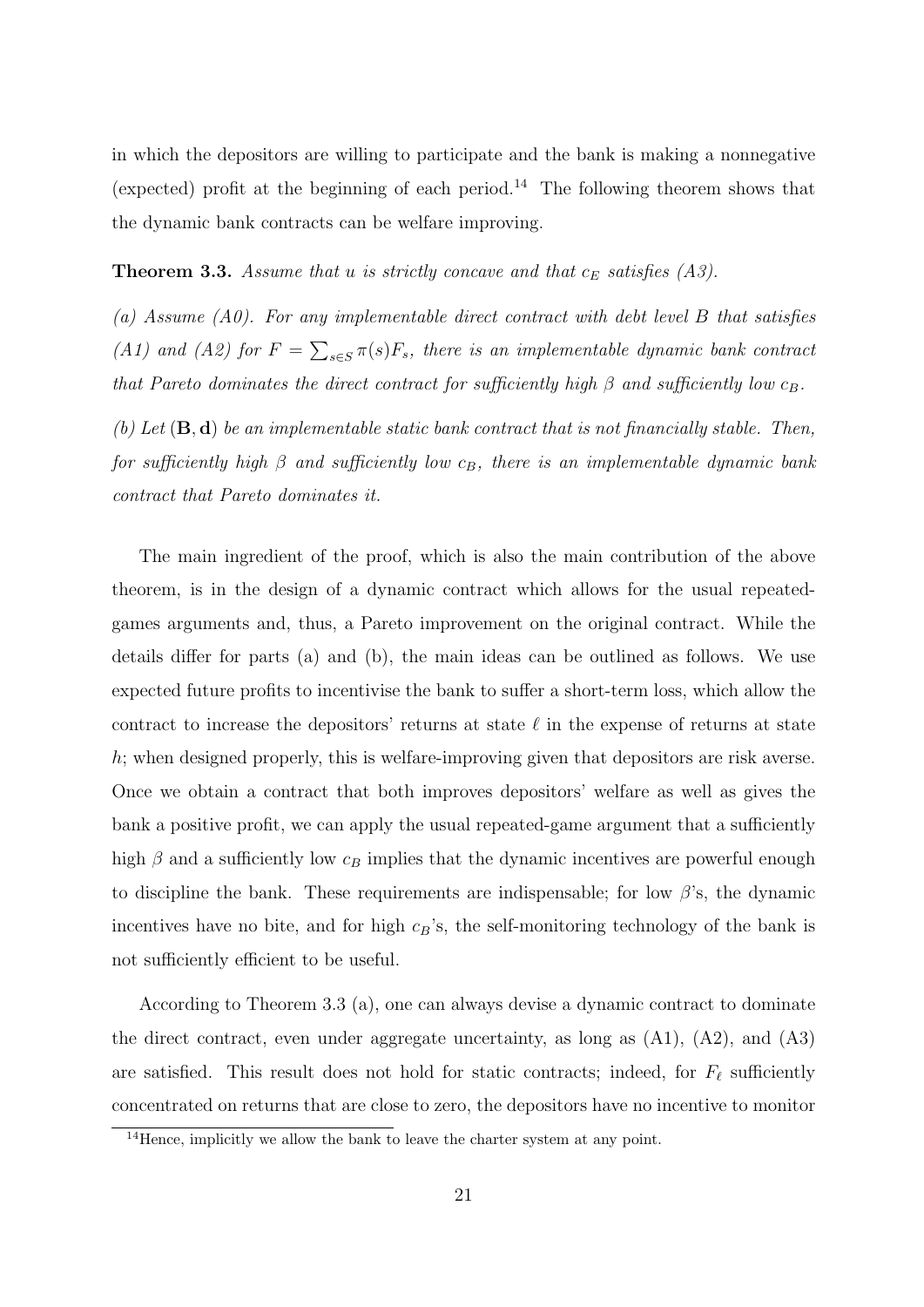the bank at state  $\ell$ . Instead, in the dynamic bank contract, the bank is motivated to selfverify because of concerns about future profits.

Part (b) of Theorem 3.3 shows that a dynamic bank contract can improve upon any implementable static bank contract that is not financially stable. Recall that under the static contract, the bank's incentive to verify defaulting firms requires that the bank's profit is nonnegative across states, and hence  $d_\ell \leq \eta_\ell(\mathbf{B}) < \zeta_\ell(\mathbf{B})$ , where  $d_\ell$  is the average payment to depositors,  $\eta_{\ell}(\mathbf{B})$  is the revenue to the bank (net of monitoring cost) and  $\zeta_{\ell}(\mathbf{B})$  are the funds available to the bank in state  $\ell$ . Given this condition, we construct a dynamic contract in which the bank takes a short-term loss at state  $\ell$  and pays  $\zeta_{\ell}(\mathbf{B})$  to each depositor. There is a loss at state  $\ell$  because of the monitoring cost. This dynamic contract is incentive compatible because of future profits: we can decrease  $d_h$ , the payment to depositors in state  $h$ , so that the bank is making a positive expected profit. This change improves the welfare of the depositors as they are strictly risk averse and prefer the higher payment in the low state.

We remark here that while bank profit is crucial to use the dynamic incentives, it also limits the benefits to the depositors. In fact, for any given static contract, there is a maximal (average) profit that can give to the bank to ensure that the depositor is better off, which depends the depositors' risk aversion. Given the profit, there is then a cut-off discount factor that makes the dynamic contract incentive feasible.

Finally, although the charter system can provide better contracts, it may not guarantee financial stability as defined earlier. In particular, the ability to increase  $d_{\ell}$  depends on both the available funds  $\zeta_{\ell}(\mathbf{B})$  and the incentive compatibility condition for the bank to suffer losses. In the next section we show that the first issue can be solved by the introduction of a deposit insurance scheme.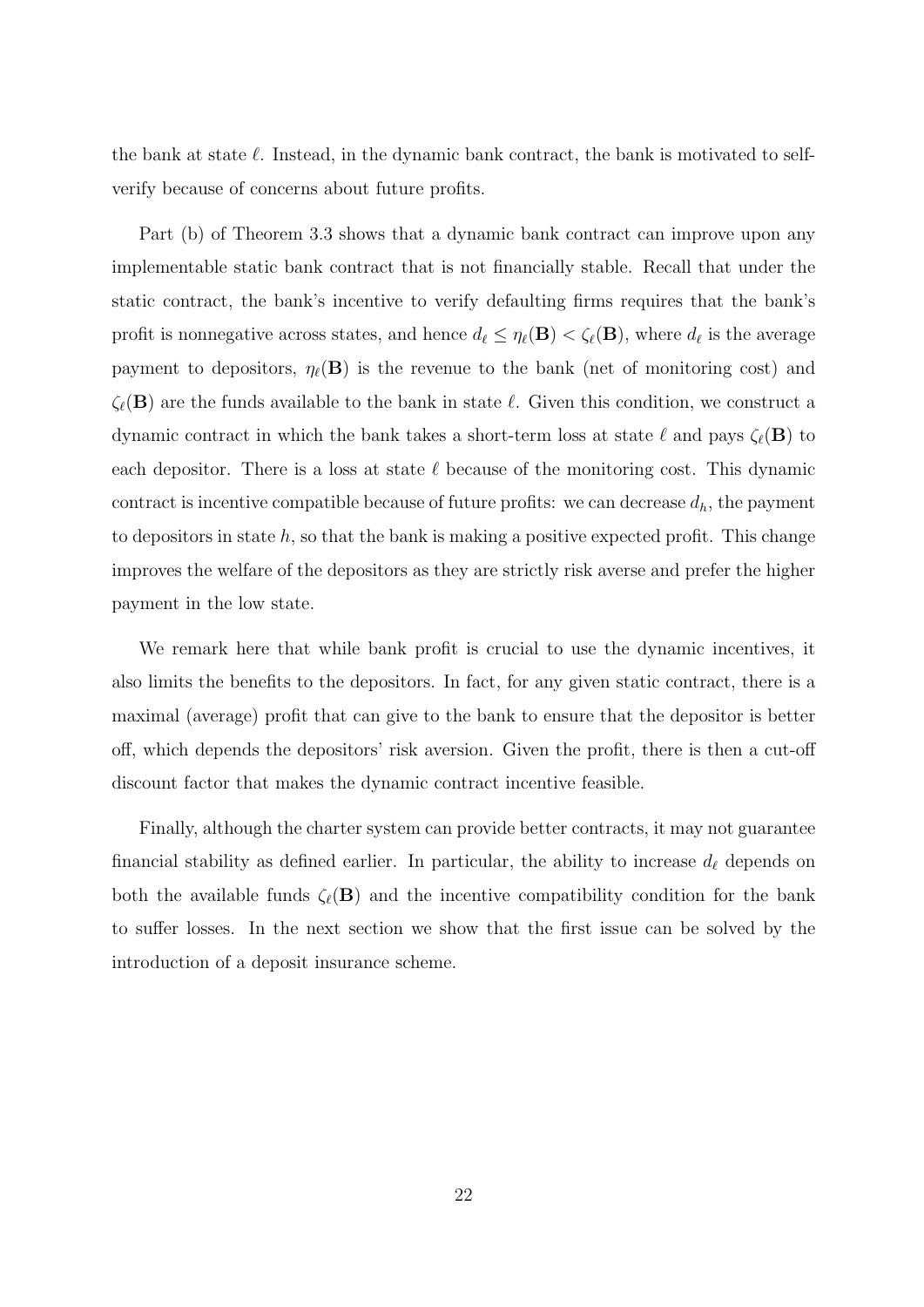# 4 Applications to banking policies

# 4.1 Interest rate ceiling

Here we consider a monopoly bank and its pricing decision. Last section shows that the bank has an advantage in providing a better contract by being large and hence it seems reasonable to assume that the bank enjoys some monopoly power. The firms, however, may still issue their debts directly to the depositors without going through the bank, and, hence, the bank contract has to be sufficiently attractive in the sense that there cannot be any direct contract that Pareto dominates the bank contract from the perspective of the depositors and the firms. This motivates the following definition.

**Definition 4.1.** A bank contract,  $(B, d)$ , is **competitive** if there is no direct contract that Pareto dominates it.

We are able to characterize the set of competitive contracts for risk neutral depositors.

**Lemma 4.1.** Suppose that  $u(c) = c$ . Bank contract  $(B, d)$  is stable iff

$$
d \ge \max\left\{r, \int_{w < B} \frac{w}{M} \, \mathrm{d}F(w) + [1 - F(B)] \frac{B}{M} - \gamma \frac{1}{M} \sum_{n=1}^{M} F\left(\frac{n}{M}\right)\right\}.\tag{8}
$$

The bank's problem is then to choose a contract that maximizes its profit subject to being competitive. Assume (A0) and (A1), and hence  $c_E \leq \gamma$ , the contract between the bank and the firm is such that the bank verifies iff  $w < B$ . Then, given Lemma 4.1, bank profit under B, subject to being competitive, is given by

$$
\gamma \frac{1}{M} \sum_{n=1}^{M-1} F\left(\frac{n}{M}\right) \quad \text{if } U^{\text{direct}}(B) \ge r
$$

$$
\int_0^B \frac{w}{M} dF(w) + (1 - F(B))(B/M) - F(B)c_E/M - r \quad \text{otherwise},
$$

where  $U^{\text{direct}}(B)$  is the expected payoff to the lenders under the direct contract B.

Let  $B^*$  maximize  $\int_0^B$ w  $\frac{w}{M} dF(w) + (1 - F(B))(B/M) - F(B)c_E/M$ . The bank's profit is maximized either at  $B = B^*$ , or at  $B = \bar{w}$ . Suppose that we are in the latter case.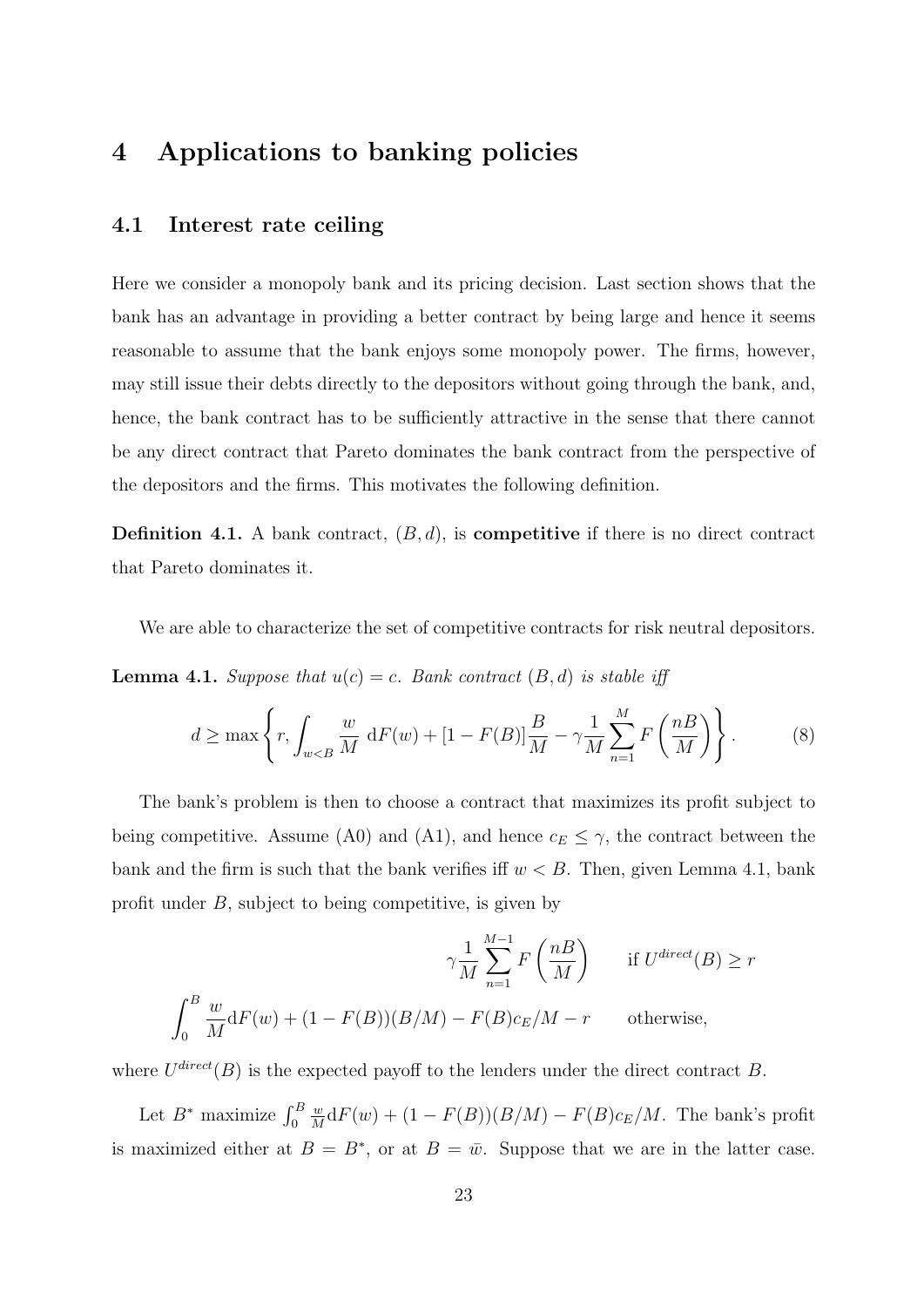Without interventions, the bank contract induces the maximum monitoring cost to the society, which may not be desirable. One way to encounter this is to introduce interest ceiling, or regulation Q, that limits the amount of interest rate that the bank can give to the depositors, and, to be competitive, it also requires  $B$  to be lower than the optimal contract under the monopoly bank. Such interventions will then reduce the monitoring cost for the society.

### 4.2 Deposit insurance

Here we introduce deposit insurance. We assume that there is a monopoly bank. The insurance scheme sets an amount  $\tau$  of transfers from the regulator to the depositors (in terms of per depositor) and an amount  $\phi$  of premium paid by the bank to the regulator (in terms of per depositor). Consistent with the previous section, to claim for the transfer, the bank has to pay a cost  $c_B$  (in terms of per depositor) to self-verify to make its available funds and the state known to the regulator. The transfer  $\tau$  may depend on the funds y and the state s. Alternatively, the bank may simply pay the premium. If the bank fails to pay the premium and fails to self-verify at the same time, the bank is declared bankrupt (with depositors rushing in to claim their d) and banned from future businesses. Thus, under deposit insurance, the dynamic contract has three components: the promised payment  $d$ , the termination and payment rules,  $T(s, y)$  and  $D(s, y)$ , set out by the regulator and the insurance aspect: the premium  $\phi$  and transfer  $\tau(s, y)$ .

Given the deposit insurance policy, the sequence of events is as described in Section 3.3, except that one needs to modify item 5, describing the bank's options after it receives payments from the firms, as follows:

- (a) pay all depositors d and the premium  $\phi$  (which may not be feasible);
- (b) engage in self-verification (subject to payment and termination policy,  $D(s, y)$  and  $T(s, y)$ , and deposit insurance pays  $\tau(s, y)$  in addition to depositors);
- (c) do nothing—in which case the bank's charter is automatically terminated.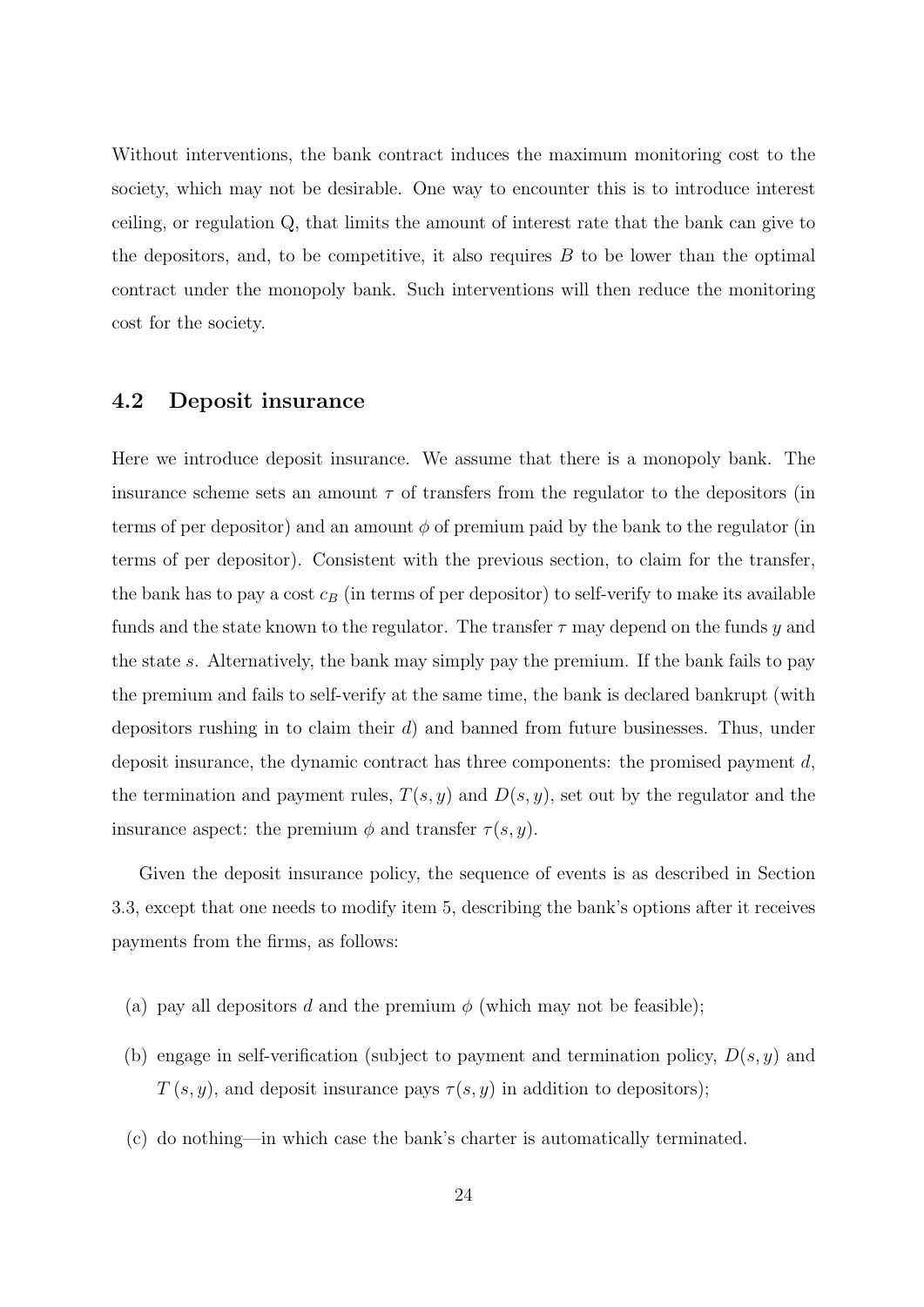We say that a deposit insurance scheme is **implementable** if the depositors are willing to participate, the bank has a nonnegative (expected) profit every period, and that the scheme is ex ante budget balanced. Almost by definition, with one single bank, any deposit insurance scheme cannot be ex post budget balanced if it is used in equilibrium. More precisely, let  $\zeta_s$  be the expected funds available at the bank for state s in equilibrium. Then,

$$
-\sum_{s\in L} \pi_s \tau(s, \zeta_s) + \sum_{s \notin L} \pi_s \phi \ge 0,
$$
\n(9)

where  $L$  is the set of states at which the bank self-verifies. We have the following theorem.

**Theorem 4.1.** Assume (A3) and assume that u is strictly concave. Let  $(\mathbf{B}, \mathbf{d})$  be an implementable dynamic bank contract that is not financially stable. Then, for  $\beta$  sufficiently high, there exists an implementable deposit insurance scheme and a bank contract that Pareto dominates it and is financially stable.

Theorem 4.1 shows that, with the deposit insurance scheme, one can always achieve financial stability, and the scheme is Pareto optimal. We emphasize that the rationale for deposit insurance in our model is drastically different from that in Diamond and Dybvig (1983). In particular, the deposit insurance has to pay out its funds in equilibrium, while in Diamond-Dybvig model the scheme is used to restore good equilibria but should not be paid out in equilibrium.

Theorem 4.1 assumes ex ante budget balancedness. This amounts to assume that the external lender to the deposit insurance scheme can commit to future lending. In the Supplemental Appendix A2, we show that this commitment is not necessary. In the case of a monopoly bank, the deposit insurance scheme has to be funded externally (outside the banking system). However, if we extend our model to allow for multiple industries and assume that each industry has a specialized bank (which has a comparative advantage in monitoring that industry), we can get a similarly functioning deposit insurance policy. If we further assume that, while each industry may be subject to an idiosyncratic shock, the economy as a whole has no aggregate uncertainty, then the deposit insurance scheme can again restore financial stability for each bank without resorting to external funding. For details refer to Supplemental Appendix A2.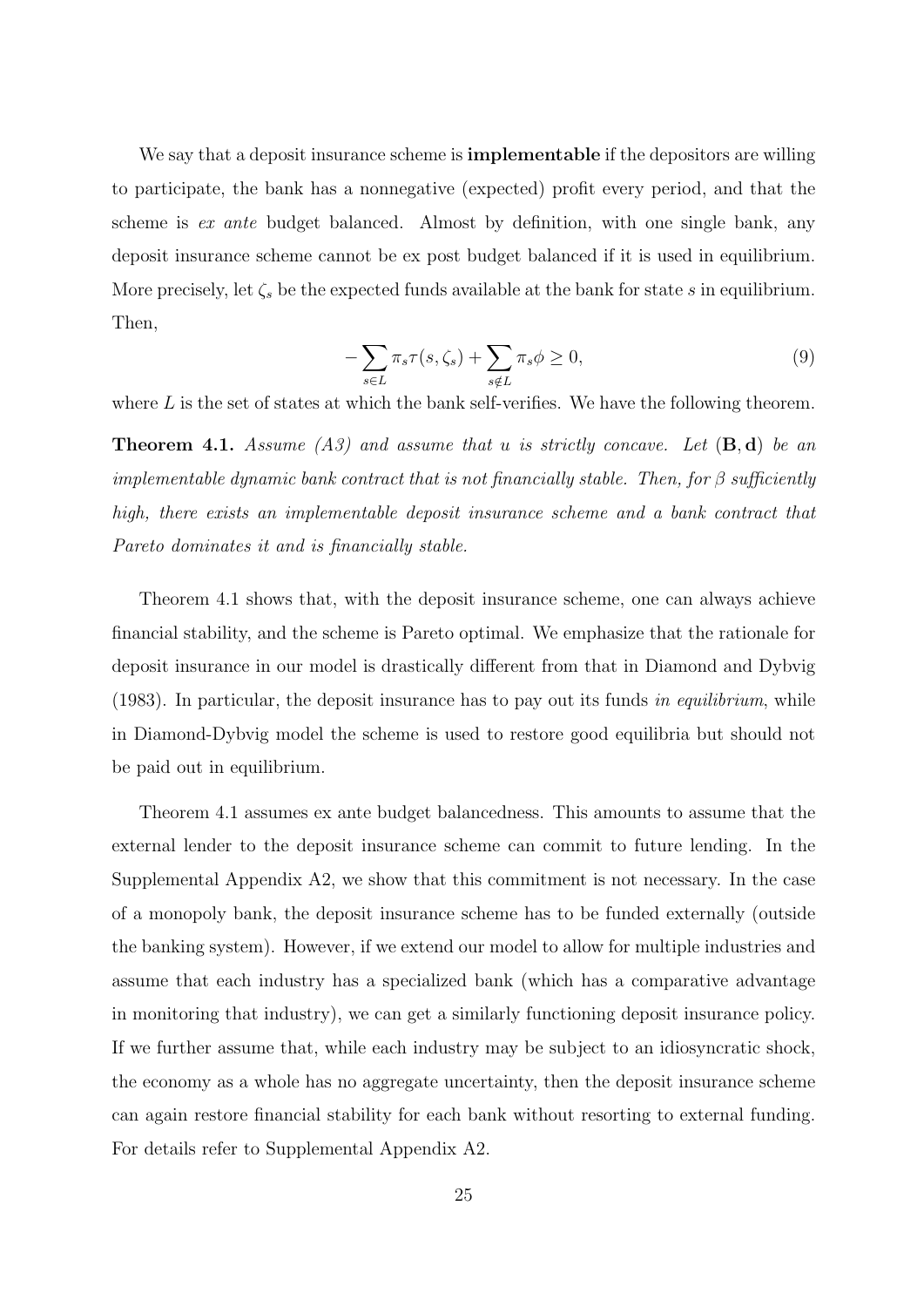# 5 Concluding remarks

We investigated how financial intermediaries may improve welfare when there is asymmetric information between firms who require external funds and potential lenders about the firms' outputs and when such asymmetric information can only be resolved by costly monitoring. We showed that a large bank, which can take deposits from a large number of depositors and then lend to the firms, may reduce the cost of monitoring relative to direct contracts and hence improve welfare. In our setup the number of firms defaulting is then endogenously determined by the contracts. We showed that regulation Q could help reduce such deadweight loss of monitoring by requiring the bank not to offer a high interest rate to the depositors, which, in many cases, is actually profitable to do without interventions.

In our setup where the lender cannot commit to ex post monitoring, a new incentive issue emerges: with bank contract, the incentive to induce the bank to monitor the firms is a nontrivial issue. That issue is even more severe when we introduce aggregate uncertainty, and we showed that dynamic bank contracts under a charter system can be welfare improving. When such dynamic contract cannot reach financial stability, a deposit insurance scheme is proved to be welfare improving. This gives a new role for deposit insurance than the typically assumed panic-preventing function.

# A Appendix: Proofs

#### Proof of Theorem 2.1

Before proving the theorem, we have the following useful lemma.

**Lemma A.1.** An equilibrium outcome is characterized by a tuple,  $(W_0, W_1, ..., W_M, a, \overline{b})$ , where  $W_m \subset [0, \bar{w}]$  is the set of returns under which m lenders verify with a positive probability that satisfies  $[(m-1)\overline{b}, m\overline{b}) \subset W_{M-m+1} \cup ... \cup W_M$  and  $\overline{b}$  is the repayment without verification. Moreover, for all  $m > 0$  and for all  $w \in W_0 \cap W_m$ ,  $a(w - (M - m)\overline{b}, m) = \overline{b}$ .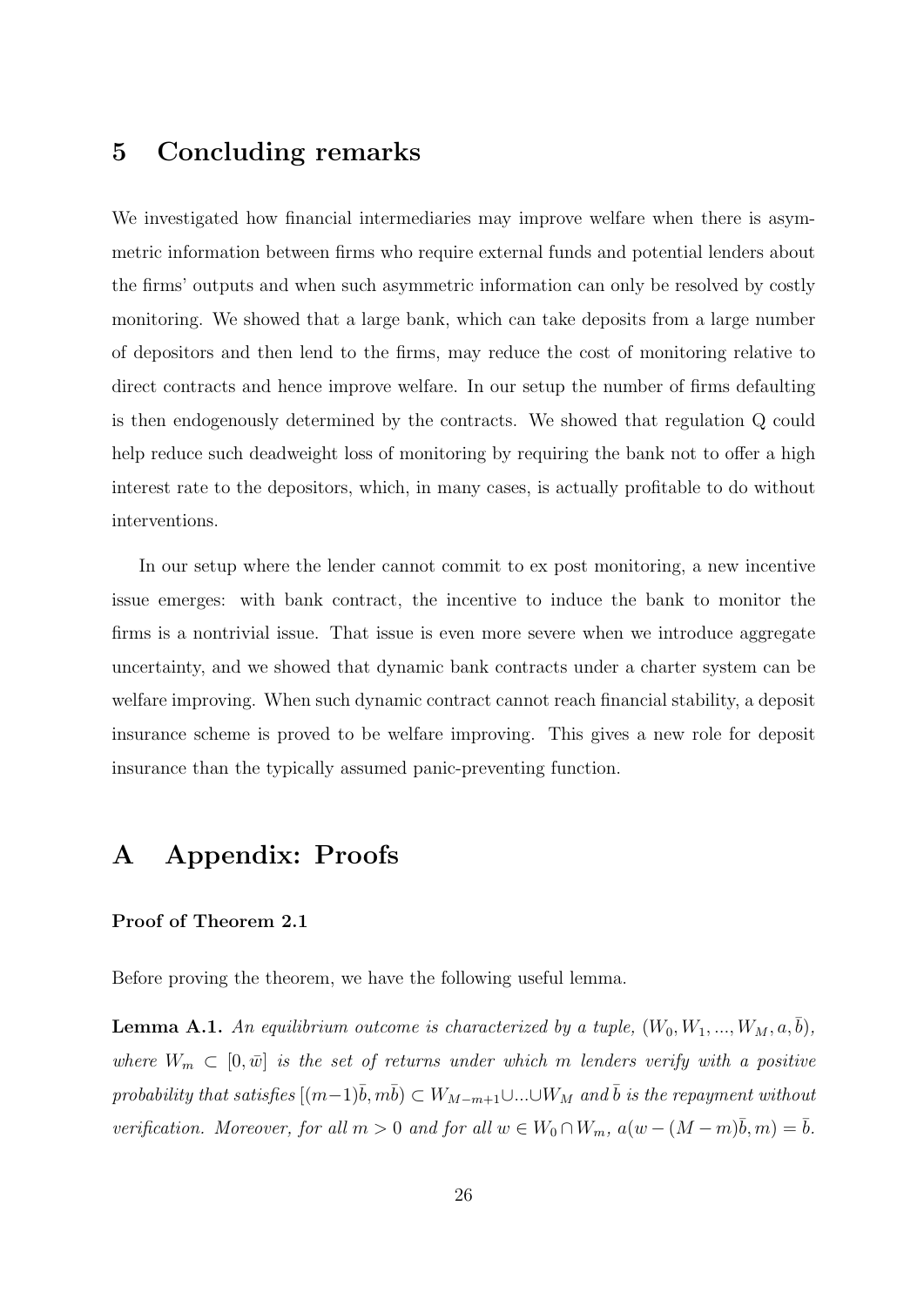Proof: Let  $(a, b)$  be a given contract and let  $(s_l, s_f)$  be a PBE. Let  $A = \{w \in W :$  $s_l(\tilde w) = 1$ . Now, for each  $m = 0, ..., M$ , define

$$
A_m = \{ (\tilde{w}_1, ..., \tilde{w}_M) \in W^M : (\tilde{w}_{i_1}, ..., \tilde{w}_{i_m}) \in A^m, (\tilde{w}_{i_{m+1}}, ..., \tilde{w}_{i_M}) \in A^{M-m} \},
$$
 (10)

the set of messages for which  $m$  lenders verify in equilibrium, and let

$$
W_m = \{ w \in W : s_f(w) \text{ assigns a positive probability to } A^m \}.
$$

Here we assume that  $W_0 \neq \emptyset$ ; the proof for the other case is similar. Now, we show that, for each m and each  $(\tilde{w}_1, ..., \tilde{w}_M) \in A_m$  that is in the support of  $s_f$ , if  $\tilde{w}_i \notin A$ , then

$$
\bar{b} \equiv \min\{b(\tilde{w}_1) : (\tilde{w}_1, ..., \tilde{w}_M) \in A_0 \text{ and is assigned a positive probability under } s_f\}
$$
  
=  $b(\tilde{w}_i).$  (11)

To see this, if this inequality doe snot hold, or if the minimum does not exist, then the firm always have a positive deviation to send another message to replace the message  $\tilde{w}_i$ so that a lower payment without verification is feasible.

By (11) and feasibility, it is easy to see that

$$
[(m-1)\overline{b}, m\overline{b}) \subset W_{M-m+1} \cup \ldots \cup W_M.
$$

■

We are now ready to prove theorem 2.1.

Let  $(a, b)$  be a given contract and let  $(s_l, s_f)$  be a PBE in which the lender's expected payoff is at least  $u(r)$ . For each  $w \in W$  and each  $m = 1, ...M$ , we use  $\kappa_m(w)$  to denote the probability that the firm sends a message to  $m$  lenders to coming to verify; note that by symmetry of  $s_f$ , conditional on having m lenders coming,  $s_f$  induces a uniform distribution over the identities of lenders to come. Obviously,  $\kappa_m(w) > 0$  only if  $w \in W_m$ .

Note that by Lemma A.1, for all  $w \in W_0$ , the firm's payment is a constant,  $M\overline{b}$ . Now, let  $\bar{b}'$  solve:

$$
\int_0^{M\bar{b}'} w \, dF(w) + [1 - F(M\bar{b}')]M\bar{b}'
$$
\n
$$
= \int_{W_0} M\bar{b} \, dF(w) + \sum_{m=1}^M \int_{W_m} [ma (w - (M - m)\bar{b}, m) + (M - m)\bar{b}] \, \kappa_m(w) \, dF(w).
$$
\n(12)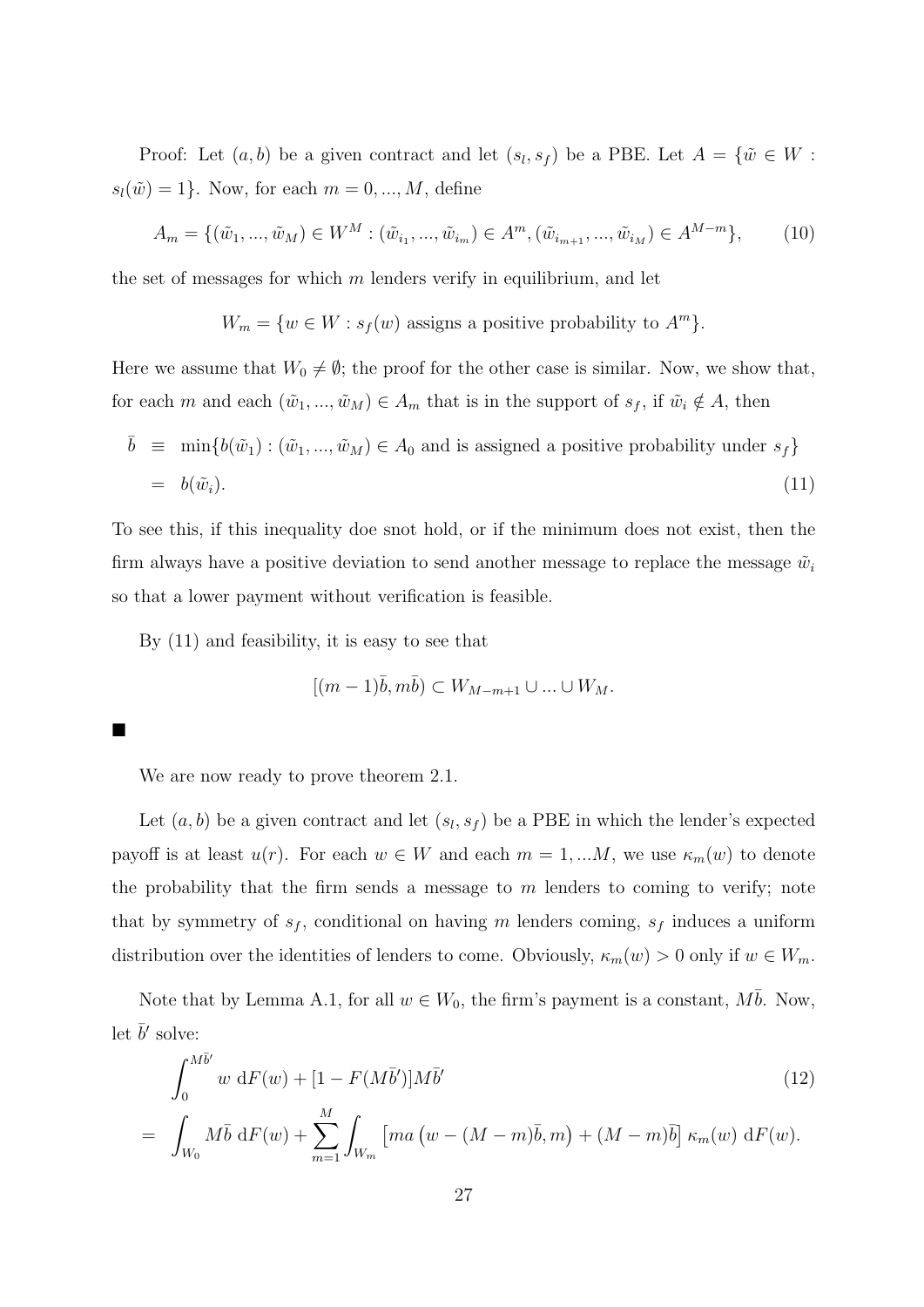Note that since by feasibility, for each  $w \in W_m$  with  $m \geq 1$ ,

$$
ma(w - (M - m)\bar{b}, m) + (M - m)\bar{b} \le w,
$$
\n(13)

it follows that  $\bar{b}' < \bar{b}$ , unless the above holds as an equality for almost every w below  $M\bar{b}'$ , in which case  $(a, b)$  is already a debt contract. Now, we construct a new contract,  $(a', b')$ and a new PBE  $(s'_f, s'_i)$  as follows. The strategy  $s'_f$  only sends two possible messages,  $\tilde{w}_0$ and  $\tilde{w}_1$ , to each lender, and  $s'_l(\tilde{w}_0) = 0$  and  $s'_l(\tilde{w}_1) = 1$ . We set  $b'(\tilde{w}_0) = \bar{b}'$  and  $b'(\tilde{w}) > \bar{b}'$ for any other  $\tilde{w}$ , and  $a'(v, m) = v/m$  if  $v \le M\bar{b}'$  and  $a'(v, m) = \bar{b}$  otherwise.

Now, for each  $w \ge M\bar{b}'$ ,  $s'_{f}(w)$  sends  $\tilde{w}_{0}$  to all lenders with probability 1. Since  $\bar{b}' \le \bar{b}$ , for any  $w < M\bar{b}'$ ,  $w \notin W_0$  by feasibility. For each  $w < M\bar{b}'$ , note that  $\sum_{m=1}^{M} \kappa_m(w) = 1$ by feasibility. Thus, for each  $m$ ,  $s'_{f}(w)$  is a two-stage lottery: first it chooses m with probability  $\kappa_m(w)$ ; second, conditional on choosing m, it sends exactly  $\binom{M}{m}$  messages in the support of this second lottery, each of which is sent with equal probability and designates the m people verifying (and  $M - m$  people getting fully repaid).

Now consider the two lotteries,  $X$  and  $Y$ , that describe each lender's payment to be received from the borrower, denoted p, induced by contracts  $(a, \bar{b})$  and  $(a', \bar{b}')$  and the above PBE's, respectively. Note that by (12) the two lotteries have the same expectation, i.e.,  $E_X[p] = E_Y[p]$ . Let  $F_X$  and  $F_Y$  denote the distribution function for the two lotteries. We claim that for each  $p < \bar{b}'$ ,

$$
F_X[X < p] \ge F_Y[Y < p].
$$

To see this, fix some  $p < \bar{b}'$ . Note that the realization of X and Y depend on the realization of w and the resolution of the randomization in  $s_f$  and  $s'_f$ . Given w, in both  $s_f$  and  $s'_f$ , there are two stages of randomization: the first involves the number of lenders to verify and the second involves the identities of lenders to verify.

Now, since  $Y < p$  implies that  $w < M\bar{b}'$ , by construction of how  $s'_f$  assigns number of verifiers using  $\kappa_m$ 's and by symmetry of the two strategies, the two-stage lotteries in the two strategies have exactly the same distributions, conditional on such  $w$ . As a result, for any such w that leads to  $Y < p$ , it corresponds to the event in which the lender receives  $\tilde{w}_1$ at that w under  $s'_{f}(w)$ . As argued above, conditional on at w, that probability is exactly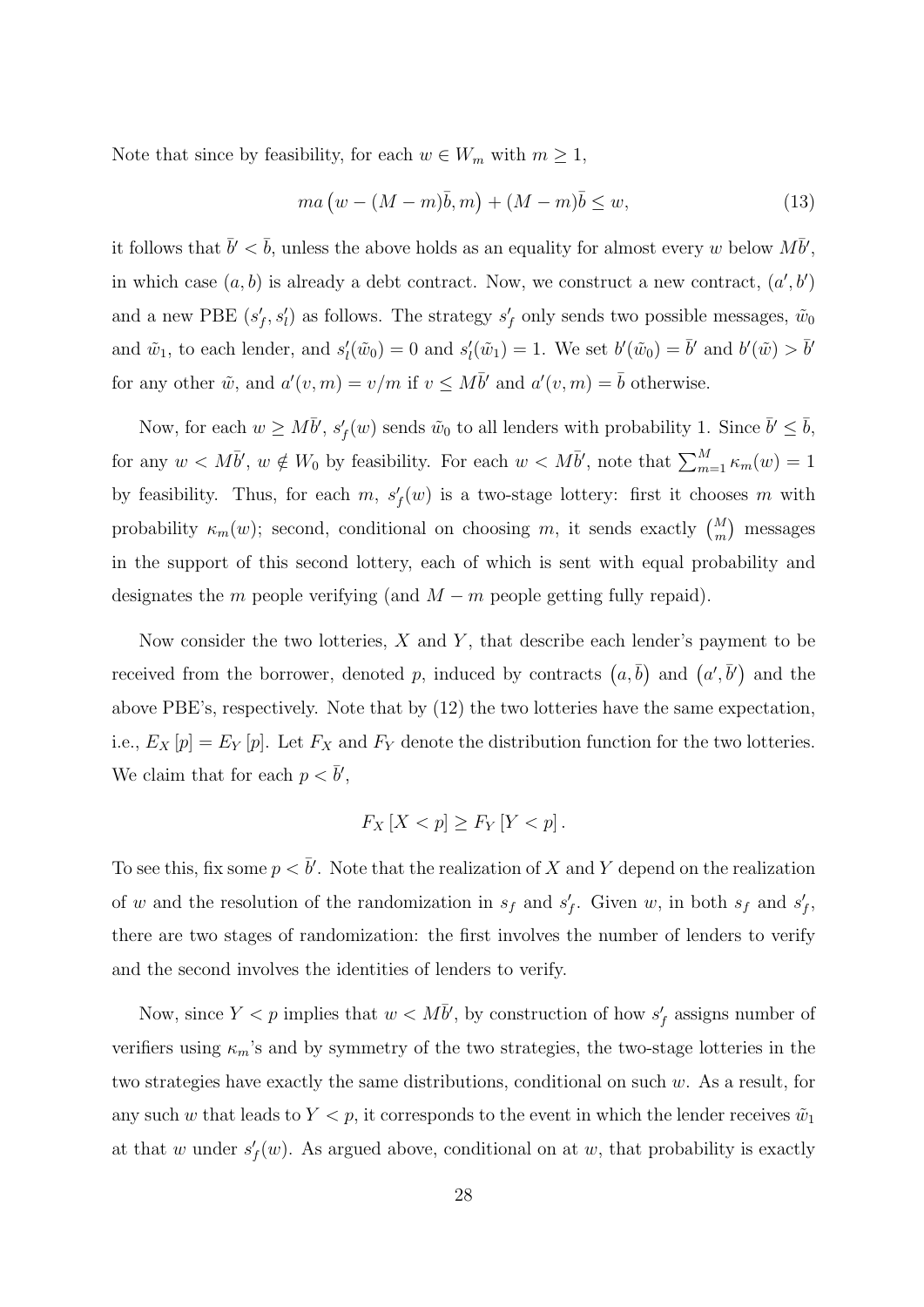the same as under  $s_f(w)$ , and by (13), at that event  $X \le Y < p$ . This then implies that  $F_X$  and  $F_Y$  cross exactly once at the point  $p = \bar{b}'$ . Thus we have single crossing of CDFs and hence  $(a', \bar{b}')$  second order stochastically dominates  $(a, \bar{b})$ .

The overall probability of verification is strictly smaller under  $(a', \bar{b}')$  than under  $(a, \bar{b})$ , since under  $(a', \bar{b}')$ , the corresponding verification regions,  $W'_m = W_m \cap [0, M\bar{b}')$  for all  $m \geq$ 1,  $\kappa_m(w)$  is the same under  $s'_f$  for all  $w < M\bar{b}'$ , and since  $\bar{b}' < \bar{b}$ . Thus the contract  $(a', \bar{b}')$ strictly improves the lenders' expected utilities, while leaving the borrower's expected utility unchanged. This also implies  $\bar{b}' > r$  as the original contract is implementable.

Note that under the debt contract  $(a', \bar{b}')$ , the payoffs of the two parties are continuous in  $\bar{b}'$  (decrease the full repayment level, keep all  $W_m$  regions the same). This follows since the contract and utility functions of all agents are continuous. Since  $\bar{b}' > r$ , we can find  $\bar{b}'' < \bar{b}'$  such that the contract  $(a', \bar{b}'')$  still strictly improves the lenders' expected utilities, while the borrower now makes a strictly smaller expected payment and thus we have a strict Pareto improvement.

Finally, we need to show that  $(s'_f, s'_i)$  does constitute a PBE. It is straightforward to see that  $s'_{f}$  is optimal. Now, to show that  $s'_{l}$  is optimal, we need to show that the lender has the incentive to verify whenever seeing message  $\tilde{w}_1$  and has incentive to take  $\bar{b}'$ whenever seeing message  $\tilde{w}_0$ . The latter follows since the lender can never get more than  $\bar{b}'$  by verifying. For the former, one needs to show that the expected payoff to the lender is higher than  $\gamma$  when seeing  $\tilde{w}_1$ . Now (A0) guarantees all lenders have an incentive to verify, since  $\bar{b}' > r$  and  $\frac{1}{F(M\bar{b}')}\int_0^{\bar{b}'}$  $\int_0^{b'} u\left(\frac{w}{M}\right)$  $\frac{w}{M}$ )  $dF(w) > \frac{1}{F(N)}$  $\frac{1}{F(Mr)}\int_0^r u\left(\frac{u}{M}\right)$  $\frac{w}{M}$ )  $dF(w) > \gamma$ ; where the second inequality holds because u is increasing.  $\blacksquare$ 

The optimal verfication intervals,  $W_m$ 's, are derived in appendix A.1.

### Proof of Lemma 3.1

We first show necessity. Suppose that (2) does not hold. Then, the bank is making a negative profit in equilibrium. But by not verifying any firm at all, the bank can make a nonnegative profit and hence verification is not optimal. Similarly, suppose that (3) does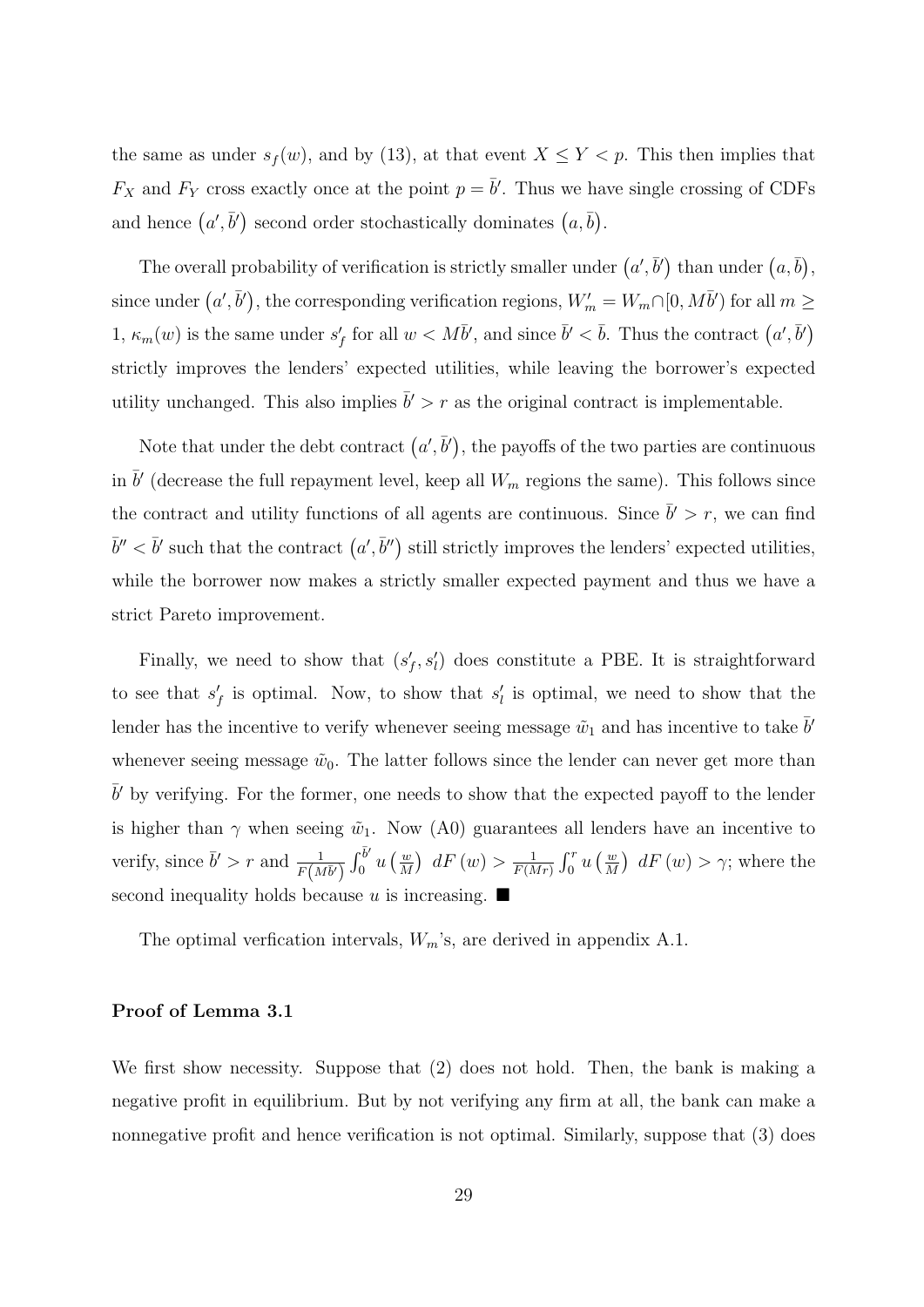not hold. We have shown that (2) is necessary, and that, together with the assumption that (3) does not hold, implies

$$
[1 - F(B)]B > d.
$$

Now, this implies that the bank would have sufficient funds to pay to each depositor without verifying any firm that sent message 1. Since verifying each individual firm results in a net loss for the bank, it is better off not to do it.

Here we show sufficiency. We show that in equilibrium the bank sends message 0 to all depositors and no depositor verifies the bank, and if the bank sends message 1, the verifying depositors share all the remaining funds. We separate two cases.

(a) Suppose that  $[1 - F(B)]B \geq Md$ . Then, the bank can pay off d to each depositor without verifying any firm that sent message 1. However, by  $(3)$ , the bank is making a positive expected profit by verifying such a firm, and hence the bank is willing to do that.

(b) Suppose that  $[1 - F(B)]B < Md$ . Thus, the bank cannot meet its obligations to all depositors unless it verifies a positive fraction of firms that sent message 1. Let  $f^*$  be the minimum fraction that the bank can meet that, and let  $f$  be the fraction of such firms that the bank actually verifies. Since the bank will pay out all its available funds when being verified, if  $0 < f < f^*$ , then the bank's profit is negative; if  $f^* \leq f < 1$ , then it is optimal for the bank to pay off  $d$  to all depositors, and its payoff (in per depositor terms) is given by

$$
\frac{1}{M}\left[f\int_0^B [w-c_E]dF(w) + [1 - F(B)]B\right] - d,
$$

which is maximized at  $f = 1$  by (3). Finally, having  $f = 1$  is better than having  $f = 0$ because of (2).

#### Proof of Theorem 3.1

Concavity of  $u$  implies that, together with  $(A1)$ ,

$$
u'(r)c_E < \sum_{m=1}^{M} \frac{F\left(\frac{m}{M}\right)}{F(B)} \gamma.
$$
\n(14)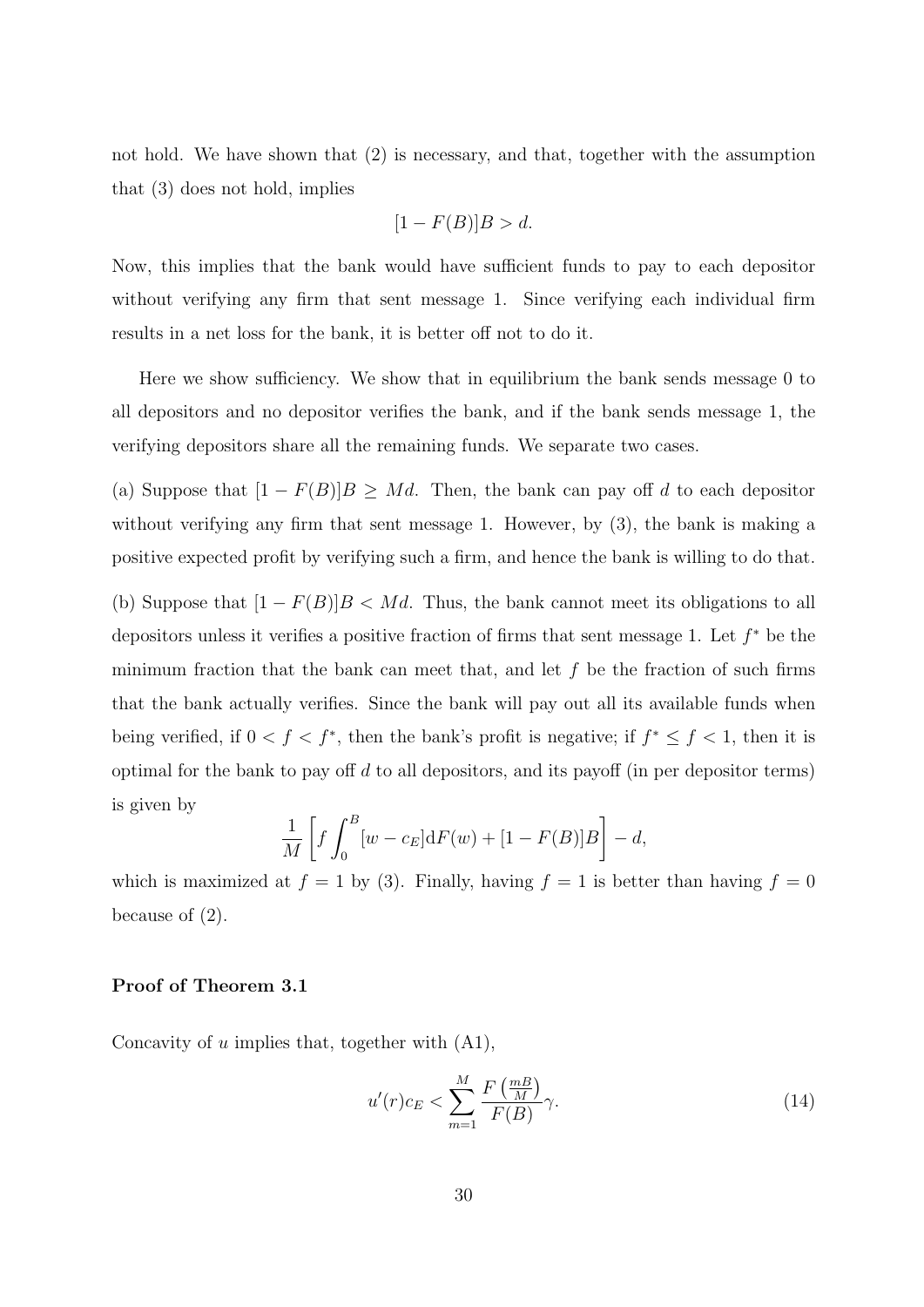To see this, note that (A0) implies that  $\gamma < u(r)$ . Now,

$$
c_E < u^{-1}(\gamma) \sum_{m=1}^M \frac{F\left(\frac{m}{M}\right)}{F(B)} \le \frac{\sum_{m=1}^M \frac{F\left(\frac{m}{M}\right)}{F(B)}\gamma}{u'\left[u^{-1}(\gamma)\right]} < \frac{\sum_{m=1}^M \frac{F\left(\frac{m}{M}\right)}{F(B)}\gamma}{u'(r)}.
$$

Moreover, we show that

$$
c_E F(B) < \int_0^B w \, \mathrm{d}F(w). \tag{15}
$$

Note that implementability implies that

$$
\gamma < \frac{\sum_{m=0}^{M-1} \int_{m \to M}^{(m+1)B/M} u((w-mB)/(M-m)) \mathrm{d}F(w)}{\sum_{m=0}^{M-1} F((m+1)B/M)} < \frac{\int_0^B u(w/M)}{F(B)} < u\left(\frac{\int_0^B \frac{w}{M} \mathrm{d}F(w)}{F(B)}\right).
$$

Therefore,

$$
c_E < u^{-1}(\gamma) \sum_{m=1}^M \frac{F\left(\frac{mB}{M}\right)}{F(B)} < \frac{\int_0^B \frac{w}{M} dF(w)}{F(B)} \sum_{m=1}^M \frac{F\left(\frac{mB}{M}\right)}{F(B)} < \frac{\int_0^B w dF(w)}{F(B)}.
$$

Consider the following bank contract,  $(B, d)$ . The bank has a simple debt contract with each firm with debt level  $B$ . For the deposit side, the depositor receives  $d$  that will be specified below without verification, and, in case the bank refuses to pay  $d$ , all depositors verify and receive equal payments from the remaining funds.

Let

$$
d = \frac{1}{M} \left\{ \int_{w \in [0,B]} w dF(w) + (1 - F(B))B - F(B)c_E - \varepsilon \right\}.
$$
 (16)

For any  $\varepsilon > 0$ , (2) is satisfied with a strict inequality and, recalling that (15) implies (3), the bank has strict incentive to verify firms' returns. It also implies that the bank has a strictly positive payoff.

Now, let U be the expected payoff for each lender from the direct contract. Then,

$$
U \le \int_0^B u\left(\frac{w}{M}\right) dF(w) + (1 - F(B))u\left(\frac{B}{M}\right) - \frac{1}{M} \sum_{m=1}^M F\left(\frac{m}{M}\right) \gamma. \tag{17}
$$

We claim that  $u(d + \varepsilon/M) > U$  for any  $\varepsilon > 0$  (note that d is defined by (16)) and hence  $u(d) > U$  for  $\varepsilon$  small. To see this, since u is concave, we have:

$$
u\left[\frac{1}{M}\left\{\int_0^B w dF(w) + (1 - F(B))B\right\}\right] \ge \int_{w \in [0,B)} u\left(\frac{w}{M}\right) dF(w) + (1 - F(B))\frac{u(B)}{M},
$$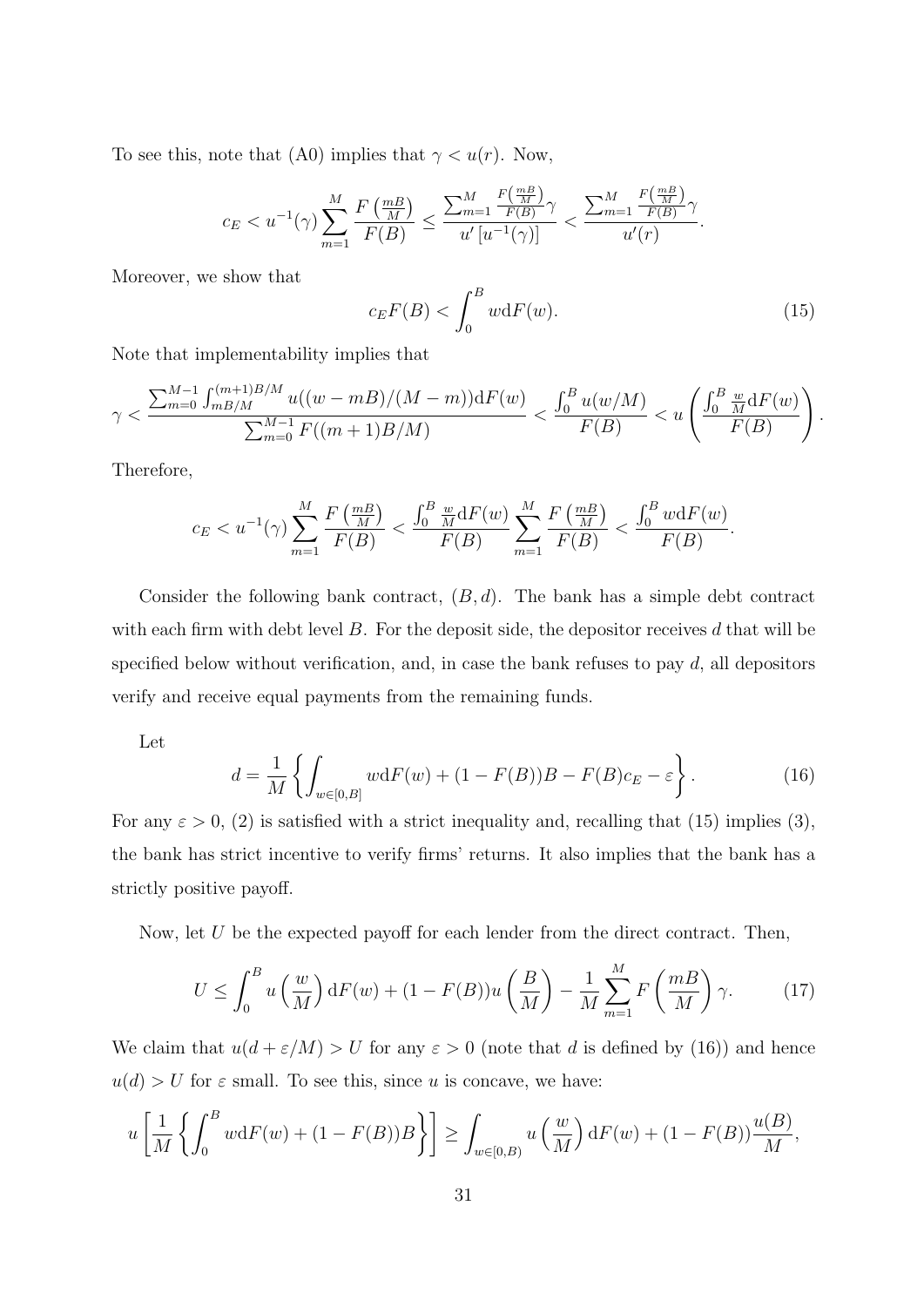that is,

$$
u\left[d+\varepsilon/M + \frac{1}{M}F(B)c_E\right] \ge \int_{w\in[0,B)} u\left(\frac{w}{M}\right) dF(w) + (1 - F(B))\frac{u(B)}{M}.\tag{18}
$$

Now, (A1) implies that  $d + \varepsilon/M > r$  and hence, by concavity of u,

$$
u(d + \varepsilon/M) \geq u \left[ d + \frac{\varepsilon}{M} + \frac{1}{M} F(B) c_E \right] - u'(d) \frac{1}{M} F(B) c_E
$$
  
 
$$
\geq u \left[ d + \frac{1}{M} F(B) c_E \right] - \frac{1}{M} \sum_{m=1}^{M} F\left(\frac{m}{M}\right) \gamma \geq U,
$$

where the second inequality follows from  $(14)$  and hence

$$
c_E < \sum_{m=1}^{M} \frac{F\left(\frac{mB}{M}\right)}{F(B)} \gamma / u'(r) < \sum_{m=1}^{M} \frac{F\left(\frac{mB}{M}\right)}{F(B)} \gamma / u'(d + \varepsilon / M)
$$

as  $d + \varepsilon/M > r$ , and the last inequality follows from (18).

Finally, we need to show that the depositors have incentive to verify the bank's return when the bank does not pay off  $d$ . For the continuum model this is off-equilibrium path and we assume that, when receiving the message 1, the depositors believe that the bank has d. For finite but large number of depositors, this follows from the CLT, and one can show that

$$
\lim_{N \to \infty} \mathbb{E}[u(y_N)|y_N < \mathbb{E}(y_N) - F(B)c_E] = u(d) > U \ge u(r) > \gamma,
$$

where  $y_N$  is the random variable that represents the average funds available in the bank to each depositor when there are N firms.  $\Box$ 

### Proof of Theorem 3.2

Let  $d_s$  denote the average amount paid to the depositors at state s, given a contract  $(d, e)$ . The proof of theorem3.2 is a corollary of the following lemma.

**Lemma A.2.** Let  $(\mathbf{B}, \mathbf{d})$  be an implementable bank contract. Then,  $d_s \leq \eta_s(\mathbf{B})$  for both  $s = h, \ell$ , and it has to satisfy the following conditions.

(a) Suppose that 
$$
d = d_h = d_\ell
$$
. Then,  $u(d) \ge u(r)$ , and  
\n
$$
\int_0^{B_s} w dF_s(w) > F_s(B_s)c_E \text{ for both } s = h, \ell.
$$
\n(19)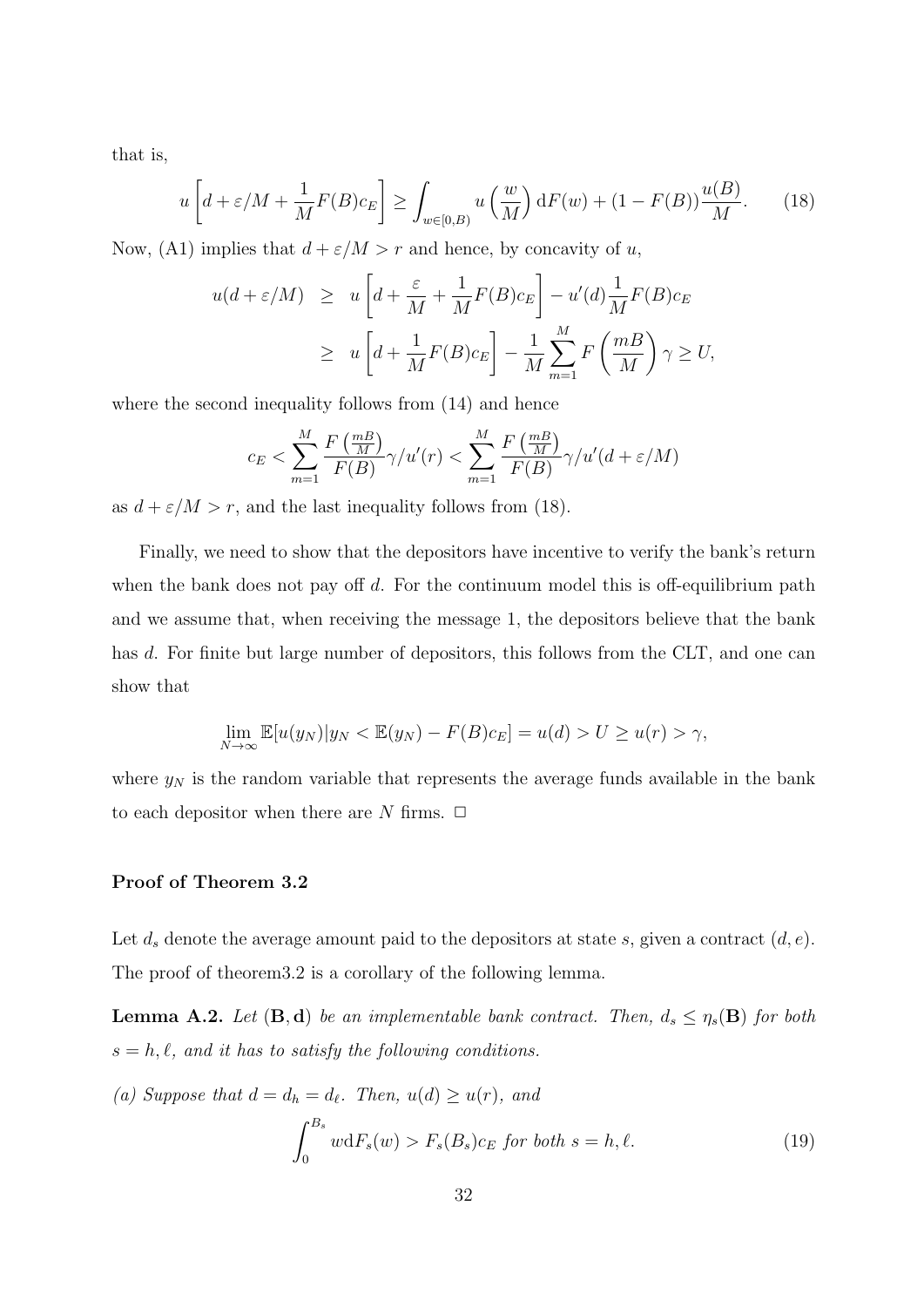(b) If  $d_{\ell} < d_h$ , there are two subcases:

(b.1)  $d_h = d$  and letting  $m_\ell$  be the fraction of depositors monitoring at state  $\ell$ ,

$$
\int_0^{B_h} w \mathrm{d}F_h(w) > F_h(B_h)c_E; \tag{20}
$$

$$
u\left(\frac{Md_{\ell} - (M - m_{\ell})d}{m_{\ell}}\right) \ge \gamma;
$$
\n(21)

$$
\pi_h u(d) + \pi_\ell \left[ \frac{M - m_\ell}{M} u(d) + \frac{m_\ell}{M} u \left( \frac{M d_\ell - (M - m_\ell) d_h}{m} \right) - \frac{m_\ell}{M} \gamma \right] \ge u(r). \tag{22}
$$

(b.2)  $d_h < d$  and letting  $m_s$  be the fraction of depositors monitoring at state  $s = h, \ell$ ,

$$
\sum_{s=h,\ell} \frac{\pi_s m_s}{\pi_h m_h + \pi_\ell m_\ell} u \left( \frac{M d_s - (M - m_s) d}{m_s} \right) \ge \gamma; \tag{23}
$$

$$
\sum_{s=h,\ell} \pi_s \left[ \frac{M-m_s}{M} u(d) + \frac{m_s}{M} u \left( \frac{M d_s - (M-m_s) d}{m_s} \right) - \frac{m_s}{M} \gamma \right] \ge u(r). \tag{24}
$$

Proof. The necessity in (a) uses the same arguments as in Lemma 3.1. Consider (b). Conditions (22) and (24) are obvious IR conditions. (21) and (23) are necessary for depositors to verify the bank. For (b.1), since  $d < \zeta_h(\mathbf{B})$ , for the bank to verify in full at state  $h$ , (20) is necessary.  $\Box$ 

Now, suppose, by contradiction, that the bank can offer a financially stable contract with debt level with depositors d. By Lemma A.2,  $B_{\ell} \leq r$  implies that

$$
d = d_{\ell} \le \eta_{\ell}(\mathbf{B}) < r,
$$

which leads to a contradiction with implementability.  $\Box$ 

#### Proof of Theorem 3.3

(a) Let  $B$  be a direct contract between the firm and the lenders that satisfies  $(A1)$  and (A2) for  $F = \sum_{s \in S} \pi(s) F_s$ . Concavity of u implies that, together with (A1),

$$
u'(r)c_E < \frac{\sum_{s=h,\ell} \pi_s \left[\sum_{m=1}^M F_s\left(\frac{m}{M}\right)\right]}{\sum_{s=h,\ell} \pi_s F_s(B)} \gamma.
$$
 (25)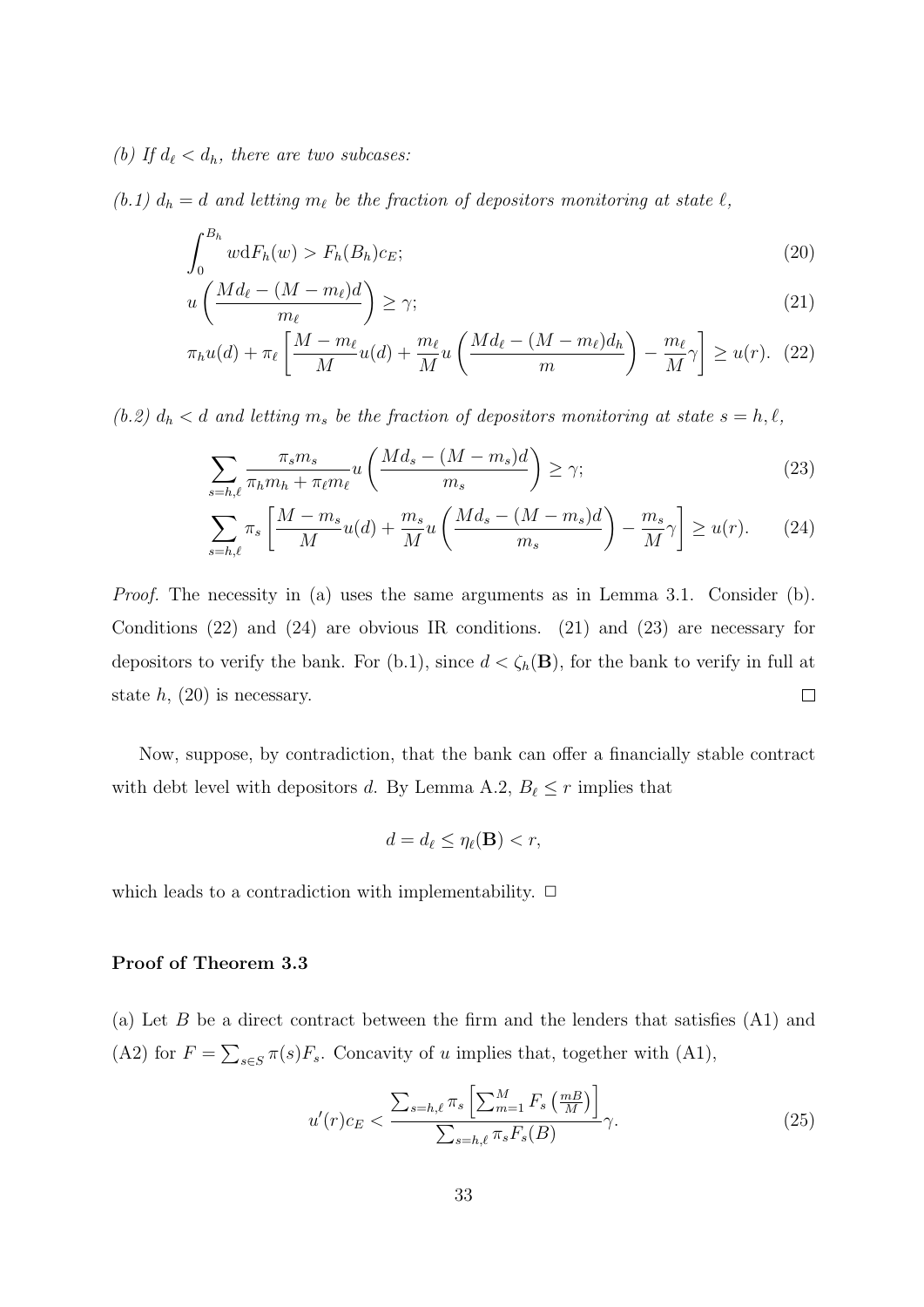To see this, note that (A0) implies that  $\gamma < u(r)$ . Now,

$$
c_E \quad < \quad u^{-1}(\gamma) \frac{\sum_{s=h,\ell} \pi_s \left[ \sum_{m=1}^M F_s \left( \frac{m}{M} \right) \right]}{\sum_{s=h,\ell} \pi_s F_s(B)} < \frac{\sum_{s=h,\ell} \pi_s \left[ \sum_{m=1}^M F_s \left( \frac{m}{M} \right) \right]}{\sum_{s=h,\ell} \pi_s F_s(B)} \frac{\gamma}{u' \left[ u^{-1}(\gamma) \right]} \\
&< \frac{\sum_{s=h,\ell} \pi_s \left[ \sum_{m=1}^M F_s \left( \frac{m}{M} \right) \right]}{\sum_{s=h,\ell} \pi_s F_s(B)} \frac{\gamma}{u'(r)},
$$

where the last inequality follows from the fact that  $u^{-1}(\gamma) < r$  and that u is strictly concave.

Now we construct the following bank contract,  $(B, d)$ , and show that it dominates the original direct contract, B. The bank has a simple debt contract with each firm with debt level B (and hence the firms are indifferent between the original contract and the constructed contract), and let  $\eta_s(B)$  and  $\zeta_s(B)$  be defined as in (6) and (7) with  $B_h = B_\ell = B$  for both  $s = h, \ell$ . Now, let U be the expected payoff for each lender from the direct contract. Then,

$$
U \le \sum_{s=h,\ell} \pi_s \left\{ \int_0^B u\left(\frac{w}{M}\right) \mathrm{d}F_s(w) + (1 - F_s(B))u\left(\frac{B}{M}\right) - \frac{1}{M} \sum_{m=1}^M F_s\left(\frac{m}{M}\right) \gamma \right\}.
$$
 (26)

We consider two cases.

(a.1) Suppose that  $\zeta_{\ell}(B) \geq \sum_{s=h,\ell} \pi_s \eta_s(B)$ . Then, set  $\hat{d} = \frac{1}{h}$  $\frac{1}{M} \sum_{s=h,\ell} \pi_s \eta_s(B)$ . We claim that  $u(\hat{d}) > U$  and hence  $u(\hat{d} - \varepsilon) > U$  for  $\varepsilon$  small. This then implies that the depositors strictly prefer the constructed contract. To see this, since  $u$  is strictly concave, we have

$$
u\left[\hat{d} + \sum_{s=h,\ell} \pi_s \frac{1}{M} F_s(B) c_E\right] > \sum_{s=h,\ell} \pi_s \left\{ \int_{w \in [0,B]} u\left(\frac{w}{M}\right) dF_s(w) + (1 - F_s(B)) u\left(\frac{B}{M}\right) \right\}.
$$
\n(27)

Now, (A2) implies that  $\hat{d} > r$  and hence, by strict concavity of u,

$$
u(\hat{d}) > u \left[ \hat{d} + \sum_{s=h,\ell} \pi_s \frac{1}{M} F_s(B) c_E \right] - u'(\hat{d}) \left[ \sum_{s=h,\ell} \pi_s \frac{1}{M} F_s(B) c_E \right]
$$
  
> 
$$
u \left[ \hat{d} + \sum_{s=h,\ell} \pi_s \frac{1}{M} F_s(B) c_E \right] - \frac{1}{M} \sum_{s=h,\ell} \pi_s \left[ \sum_{m=1}^M F_s \left( \frac{m}{M} \right) \right] \gamma \ge U,
$$

where the second inequality follows from (25) and  $\hat{d} > r$ , and the last inequality follows from (26) and (27).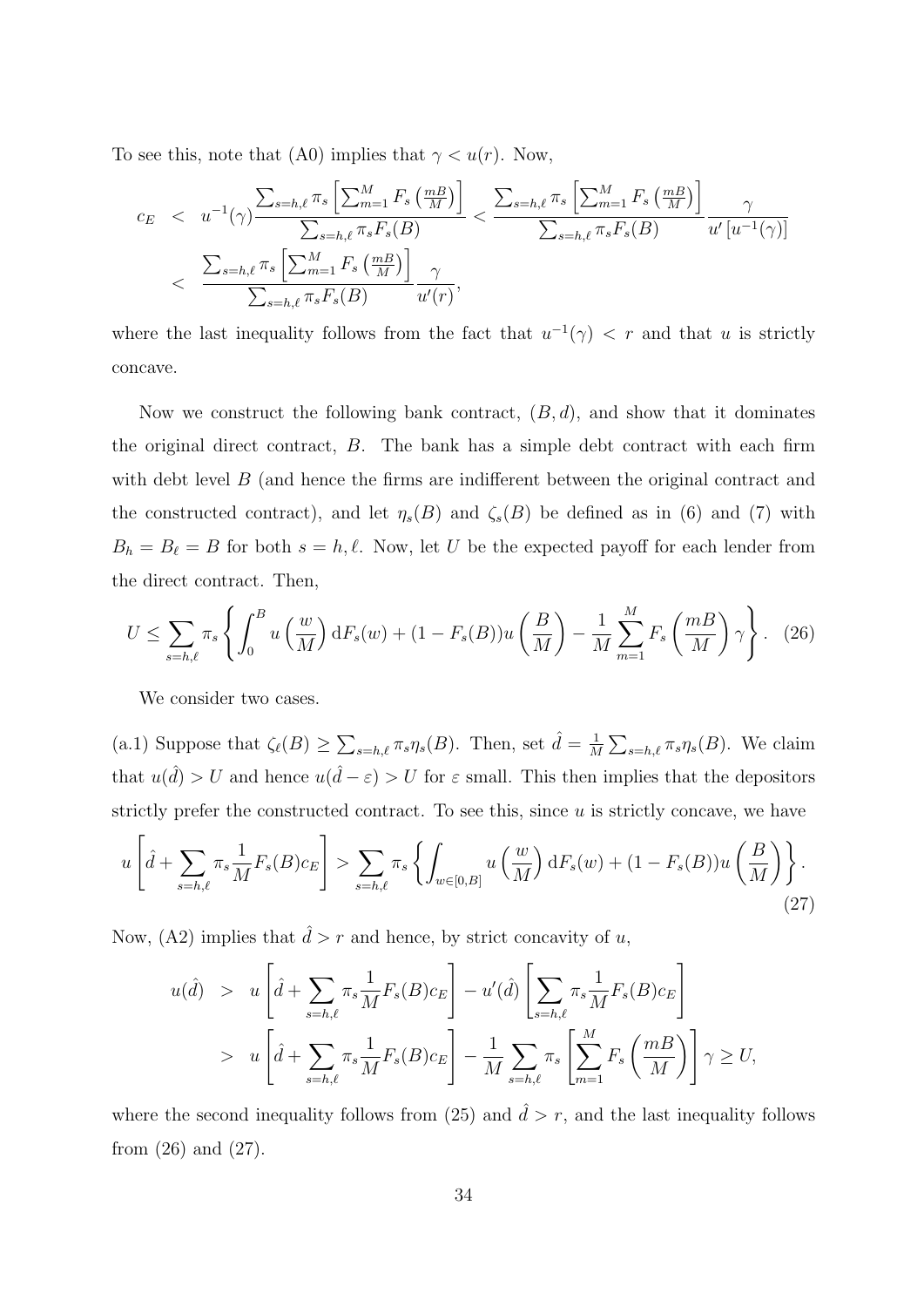Thus, for  $\varepsilon > 0$  small,  $u(\hat{d} - \varepsilon) > U$ . Now, set the contract with the depositors as  $d = \hat{d} - \varepsilon$ , and there is no self-verification on the equilibrium path. On the off-equilibrium path, we set  $T(s, y) = 0$  and  $D(s, y) = y$  for all y and for both s. The depositors are then better off against the direct contract. The bank makes a strictly positive expected profit, which (in per depositor terms) equals

$$
\frac{1}{M} \sum_{s=h,\ell} \pi_s \eta_s(B) - d = \hat{d} - (\hat{d} - \varepsilon) = \varepsilon > 0.
$$

Given the contract  $(T, D)$ , for sufficiently high  $\beta$ , the bank has the incentive to repay d to all depositors as failure to do so will result in losing all future profits, and  $\zeta_{\ell}(B) \geq$  $\sum_{s=h,\ell} \pi_s \eta_s(B)$  ensures that the bank always have sufficient fund to do so if they verify all firms that sent message 1. Using the same logic as before, the bank has incentive to verify such firms because of (A3).

(a.2) Suppose that  $\zeta_{\ell}(B) < \sum_{s=h,\ell} \pi_s \eta_s(B)$ . Then, set

$$
d_{\ell} = \frac{1}{M} \zeta_{\ell}(B)
$$
 and  $\hat{d}_{h} = \eta_{h}(B) - \frac{1}{M} \frac{\pi_{\ell}}{\pi_{h}} F_{\ell}(B) c_{E}$ .

Here  $d_{\ell}$  will be the average repayment to the depositors at state  $\ell$  and  $\hat{d}_h - \varepsilon$  will be the average repayment to the depositors at state h with  $\varepsilon > 0$  to be determined below. We claim that

$$
\pi_h u(\hat{d}_h) + \pi_\ell u(d_\ell) > U. \tag{28}
$$

To see this, since  $u$  is strictly concave, we have

$$
\pi_h u \left[ \hat{d}_h + \frac{1}{M} \left( F_h(B)c_E + \frac{\pi_\ell}{\pi_h} F_\ell(B)c_E \right) \right] + \pi_\ell u(d_\ell) \tag{29}
$$
\n
$$
> \sum_{s=h,\ell} \pi_s \left\{ \int_{w \in [0,B]} u\left(\frac{w}{M}\right) dF_s(w) + (1 - F_s(B))u\left(\frac{B}{M}\right) \right\}.
$$

Now, (A2) and  $\zeta_{\ell}(B) < \sum_{s=h,\ell} \pi_s \eta_s(B)$  imply that  $\hat{d}_h > r$  and hence, by strict concavity of u,

$$
u(\hat{d}_h) > u \left[ \hat{d} + \frac{c_E}{M} \left( F_h(B)c_E + \frac{\pi_\ell}{\pi_h} F_\ell(B) \right) \right] - u'(\hat{d}_h) \left[ \frac{c_E}{M} \left( F_h(B)c_E + \frac{\pi_\ell}{\pi_h} F_\ell(B) \right) \right]
$$
  

$$
\geq u \left[ \hat{d} + \frac{c_E}{M} \left( F_h(B)c_E + \frac{\pi_\ell}{\pi_h} F_\ell(B) \right) \right] - \frac{1}{M\pi_h} \sum_{s=h,\ell} \pi_s \left[ \sum_{m=1}^M F_s \left( \frac{m}{M} \right) \right],
$$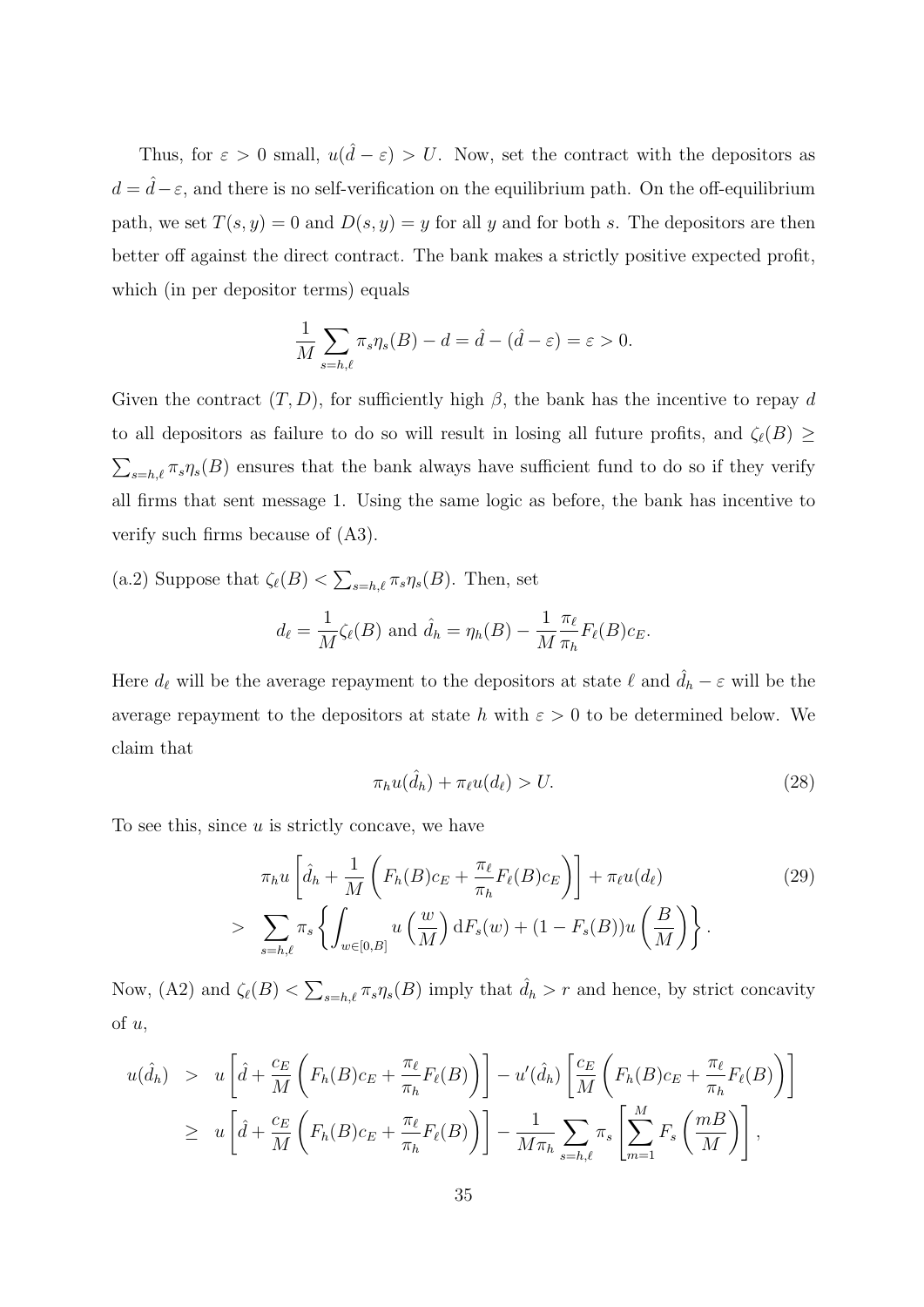where the second inequality follows from (25) and  $\hat{d} > r$ , and hence,

$$
\pi_h u(\hat{d}_h) + \pi_\ell u(d_\ell)
$$
\n
$$
> \sum_{s=h,\ell} \pi_s \left\{ \int_{w \in [0,B]} u\left(\frac{w}{M}\right) dF_s(w) + (1 - F_s(B))u\left(\frac{B}{M}\right) \right\} - \frac{1}{M} \sum_{s=h,\ell} \pi_s \left[ \sum_{m=1}^M F_s\left(\frac{m}{M}\right) \right] \ge U.
$$

Thus, for  $\varepsilon > 0$  small,  $\pi_h u(\hat{d}_h - \varepsilon) + \pi u(d_\ell) > U$ . Now, set the contract with the depositors as  $d = \hat{d}_h - \varepsilon$ , which is paid to the depositors when  $s = h$  without selfverification, and, at  $s = \ell$ , there is self-verification and the bank pays  $d_{\ell}$  equally to all depositors; i.e.,  $D(\ell, \zeta_{\ell}(B)) = d_{\ell}$ . The depositors are then strictly better off against the direct contract. We set  $T(h, y) = 0$  and  $D(h, y) = y$  for all y, and  $T(\ell, y) = 0$  iff  $y < \zeta_{\ell}(B)$ and  $D(\ell, y) = y$  for all y.

The bank has a positive expected profit provided that  $c_B < \varepsilon/\pi_{\ell}$ . Given this positive profit, the bank has incentive to repay d at state h and to self-verify at  $\ell$ , as failure to do so results in losing all future profits, provided that  $\beta$  is sufficiently high, if it has verified all firms that sent message 1. Using the same logic as before, the bank has incentive to verify all such firms because of (A3).

(b) Let  $(\mathbf{B}, d)$  be an implementable static contract that is not stable. With no loss of generality we assume  $d_{\ell} < d_h$  and  $\zeta_{\ell}(\mathbf{B}) \leq \zeta_h(\mathbf{B})$  (the fact that the order of the d's align with the order of the  $\zeta$ 's does not matter either). Incentive compatibility requires  $d_{\ell} \leq \eta_{\ell}(\mathbf{B}).$ 

We consider two cases.

(b.1) Suppose that  $\hat{d} = \pi_h d_h + \pi_\ell d_\ell \leq \zeta_\ell(\mathbf{B})$ . We can choose  $\varepsilon > 0$  such that

$$
\pi_h u(d_h) + \pi_\ell u(d_\ell) - \frac{d - d_\ell}{d} \gamma < u(\hat{d} - \varepsilon)
$$

because u is strictly concave. Then, set the new contract as  $(\mathbf{B}, \mathbf{d}')$  with  $d'_h = d'_e = d'$  $\hat{d} - \varepsilon$ , and the bank never engages in self-verification. Note that since the static contract is implementable, the bank's profit is nonnegative. This implies that

$$
\hat{d} \leq \sum_{s=h,\ell} \pi_s \left\{ [1 - F_s(B_s)] B_s + \int_0^{B_s} w d\mathrm{d}F_\ell(w) - F_s(B_s) c_E \right\}.
$$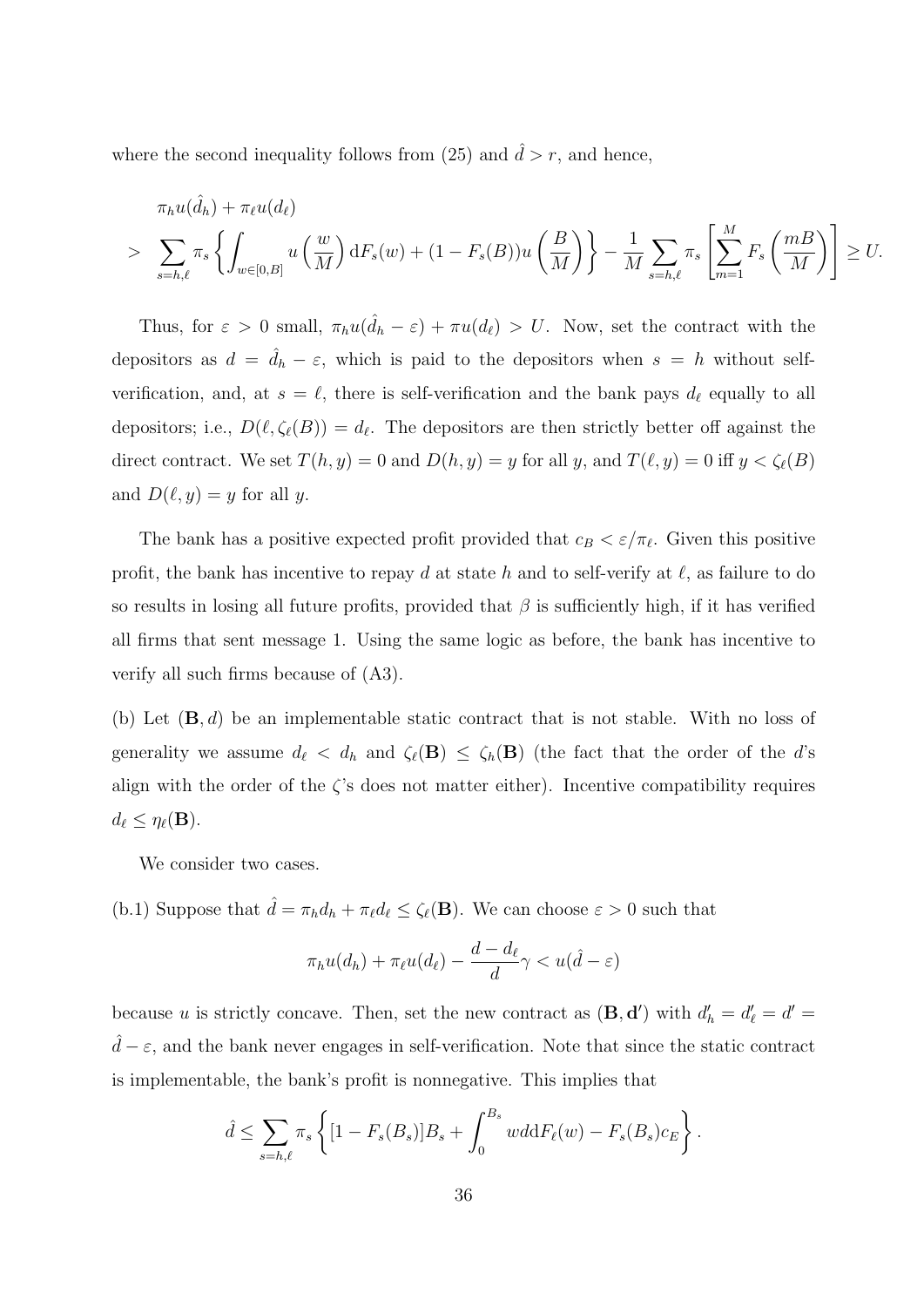Thus, the bank's profit is at least  $\varepsilon > 0$  under the new contract. Moreover, the depositors are strictly better off against the static contract.

The dynamic contract is given as follows.  $T(s, y) = 0$  and  $D(s, y) = y$  for all s, y. Clearly  $d' < \zeta_h(\mathbf{B})$ . Using the same logic as in (a.1), we can show that for  $\beta$  sufficiently high, the bank has incentive to repay  $d'$  at both states because of future profits and has incentive to verify all firms that send message 1 because of (A3).

(b.2) Suppose that  $\pi_h d_h + \pi_\ell d_\ell > \zeta_\ell(\mathbf{B})$ . Let  $\hat{d}_h$  be such that

$$
\pi_h \hat{d}_h + \pi_\ell \zeta_\ell(\mathbf{B}) = \pi_h d_h + \pi_\ell d_\ell.
$$

Since  $d_{\ell} \leq \eta_{\ell}(\mathbf{B})$ ,  $\hat{d}_h < d_h$ . Let  $d'_{\ell} = \zeta_{\ell}(\mathbf{B})$ , and let

$$
T(\ell, y) = 1 \text{ iff } y \ge d'_{\ell} \text{ and } D(\ell, y) = y \text{ for all } y.
$$

Then, since  $u$  is strictly concave,

$$
\pi_h u(\hat{d}_h) + \pi_\ell u(d'_\ell) > \pi_h u(d_h) + \pi_\ell u(d_\ell) - \frac{d - d_\ell}{d} \gamma,
$$

and hence for  $\varepsilon > 0$  small,

$$
\pi_h u(\hat{d}_h - \varepsilon) + \pi_\ell u(d'_\ell) > \pi_h u(d_h) + \pi_\ell u(d_\ell) - \frac{d - d_\ell}{d} \gamma.
$$

The bank then promise to repay depositors  $d' = \hat{d}_h - \varepsilon$ . The contract is such that  $T(h, y) = 0$  and  $D(h, y) = y$  for all y. On the equilibrium path, the bank pays  $d' = \hat{d}_h - \varepsilon$ to all depositors at  $s = h$  without self-verification, and self-verifies when  $s = \ell$ . Thus, if  $c_B < \frac{\pi_h}{2\pi h}$  $\frac{\pi_h}{2\pi_\ell} \varepsilon$ , the bank is making a strictly positive expected profit. Moreover, the depositors are strictly better off against the static contract.

Finally, the fact that the bank is willing to repay d' at  $s = h$  and to self-verify at  $s = \ell$ for  $c_B < \frac{\pi_h}{2\pi h}$  $\frac{\pi_h}{2\pi_{\ell}}\epsilon$  and for sufficiently high  $\beta$  follows exactly the same logic as in (a.2) because of  $(A3)$ .  $\Box$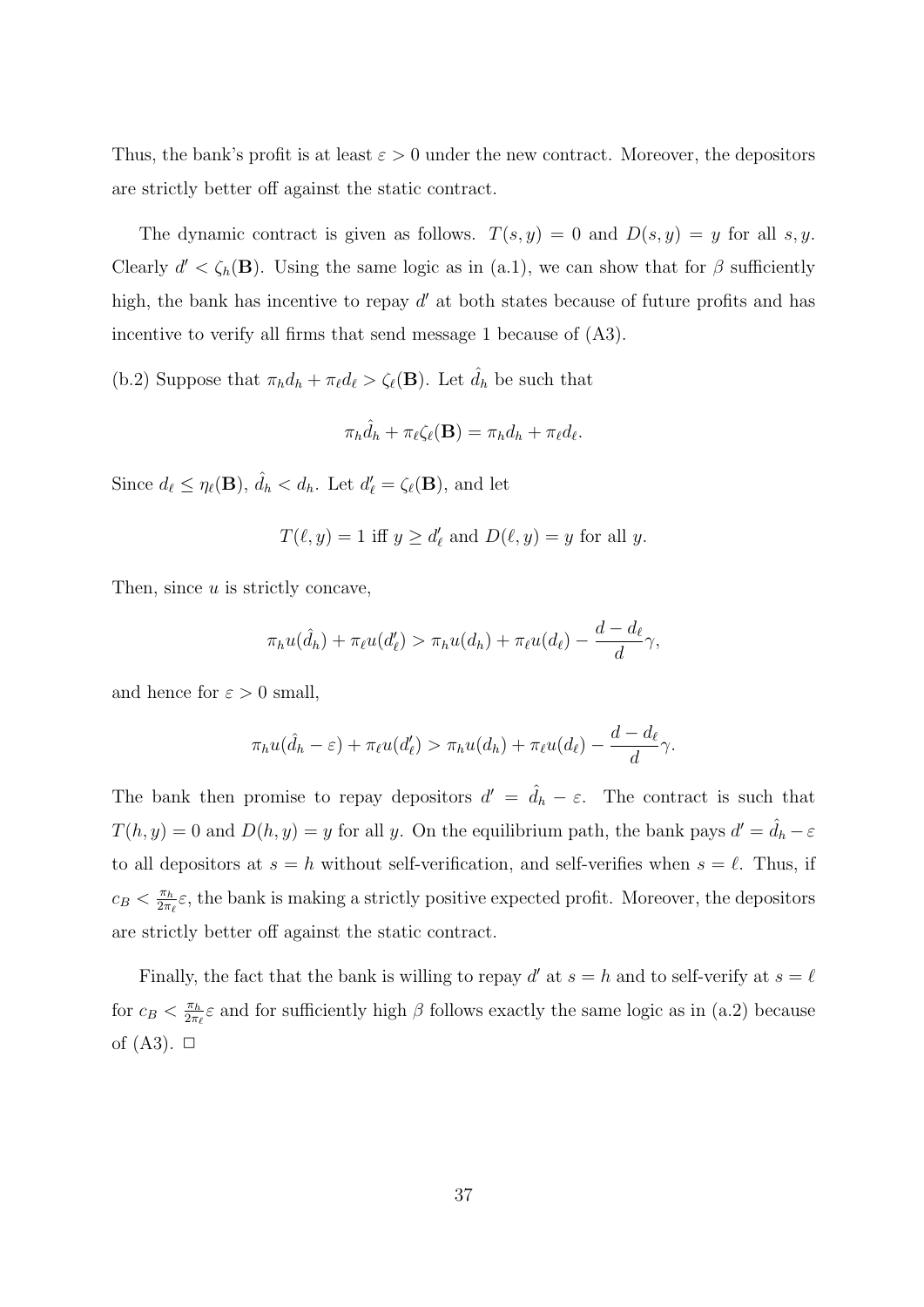#### Proof of Lemma 4.1

Since  $u(c) = c$ , under direct contracting and debt level B, the depositor's payoff under the optimal contract is given by

$$
U(B) \equiv \int_{w < B} \frac{w}{M} \, dF(w) + [1 - F(B)] \frac{B}{M} - \gamma \frac{1}{M} \sum_{n=1}^{M} F\left(\frac{n}{M}\right).
$$

Such a contract is implementable if and only if  $U(B) \geq r$ . The result then follows immediately.  $\Box$ 

#### Proof of Theorem 4.1

Let  $d_s$  be the payment to the depositors under the original dynamic contract at state s. We may assume that  $d_h = d$ , the promised payment. Since it is not financially stable,  $d_{\ell} < d$  and the bank has to engage self-verification at  $s = \ell$ .

Let  $\hat{d} = \pi_h d_h + \pi_\ell d_\ell$ . If  $\hat{d} \leq \zeta_\ell(\mathbf{B})$ , then, using the same arguments as in Theorem 3.3, we can have a financially stable contract that dominates the original one without using deposit insurance. So suppose that  $\hat{d} > \zeta_{\ell}(\mathbf{B})$  and hence, for some  $\varepsilon > 0$ ,

$$
u(\hat{d} - \varepsilon) > \sum_{s=h,\ell} \pi_s u(d_s).
$$
\n(30)

Then, take  $d' = \hat{d} - \varepsilon$ ,  $L = \{\ell\}$  and let  $\tau(\ell, y) = \max\{d - y, 0\}$  if  $y \geq \zeta_{\ell}(\mathbf{B})$ ,  $\tau(\ell, y) = 0$ otherwise,  $T(\ell, y) = 1$  iff  $y \ge \zeta_{\ell}(\mathbf{B})$  and  $D(\ell, y) = y$  for all y. For  $s = h, \tau(h, y) = 0$ ,  $T(h, y) = 0$ , and  $D(h, y) = y$  for all y. Let:

$$
\phi = \frac{\pi_{\ell} \tau(\ell, \zeta_{\ell}(\mathbf{B}))}{\pi_h}.
$$

On the proposed equilibrium path, the bank self-verifies only in state  $\ell$ , and, in that state, the bank pays off all its available funds,  $\zeta_{\ell}(\mathbf{B})$ , and the deposit insurance scheme pays out additional funds so that all depositors receive  $d'$ ; at state h, the bank pays  $d'$  to all depositors and pays  $\phi$  to the deposit insurance. Note that the equilibrium  $\tau$  is given by  $d' - \zeta_{\ell}(\mathbf{B})$  and that on the proposed equilibrium path the budget constraint (9) is satisfied.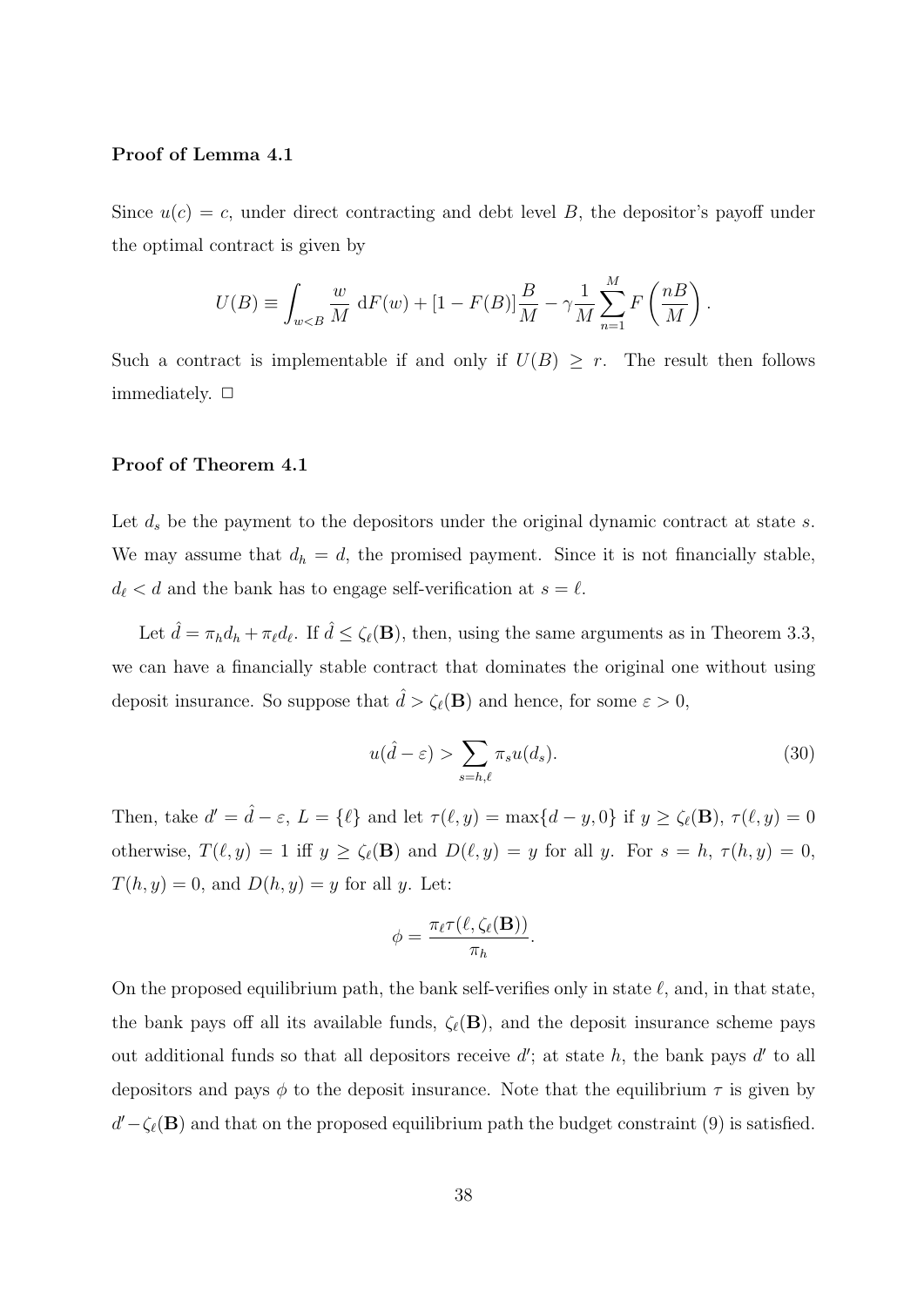The bank's expected profit (in per depositor term) on the proposed equilibrium path is then given by

$$
\pi_h \left[ \eta_h(\mathbf{B}) - d' - \phi \right] + \pi_\ell \left[ \eta_\ell(\mathbf{B}) - \zeta_\ell(\mathbf{B}) - c_B \right]
$$
\n
$$
= \left[ \sum_{s=h,\ell} \pi_s \eta_s(\mathbf{B}) \right] - \pi_h d' - \pi_h \frac{\pi_\ell [d' - \zeta_\ell(\mathbf{B})]}{\pi_h} - \pi_\ell \zeta_\ell(\mathbf{B}) - \pi_\ell c_B
$$
\n
$$
= \left[ \sum_{s=h,\ell} \pi_s \eta_s(\mathbf{B}) \right] - d' - \pi_\ell c_B = \left\{ \sum_{s=h,\ell} \pi_s [\eta_s(\mathbf{B}) - d_s] \right\} + \varepsilon - \pi_\ell c_B,
$$

which is then  $\varepsilon$  above to the original dynamic contract in each period, and hence is strictly positive. Moreover, the depositors are strictly better off under deposit insurance than the original unstable contract by (30).

Finally, using exactly the same arguments as in the proof of Theorem 3.3, part (b.2), high  $\beta$  ensures that the bank wants to pay  $d' + \phi$  at state h, self verifies at state  $\ell$ , and (A3) ensures that the bank has incentive to verify all firms that sent message 1.  $\Box$ 

# References

- [1] Diamond, D. (1984). "Financial Intermediation and Delegated Monitoring," Review of Economic Studies, 51, 393-414.
- [2] Diamond, D. and P. Dybvig, (1983). "Bank Runs, Deposit Insurance, and Liquidity," Journal of Political Economy, 91, 401-419.
- [3] Freixas, X. and J.-C. Rochet, (1997). Microeconomics of Banking. MIT Press.
- [4] Gorton, G. and A. Winton, (2003). "Financial Intermediation," in Handbook of the Economics of Finance, edited by G. Constantinides, M. Harris and R. Stulz, Amsterdam: North Holland.
- [5] Gale, D. and M. Hellwig, (1985). "Incentive-Compatible Debt Contracts: The One Period Problem," Review of Economic Studies, 52, 647-663.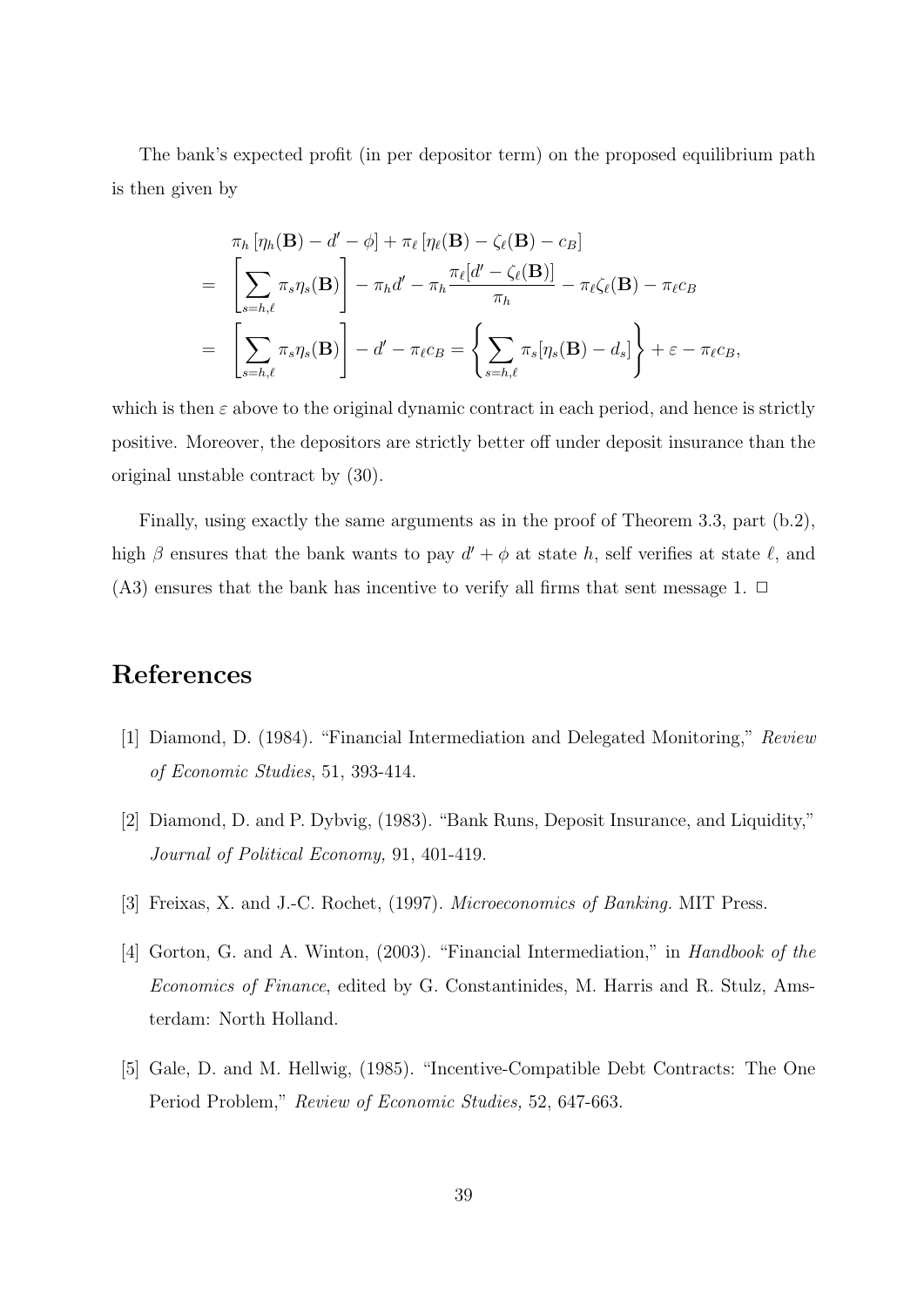- [6] Krasa, S. and A. Villamil, (1992). "Monitoring the Monitor: An Incentive Structure for a Financial Intermediary," Journal of Economic Theory, 57, 197-221.
- [7] Krasa, S. and A. Villamil, (2000). "Optimal Contracts When Enforcement is a Decision Variable," Econometrica, 68, 119-134.
- [8] Mookherjee, D. and I. Png, (1989). "Optimal Auditing, Insurance and Redistribution," Quarterly Joumal of Economics, 104, 399-415.
- [9] Philippon, T., (2015). "Has the US Finance Industry Become Less Efficient? On the Theory and Measurement of Financial Intermediation," American Economic Review, 105, 1408-1438.
- [10] Sun, Y. (2006). "The Exact Law of Large Numbers via Fubini Extension and Characterization of Insurable Risks," Journal of Economic Theory, 126(1), 31–69.
- [11] Thomas, J. and T. Worrall (1990). "Income Fluctuation and Asymmetric Information: An Example of a Repeated Principal-Agent Problem," Journal of Economic Theory, 51, 367-90.
- [12] Townsend, R., (1979). "Optimal Contracts and Competitive Markets with Costly State Verification," Journal of Economic Theory, 21, 265-293.
- [13] Winton, A. (1995). "Costly State Verification and Multiple Investors: The Role of Seniority." Review of Financial Studies, 8, 91-123.
- [14] Williamson, S., (1986). "Costly Monitoring, Financial Intermediation, and Equilibrium Credit Rationing," Journal of Monetary Economics, 18, 159-179.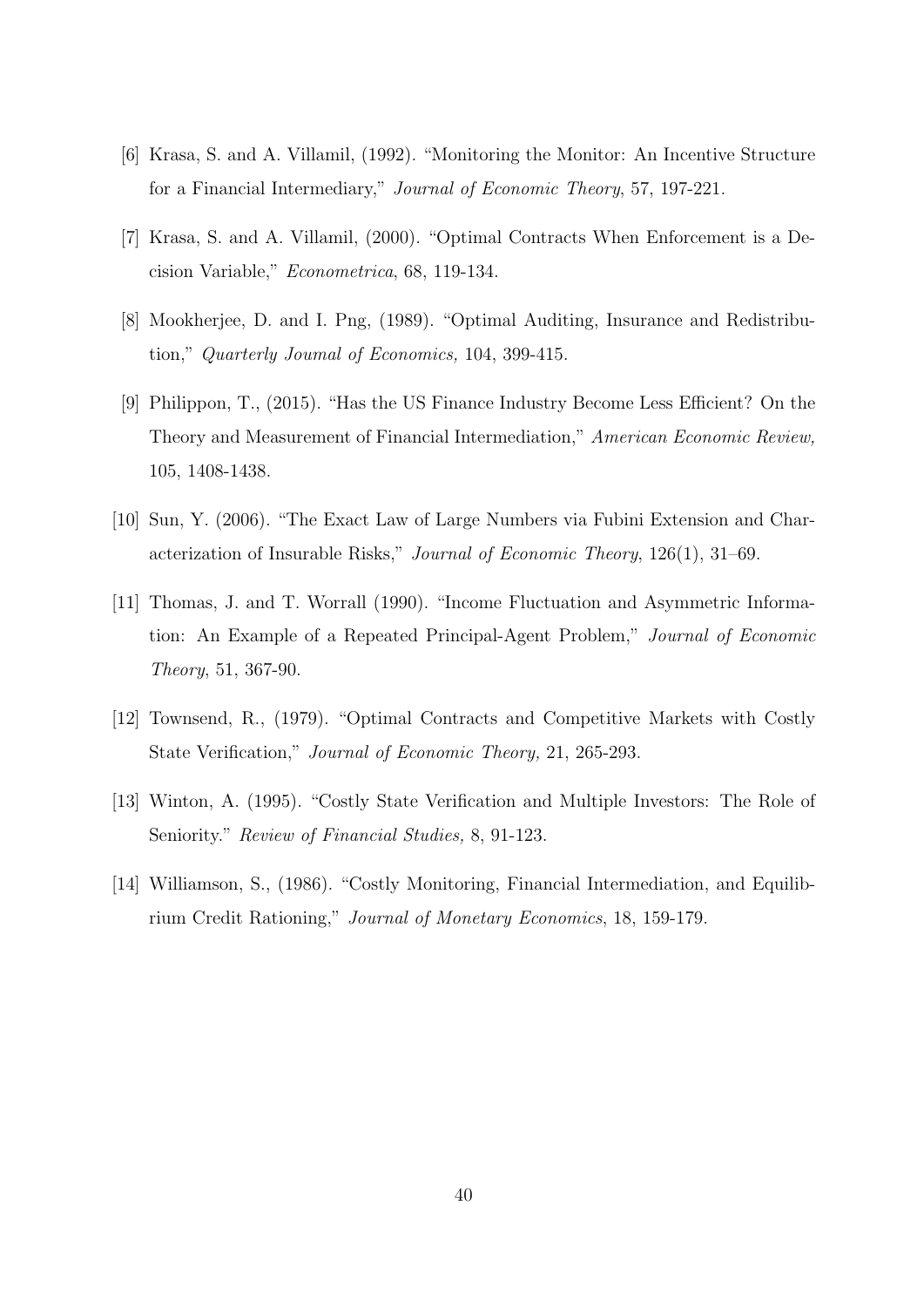# Supplemental Appendix: for online publication only

# A.1 Optimal verification regions

Theorem 2.1 proved the optimality of debt contracts, but didn't characterize their specific form. We now extend this result by finding the optimal verification regions (the  $W_m$ ) for the debt contract. Let  $(a, b)$  be a debt contract, where we denote by b the level of debt for each lender. For each  $w \in [0, Mb)$ , the extended payoff to a lender for having m lenders coming to verify is

$$
\Upsilon(w,m) \equiv \frac{m}{M} \left[ u \left( \frac{w - (M-m)b}{m} \right) - \gamma \right] + \frac{M-m}{M} u(b). \tag{31}
$$

Let  $k := \min \{ \arg \max_{m \geq 1} \Upsilon(Mb, m) \},$  i.e., let k be the number of lenders we want verifying at  $Mb$  (if there are multiple maximizers at  $Mb$ , we take the smallest number of verifiers since that will be the relevant one leading up to  $Mb)$ .

Let  $x_k = Mb$  and for each  $m = M, M - 1, ..., k + 1$ , define  $x_m$  as follows:

$$
x_m = \inf \{ w \ge (M - m + 1) b : \Upsilon(w, m - 1) \ge \Upsilon(w, m) \}.
$$

**Lemma A.3.** For each  $m = k, ..., M$ ,  $x_m$  is the unique w such that either  $\Upsilon(w, m) =$  $\Upsilon(w, m-1)$  or  $x_m = (M - m + 1) b$ . Moreover,  $x_m > x_n$  for all  $m < n$ .

*Proof.* Fix some m. Suppose that  $\Upsilon((M-m+1)b, m) > \Upsilon((M-m+1)b, m-1)$ . Then first note that

$$
\frac{\partial}{\partial w} \left[ \Upsilon(w, m) - \Upsilon(w, m - 1) \right] = \frac{1}{M} \left[ u' \left( \frac{w - (M - m)b}{m} \right) - u' \left( \frac{w - (M - m + 1)b}{m - 1} \right) \right] < 0
$$

for all  $w < Mb$ ; this follows since u is concave and

$$
\frac{w - (M - m)b}{m} - \frac{w - (M - m + 1)b}{m - 1} = \frac{Mb - w}{m(m - 1)}.
$$

Consider the case  $w = Mb$ ; we have

$$
\Upsilon(Mb,m) - \Upsilon(Mb,m-1) = \frac{1}{M}\gamma < 0,
$$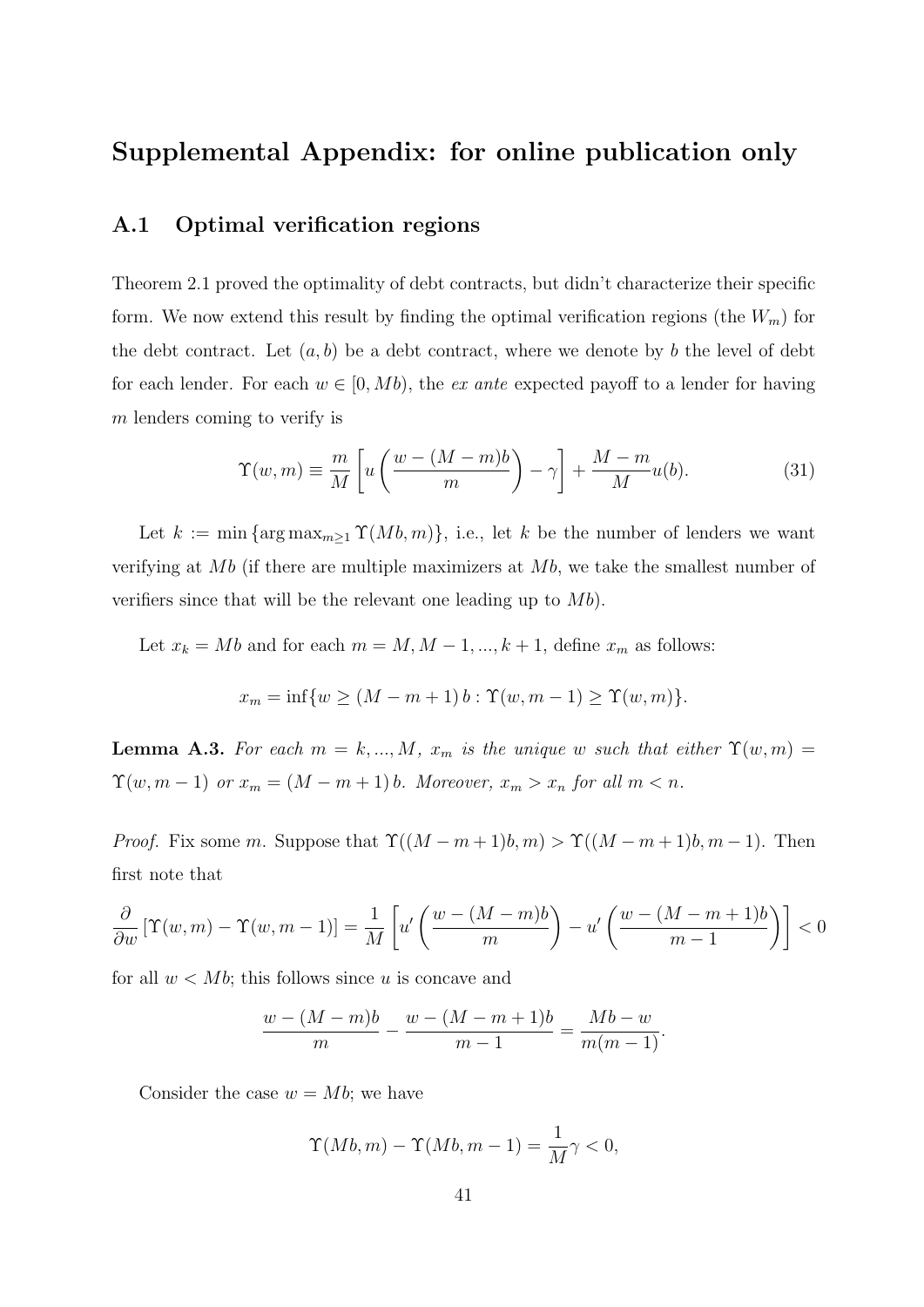and hence there is a unique  $x_m$  such that  $\Upsilon(x_m, m) = \Upsilon(x_m, m-1)$ . Thus we have that for each m we have either  $\Upsilon(x_m, m) = \Upsilon(x_m, m-1)$  or  $x_m = (M - m + 1) b$ .

Next we will show that  $x_m > x_{m-1}$  and the result follows by induction. First consider the case where  $x_m > (M - m + 1)b$ . Thus  $\Upsilon(x_m, m) = \Upsilon(x_m, m - 1)$  and  $\Upsilon(x_{m-1}, m - 1)$  $1) \leq \Upsilon(x_{m-1}, m-2)$  implies that:

$$
0 = mu\left(\frac{x_m - (M-m)b}{m}\right) - (m-1)u\left(\frac{x_m - (M-m+1)b}{m-1}\right) - u(b) - \gamma
$$
  
\n
$$
\geq (m-1)u\left(\frac{x_{m-1} - (M-m+1)b}{m-1}\right) - (m-2)u\left(\frac{x_{m-1} - (M-m+2)b}{m-2}\right) - u(b) - \gamma.
$$

Suppose, by contradiction, that  $x_{m-1} \geq x_m$ . Then,

$$
mu\left(\frac{x_{m-1} - (M-m)b}{m}\right) - (m-1)u\left(\frac{x_{m-1} - (M-m+1)b}{m-1}\right)
$$
  
\n
$$
\geq m u\left(\frac{x_m - (M-m)b}{m}\right) - (m-1)u\left(\frac{x_m - (M-m+1)b}{m-1}\right)
$$
  
\n
$$
\geq (m-1)u\left(\frac{x_{m-1} - (M-m+1)b}{m-1}\right) - (m-2)u\left(\frac{x_{m-1} - (M-m+2)b}{m-2}\right),
$$

which implies that

$$
\frac{m}{2m-2}u\left(\frac{x_{m-1}-(M-m)b}{m}\right) + \frac{(m-2)}{2m-2}u\left(\frac{x_{m-1}-(M-m+2)b}{m-2}\right)
$$
  
\n
$$
\geq u\left(\frac{x_{m-1}-(M-m+1)b}{m-1}\right).
$$

But notice that

$$
\frac{x_{m-1} - (M-m+1)b}{m-1} = \frac{m}{2m-2} \left( \frac{x_{m-1} - (M-m)b}{m} \right) + \frac{(m-2)}{2m-2} \left( \frac{x_{m-1} - (M-m+2)b}{m-2} \right),
$$

and this leads to a contradiction to the concavity of u.

Now consider the case where  $x_m = (M - m + 1) b$ . Because of the definition of  $x_{m-1}$ , we have that  $x_{m-1} \ge (M - m + 2) b > x_m$ .  $\Box$ 

## A.2 Optimality of debt contract under aggregate uncertainty

The bank contract with the depositors is given by a number d and a function  $e(y, m, s)$ that specifies payment to each verifying depositor, where  $d$  is the debt level,  $y$  is the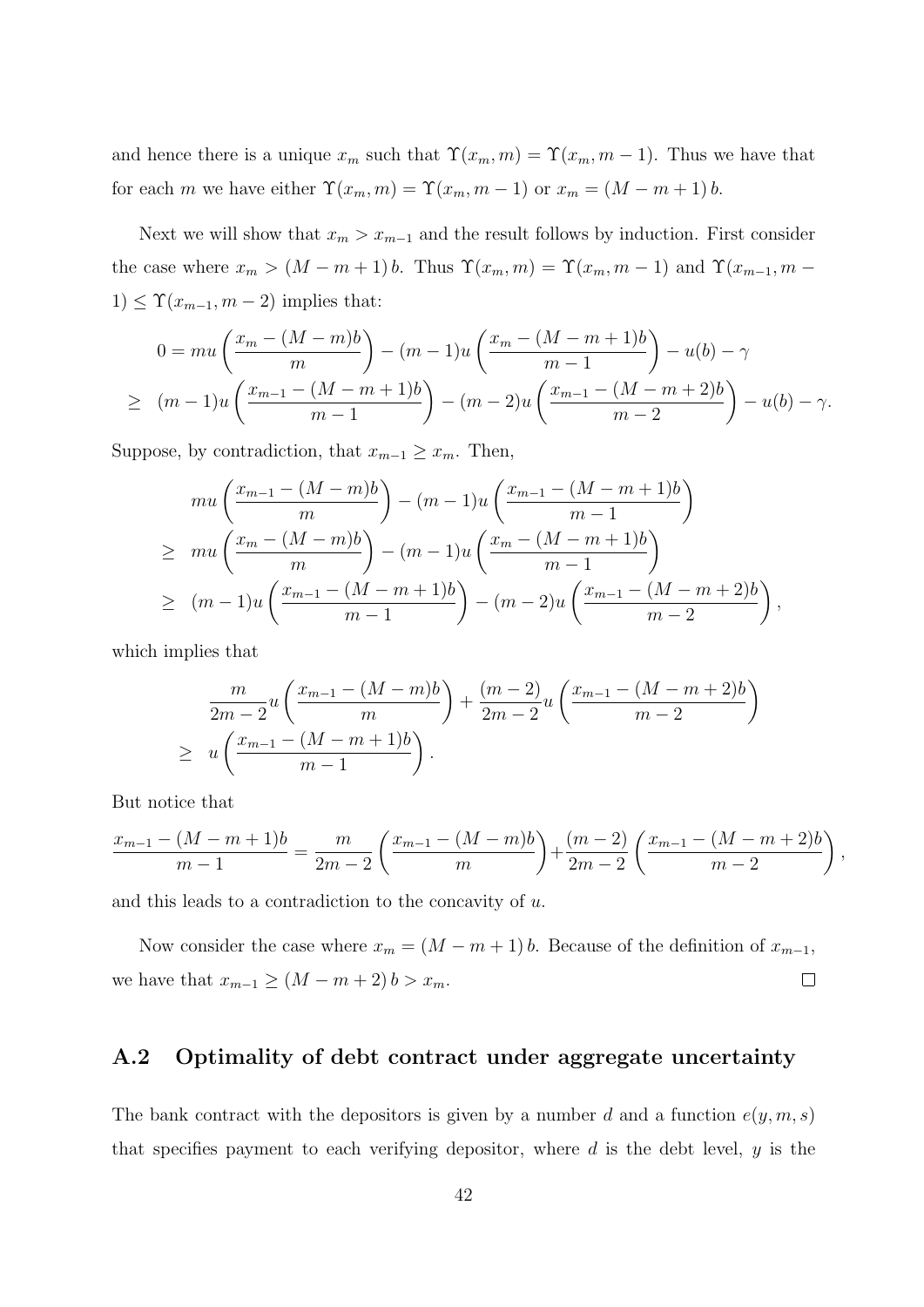available funds to each verifying depositor,  $m$  is the fraction who verify, and  $s$  is the state. Our earlier results regarding the optimality of debt contracts with firms, however, do not directly extend to the bank contract, since the bank's funds are (at least partially) paid to the depositors. In general, a bank contract with the firm may be denoted  $(a_s, \bar{b}_s)_{s=h,\ell}$ , where  $a_s(w)$  denotes the firm's repayment to the bank when verified return is w and  $b_s$  is the repayment without verification, both of which may depend on the state s.

Given the contract, the strategies can be defined in an analogous manner to those in Definition 3.1, but with one modification: now both  $s_f$  and  $(s_B^1, s_B^2)$  may depend on the state s. Moreover, as before, we focus on symmetric equilibria in which the interactions between the bank and the firms in a PBE with the property that the bank verifies all firms that send message 1. The following lemma shows that it is optimal to have debt contracts between the bank and the firms.

**Lemma A.4.** Let  $\{(a_s, \bar{b}_s)_{s=h,\ell}, (d, e)\}\)$  be an implementable bank contract. Under  $(A3)$ , there is another bank contract in which the contract with the firm is a debt contract with verification occurring iff  $w < B_s$  and  $B_s$  the debt level at state s and which Pareto dominates the original contract.

*Proof.* Suppose that the contracts with the firms are given by  $(a_s, \bar{b}_s)_{s=h,\ell}$ , and suppose that  $W_{0,s}$  is the set where no verification occurs from the bank,  $s = h, \ell$ . Let

$$
\eta_s = \frac{1}{M} \left\{ \int_{W_{1,s}} a_s(w) \mathrm{d}F_s(w) - F_s(W_{1,s}) c_E + F_s(W_{0,s}) \bar{b}_s \right\},\,
$$

and let

$$
\zeta_s = \frac{1}{M} \left\{ \int_{W_{1,s}} a_s(w) \mathrm{d}F_s(w) + F_s(W_{0,s}) \overline{b}_s \right\}.
$$

Here  $\eta_s$  is the revenue (net of monitoring cost) from the firms by the bank, and  $\zeta_s$  is the available funds at the bank at state s, both in per depositor's term.

Consider the alternative contracts  $(B_s)_{s \in S}$  and  $e'$  as follows.  $B_s$  is such that

$$
\int_0^{B_s} w dF_s(w) + [1 - F_s(B_s)]B_s = M\zeta_s,
$$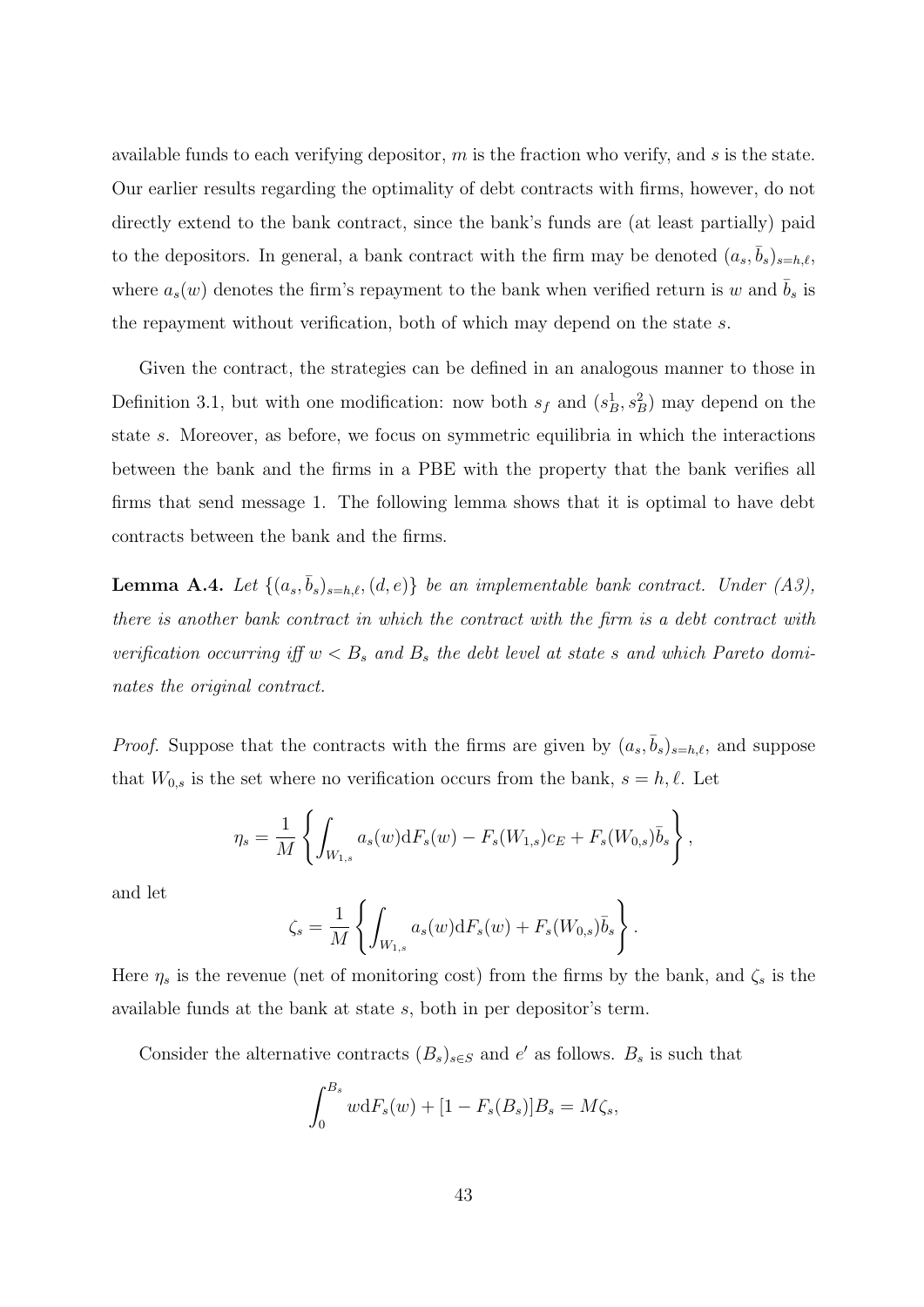and hence  $B_s \leq \bar{b}_s$ . Let  $W'_{1,s} = [0, B_s) \subset W_{1,s}$ , and let

$$
\eta'_{s} = \frac{1}{M} \left\{ \int_{0}^{B_{s}} w dF_{s}(w) - F_{s}(B_{s}) c_{E} + [1 - F_{s}(B_{s})] B_{s} \right\} \ge \eta_{s}.
$$

The above inequality is strict unless the contract with the firm is a debt contract. Moreover, the firm's expected payment is exactly the same conditional on each state under the alternative contract as in the original contract.

Now we consider the bank contract with the depositors. Given the bank contract with the depositors,  $(d, e)$ , let  $d_s$  be the average amount paid to the depositors at state s. Strict incentive compatibility for the bank to monitor the firms requires  $d_s < \eta_s$  for both  $s = h, \ell$ . We then design the new contract with the depositors as follows. Keep d as in the original contract and keep the fraction of verifying depositors the same as before for each states. If at state s no depositors verify the bank, then it must be the case that  $\zeta_s \geq Mr$  and hence  $B_s \geq Mr$ . Then, (A3) implies that the bank has incentive to verify the firms at state s. Instead, if the bank is verified at state s and if the bank's available fund and the fraction of verifiers are consistent with bank revenue of  $\zeta_s$ , give the same payments as the original contract. Otherwise, require the bank to pay off all its available funds. This ensures the bank has the same incentive to monitor the firms.

Finally, since the depositors receive the same amount of payments when verifying in both states and the probability of verifying remains the same, their incentive to verify  $\Box$ remains.

### A.3 Feasibility for deposit insurance scheme

In Section 4.2 we consider a deposit insurance scheme that only requires budget-balancedness from the ex ante perspective. This would require an external lender who can commit to a contract with the regulator, who will receive the premium at good states and will pay for the insurance at bad states. Here we relax this assumption and consider two possible alternative assumptions. In the first we consider the possibility that the external lender cannot commit, and in the second we consider the case where there are many banks but there is no aggregate uncertainty when we aggregate across the banks.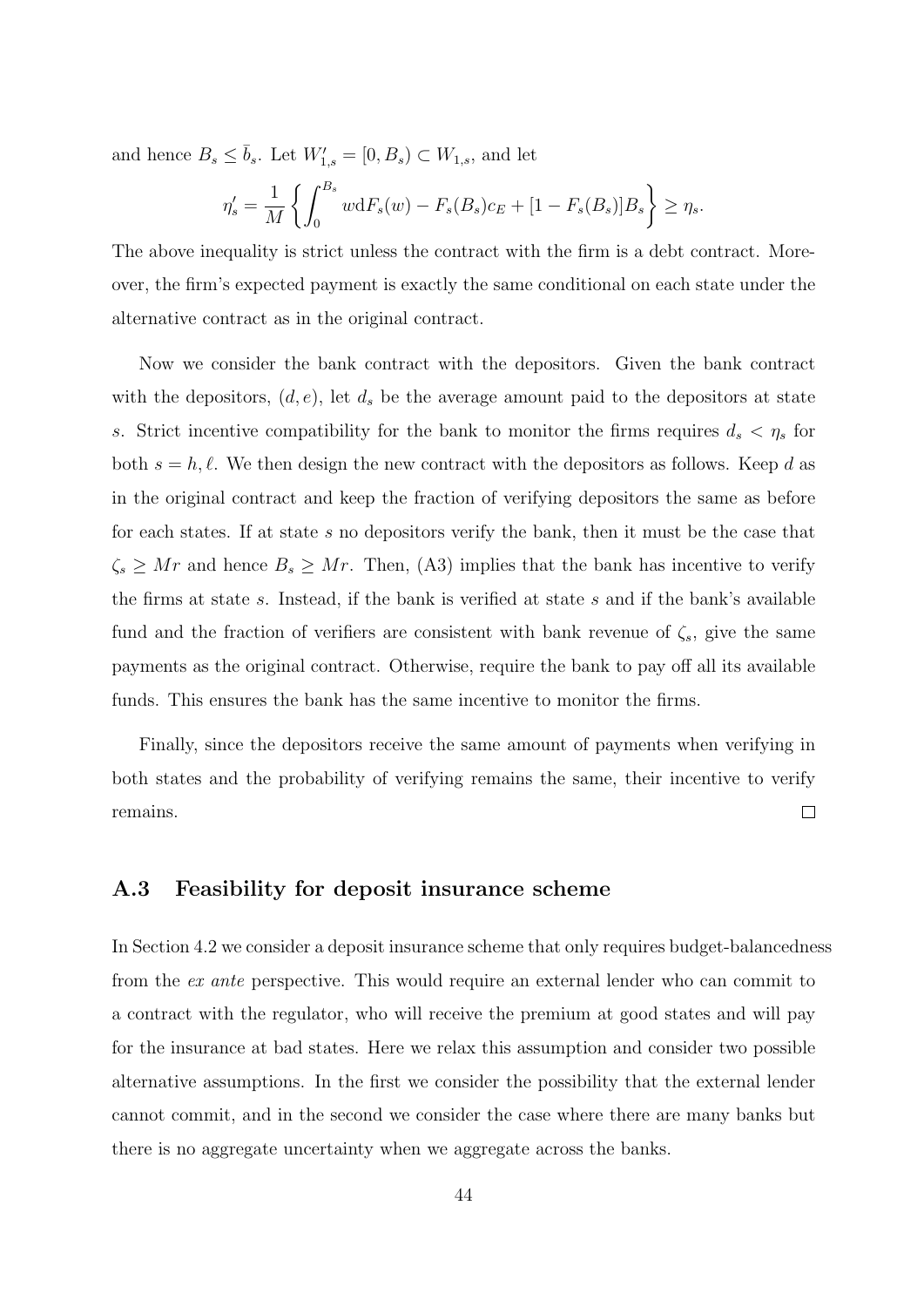#### External funding without lender commitment

Here we consider the situation where the external lender who provides funding for the deposit insurance cannot commit to his future actions. The regulator, however, can commit and offer a contract as follows. We assume that there is a single lender to simplify the analysis but, to be more realistic, we could have a continuum of identical lenders and each is offered the same contract. We assume that the lender is risk-neutral and has discount factor  $\beta$ .

If the bank is in state h, then the regulator pays  $\phi$  (in per depositor term). If the bank is in state  $\ell$ , then the lenders pays  $\tau$ . Lack of commitment implies that the lender can walk away from the contract at any point of time. Obviously, the lender would not do so in state h. In state  $\ell$ , however, the lender may choose to leave unless the future benefits from staying in the contract is better than leaving the contract. We assume that the regulator only pays the lender who has stayed in the contract always.

Thus, the incentive compatibility constraint for the lender to remain in the contract is given by

$$
-\tau + \frac{\beta}{1-\beta} \left[ \pi_h \phi - \pi_\ell \tau \right] \ge 0. \tag{32}
$$

Here we show that even with this additional constraint, Theorem 4.1 still holds. The only modification needed in the argument is the construction of the deposit insurance scheme, and, instead of having  $\pi_h \phi = \pi_{\ell} \tau$ , we have:

$$
\pi_h \phi = (\pi_\ell + r) \tau,
$$

where  $r = \frac{1-\beta}{\beta}$  $\frac{-\beta}{\beta}$ . This implies that the bank in state h pays  $d'' < d'$  (the amount constructed in the proof of Theorem 4.1, but the difference converges to zero as  $\beta$  goes to one. Since we obtained strict Pareto improvement in that theorem, this implies that we can still obtain improvement with  $\beta$  sufficiently high. The incentives to monitor are not altered.